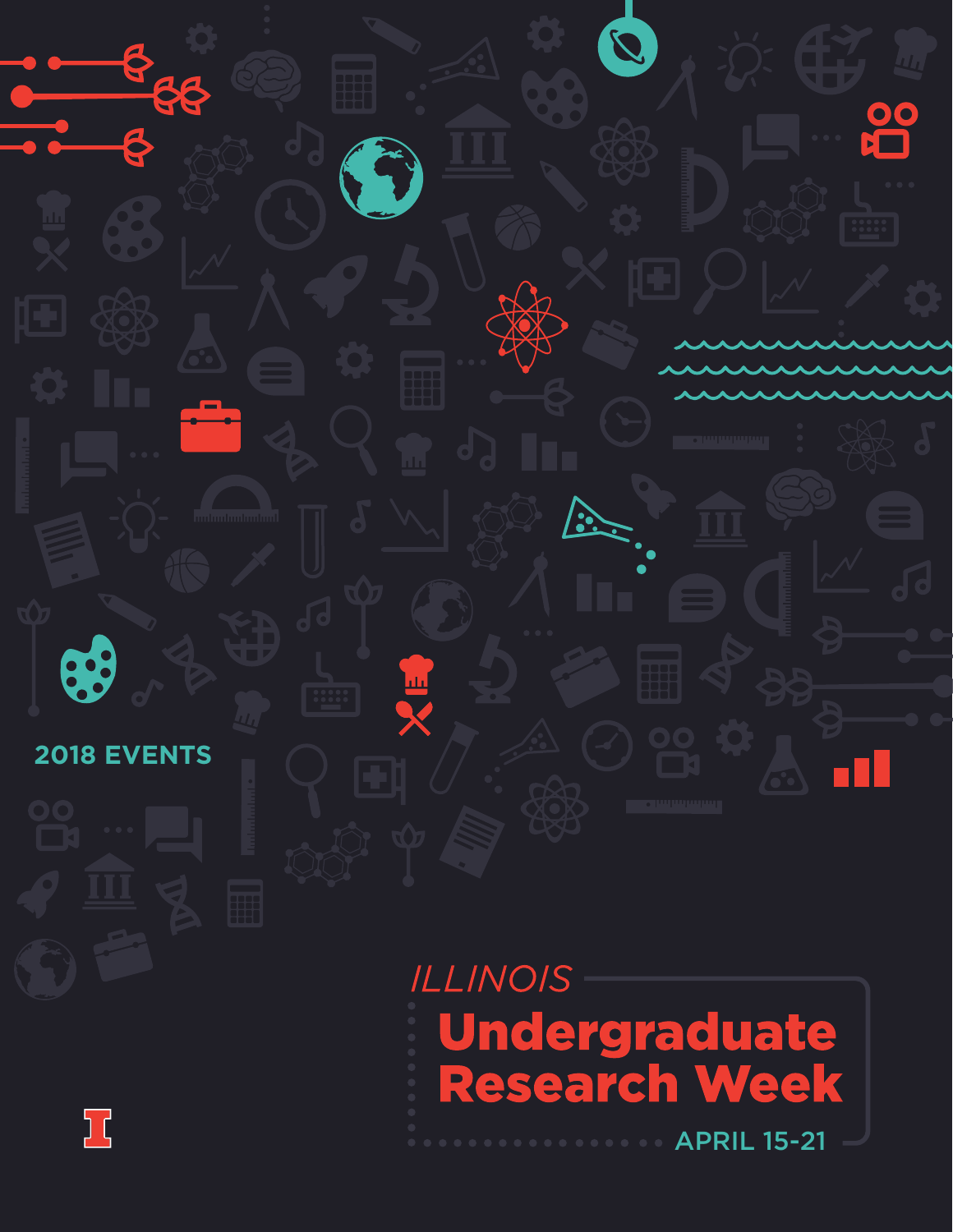Elcome to Undergraduate Research Week (URW), a celebration of student innovation and<br>excellence in research across campus. The signature event is the eleventh annual campus-<br>wide Undergraduate Research Symposium (URS), hel excellence in research across campus. The signature event is the eleventh annual campuswide Undergraduate Research Symposium (URS), held on Thursday, April 19. The breadth and scope of the oral and poster presentations, as well the performances, reflect not only the wide range of academic disciplines at the University of Illinois, but also speak to the caliber of our undergraduate students. Their projects also demonstrate the ongoing commitment of our faculty to supporting and expanding undergraduate research opportunities on campus and beyond.

The presentations, posters, and performances in this program address some of society's most pressing issues. As is true of the mentors who support them, these students and their projects hold the potential to change the world for the better. The featured lunch time session demonstrates the range of research that occurs at the University of Illinois, from the arts and social change, to the effect of environmental toxins on developing embryos.

This year's URS (and URW more largely) again sets a record in number of participants from an expansive range of departments, colleges, and other units on campus. All student presenters are eligible to receive awards in various categories for the best posters, oral presentations, and performances. Judges include university administrators and distinguished faculty.

A special thanks goes to our hardworking staff, without whom the logistics of planning such a large-scale annual event would be impossible: Christopher Holmes and Davíd Aristizábal, our graduate research assistants; and Corissa Kurth, Ryan Evans, and Genesis Romo, our undergraduate interns. Thanks also to our Advisory Board for their ongoing support, as well as our Illinois Undergraduate Research Ambassadors, who are new to the Office of Undergraduate Research but are already making their mark in supporting both their undergraduate colleagues across campus and Office programming and events.

We invite you to come be inspired!

Dr. Karen Rodriguez'G Interim Director, Office of Undergraduate Research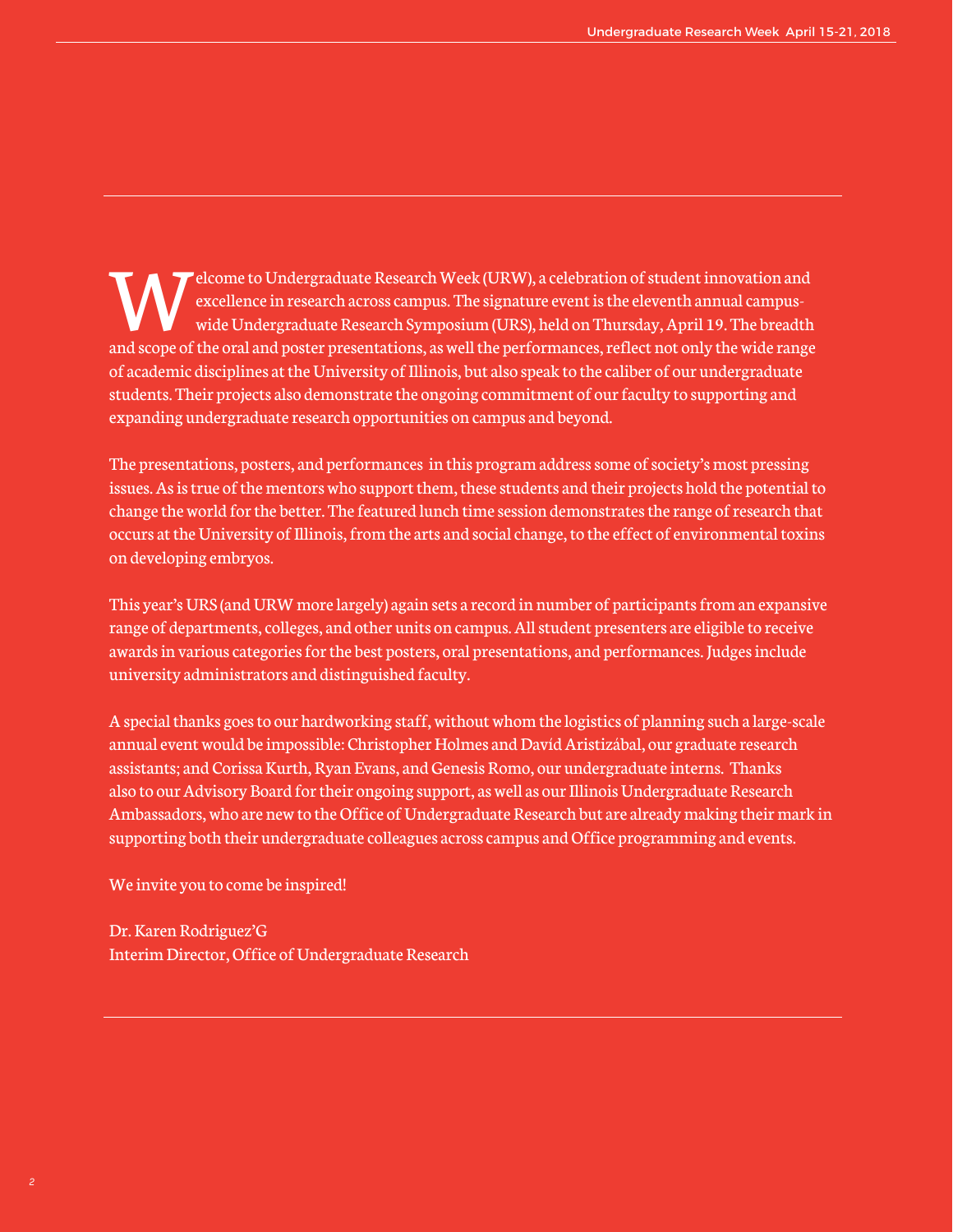# **UNDERGRADUATE RESEARCH WEEK EVENTS**

# Department of Political Science Student Research Symposium and Awards **Ceremony**

**Saturday, April 14, 11:30 AM – 1:15 PM** ACES Library**, Heritage Room**

Political Science Honors students will present their thesis research in a poster format. Departmental scholarships and awards will also be given out at this event.

# NCSA Students Pushing Innovation (SPIN) Open House

**Monday, April 16, 3:00 PM – 5:00 PM** NCSA Atrium**, 1205 W. Clark Street, Urbana**

The National Center for Supercomputing Applications (NCSA) offers highly creative students the opportunity to do hands-on research projects with guidance from NCSA staff and faculty affiliates. NCSA will offer a limited number of paid SPIN internships during the 2018/19 academic year. SPIN projects are open to undergraduate students in any major and year of study; international students can apply.

Want to learn more? Come to our SPIN Open House! You'll get to meet our NCSA staff and faculty affiliates and learn more about the different projects of which you could be a part. Refreshments will be provided.

# Ethnography of the University Initiative (EUI) Biannual Student Conference, and The Odyssey Project Poster Symposium

**Monday, April 16, 4:00 PM – 8:00 PM** Levis Faculty Center**, 2nd Floor**

Since 2003, EUI has provided an innovative approach to teaching and learning focused on promoting student research on universities and colleges. In EUI-affiliated courses, students use a variety of ethnographic, archival, and related methods to examine the university in its broader social, political, and historical contexts. At the end of each semester, students have the opportunity to present their research at our biannual conference as well as contribute their work to the EUI collection in the University of Illinois' digital repository, Illinois Digital Environment for Access to Learning and Scholarship (IDEALS). The EUI program is supported through a partnership between the Office of Undergraduate Research and the Department of Anthropology.

Since 2006, The Odyssey Project has been a linking point between the University of Illinois and the broader Champaign-Urbana community. Eligible community members take four free humanities courses taught by faculty from the campus. Odyssey Project students will host poster sessions highlighting findings from their explorations of both Art History and Philosophy.

# **ILLINOIS** Undergraduate **Research Week**

# Sponsors

Office of the Provost, University of Illinois Stevick Foundation

*Special thanks to the Illini Union Event Staff, and to Espresso Royale, Auntie Anne's, and Qdoba for their generous gift card contributions.*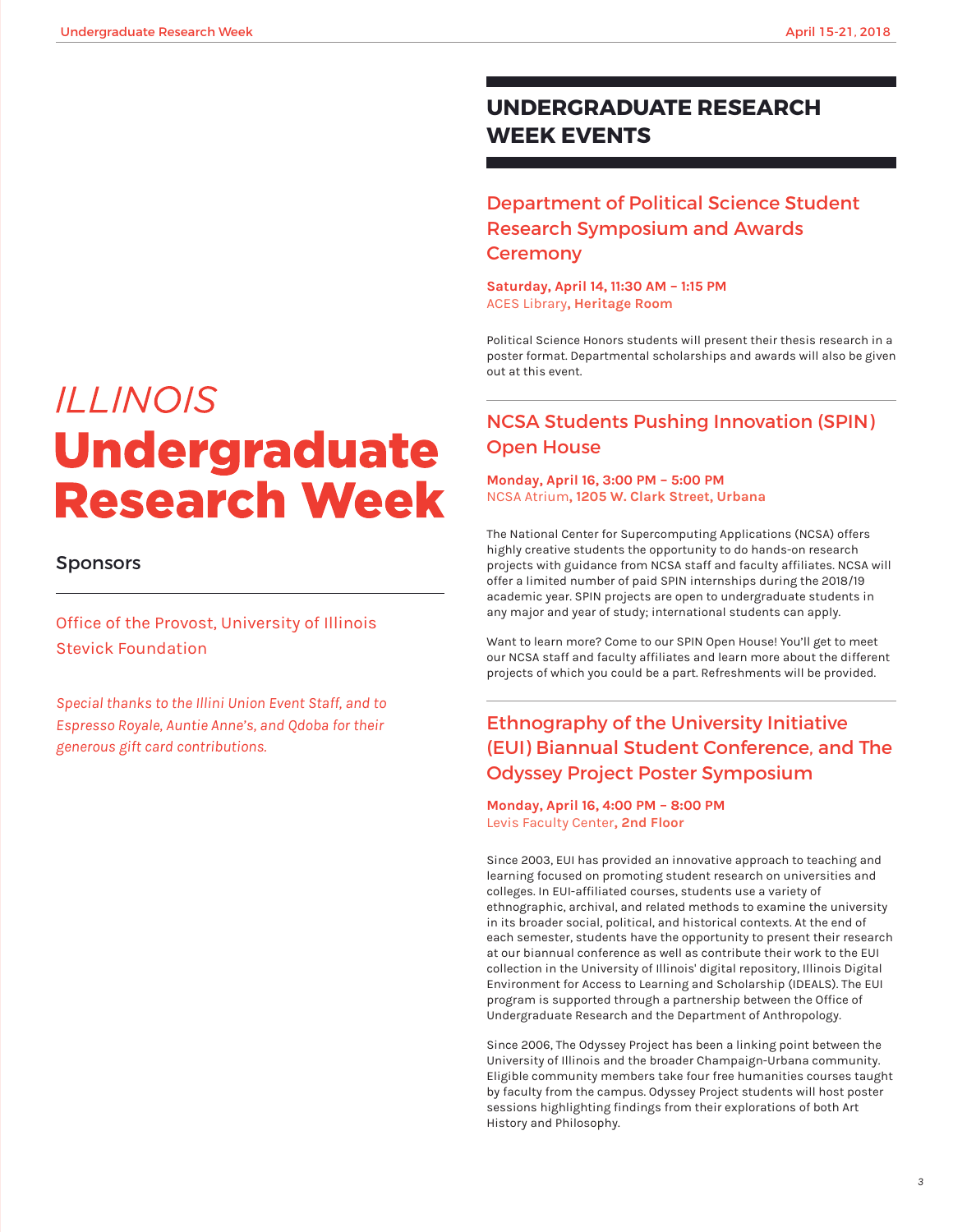# College of Fine and Applied Arts (FAA) Symposium

## **On Display, April 17-20**  Temple Buell Hall**, Lower Atrium**

Outstanding work from undergraduate majors in architecture and landscape architecture will be displayed. This work highlights community-based projects completed by undergraduate students as part of both research and coursework.

# **On Display, April 17-23**

Art + Design Building

The School of Art + Design will feature outstanding creative research by nine students, who were selected to represent each of our degree granting programs: Art Education, Art History, Crafts-Metals, Graphic Design, Industrial Design, New Media, Painting, Photography and Sculpture. Work will be on display in the A+D Block Gallery, located in room 114 Art + Design Building, open S-F, 9-5pm.

#### **In Performance**

**Tuesday, April 17, and Thursday, April 19, 1:00 PM — 3:30 PM** Music Building**, South Lobby**

The School of Music will feature performance and research projects by undergraduate music students.

**Performance as Research: Departments of Theater & Dance, and the School of Music Friday, April 20, 1:00 PM — 5:00 PM** Krannert Center for the Performing Arts**, Lobby and Stage 5**

Performing arts undergraduate students will enliven the expansive lobby of the Krannert Center for the Arts with music, dance, and theater. Experience the arts live and up close!

**On Display, April 26, 5:00 PM — 7:00 PM** Temple Buell Hall**, Architecture Gallery, Blicharski Atrium, Lower Level**

The first graduating class in the Bachelor of Arts in Urban Studies and Planning will present their research and internship work in a poster session. Projects include internship experiences, volunteer work, client-based consulting projects, summer research, and more.

# Department of English Symposium

**Wednesday, April 18, 4:00 PM — 6:00 PM** English Building**, Atrium**

*Five Years of Re:Search, the Undergraduate Literary Criticism Journal at the University of Illinois* 

**Zoe Stein,** Junior, English, LAS, co-editor-in-chief **Hannah Downing,** Senior, English, LAS, co-editor-in-chief

*An Inquiry into the Ethical Implications of the Portrayal of Mental Illnesses in Video Games*

**Brittany Lundberg,** Junior, English, LAS

*Birth Stories, Midwifery and Politics in the United States during the 20th Century*

**Meghan McCoy,** Senior, English, LAS

# ISUR Research Poster Expo

#### **Wednesday, April 18, 4:00 PM — 6:00 PM** Illini Union**, Illini Rooms B and C**

The ISUR Research Poster Expo is an annual event for the participants of the Illinois Scholars Undergraduate Research (ISUR) program to present their projects which are focused on various research areas such as semiconductors, electronics, information technology, energy and the environment, chemical solutions, agricultural biotechnology, and health.

*Pincer-Iridium Catalyst Encapsulation through Hydrosilylation*

**Muneeb Ansari,** Junior, Chemistry, LAS

*Fabricating a Hydrogel Platform for Enthesis Regeneration*

**Amber Boyce,** Senior, Chemical & Biomolecular Engineering, LAS

*Mitigation of Electron Migration of Copper Interconnects via Graphene Layering* 

**Patrick Burke,** Junior, Mechanical Engineering, ENG

*Biomolecule Delivery via Polymeric Micelle Delivery System* 

**Hannah Chait,** Senior, Chemical & Biomolecular Engineering, LAS

*Effect of Invasive Glioma Stem Cells Using Hyaluronic Acid and Oxygen on 3D Platforms*

**Denzel Ryan Cruz,** Sophomore, Bioengineering, ENG

*Increased Electronic Conductivity of Li-ion Battery Cathode through Conversion Cathode-Metal Eutectic*

**Emily Foley,** Senior, Materials Science & Engineering, ENG

*Public Health Prediction with Social Media*

**Nupoor Gandhi,** Sophomore, Computer Science, ENG

*A New Method to Measure Rate of Evaporation of Droplets for Different Temperatures* 

**Marisa Gnadt,** Senior, Mechanical Engineering, ENG

*The Incredulity of Contemporary Cardiologists: Integrated Imaging as a Marker for Diagnosing PAD in Preclinical Models*

**Than Huynh,** Junior, Bioengineering, ENG

*Controlling Crystal Formation in Organic Semiconductors*

**Nicole Jugovich,** Sophomore, Chemical & Biomolecular Engineering, LAS

*Understanding Human Sorting*

**Andrew Kuznetsov,** Senior, Computer Science, ENG

*Biomaterial Models of the Tumor Margins in Glioblastoma*

**Patricia Li,** Senior, Chemical & Biomolecular Engineering, LAS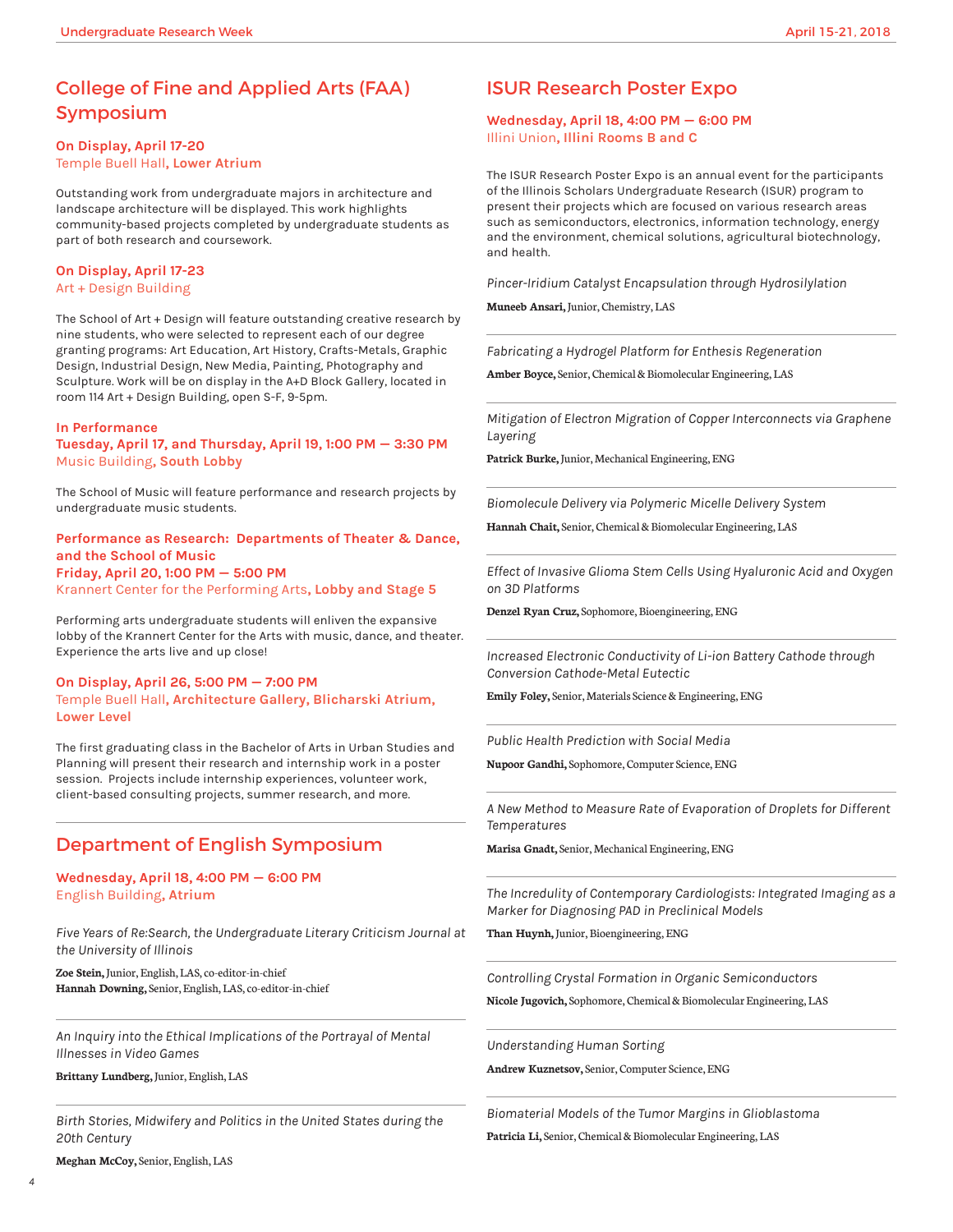*A Microfabricated Electrical Immunosensor for Sepsis Detection* **Cynthia Liu,** Junior, Bioengineering, ENG

*Flash Annealing Vitreloy 106a with an Adjustable Cooling Rate* **Jacob Maher,** Junior, Materials Science & Engineering, ENG

*Design of an Autonomous Large Drone Swarm*

**Raimon Roglans,** Sophomore, Aerospace Engineering, ENG

*Chiral Measurements of D-Asp in the Pancreas*

**Jack Schnieders,** Sophomore, Chemical & Biomolecular Engineering, LAS

*Fast, Low-Temperature Spray Deposition of Perovskite Solar Cells* **John Simonaitis,** Senior, Electrical Engineering, ENG

*Mineralized Collagen-Amnion Scaffolds for Repair of Craniomaxillofacial Bone Defects*

**Simona Slater,** Senior, Chemical & Biomolecular Engineering, LAS

*Accelerated Molecular Dynamics Study of Dislocation Climb in Nickel* **Lauren Smith,** Senior, Materials Science & Engineering, ENG

*EPen: A Handheld Device for Measuring the Stiffness of Soft Tissue* **Robert Stavins,** Sophomore, Mechanical Engineering, ENG

*The Missing Link Between Acoustic Stealth and Poroelasticity* **Greg Stroot,** Junior, Mechanical Engineering, ENG

*Solar Thermal Energy Storage Cycle Testing* **Rachel Tham,** Sophomore, Agricultural & Biological Engineering, ACES

*Novel Graph Theoretical Approaches for Electronic Structure Calculations*

**Michael Toriyama,** Junior, Materials Science & Engineering, ENG

*Negative Thermal Expansion in Anisotropic Oxides*

**Whitney Tso,** Junior, Materials Science & Engineering, ENG

*Universal, Green Chemistry Approach to Synthesizing Functional Theranostic Gold Nanoparticles*

**Rachele Wen,** Junior, Bioengineering, ENG

*Adaptation of a Smartphone Spectrometer System to Analyze Light-Scattering Properties*

**Elizabeth Woodburn,** Senior, Bioengineering, ENG

IPRH-Mellon Bio-Humanities Undergraduate Research Symposium: Unwinding Time and Temporality

## **Friday, April 20, 2:00 PM — 5:00 PM** Levis Faculty Center**, IPRH Lecture Hall, Room 422**

Time is traditionally viewed as regulated, unending, and constant, yet one can relate to the feeling of time flying by in moments of joy or moving along at a snail's pace in moments of boredom. This symposium will explore the paradox between these two relationships to time, which intersect and diverge from each other throughout daily life. By integrating models of time and temporality from various biological and cultural disciplines, this project aims to form a more comprehensive understanding of the subjective experience of time.

The main presentation will then be followed by a thirty-minute art exhibition featuring thought-provoking pieces that illustrate the malleable nature of human temporality. The event will close with a collection of short research presentations from student participants, followed by a panel discussion concerning further potential interdisciplinary connections between research fields and their respective discussions of time.

*This event is hosted by the Illinois Program for Research in the Humanities and supported by the Andrew W. Mellon Foundation.*

#### **Main Presenters and Organizers**

*Unwinding Time and Temporality* 

**Hyun Park,** Senior, English and Psychology, LAS **Henry Yeary,** Junior, English and Psychology, LAS **Victoria Halewicz,** Junior, Psychology, LAS

#### **Presenting Artists**

*The Universe* 

**"Mandi" Congying Shi,** Senior, Studio Art, FAA **"Mew" Lingjun Jiang,** Senior, Studio Art and Art History, FAA

*Portal* 

**Greer Durham,** Sophomore, Painting, FAA

*The main presenters and organizers are all IPRH-Mellon Bio-Humanities Undergraduate Interns for 2017-2018.*

*Main presenters will also be joined by other student presenters.*

# Living-Learning Communities Researchers Initiative Poster Symposium

**Sunday, April 22, 4:00 PM — 6:00 PM**  Pennsylvania Avenue Residence Halls**, Multipurpose Room**

*Comparing Logit-regressions to ANOVAs in Analyzing Binary Psycholinguistic Data*

**Christina Chen,**, Sophomore, Systems Engineering & Design, ENG **Rohan Dalmia,** Junior, Statistics, LAS

*Female Reproductive Hormonal Variation* 

**Kaitlin Kanthac,** Freshman, Mathematics, LAS

*Female Reproductive Hormonal Variation (Project 1) and Experiences of Women in Science (Project 2)*

**Bryana Rivera,** Freshman, Biology, LAS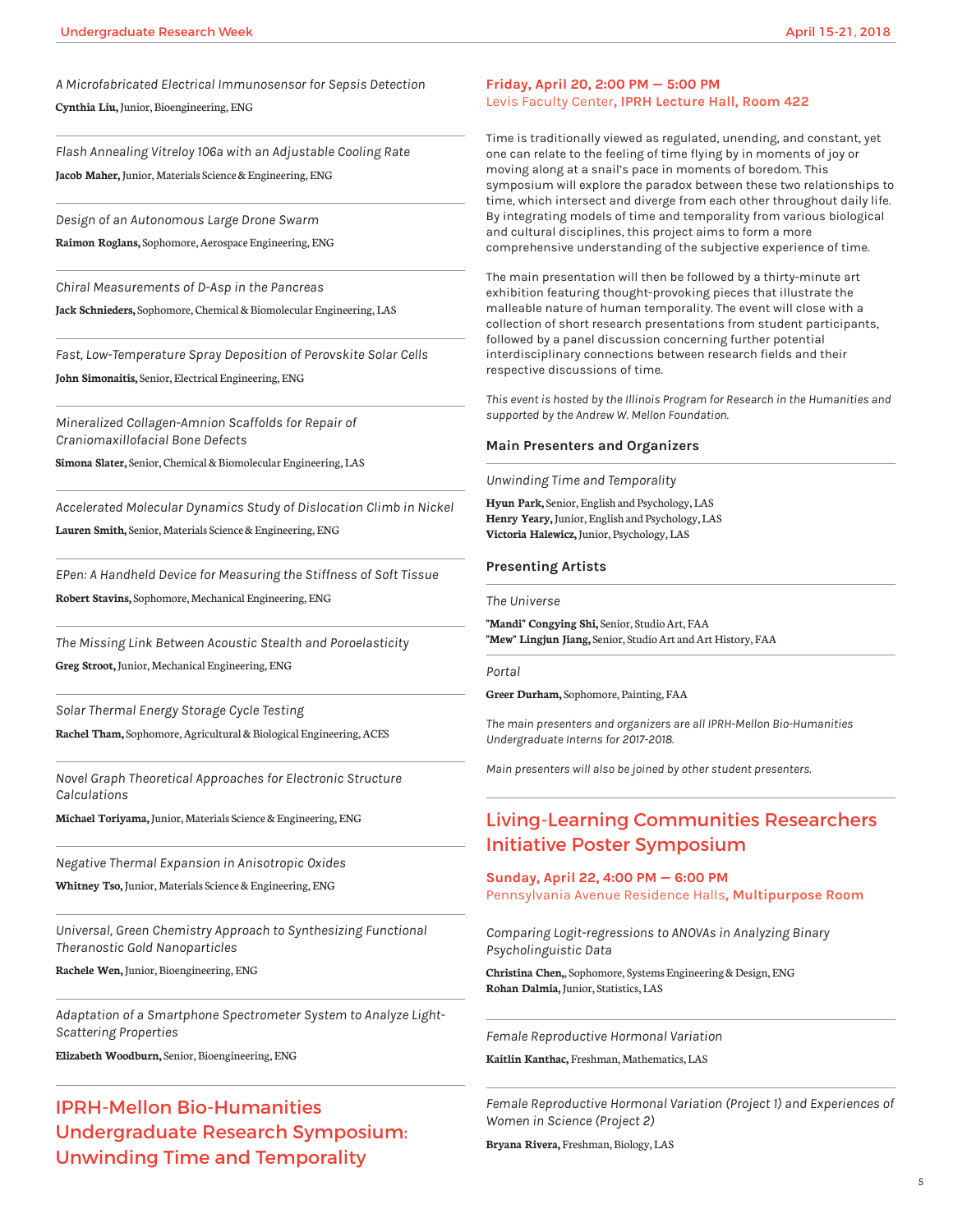*How does Prescribed Fire Affect the Root Distribution of a Non-native Invasive Grass?*

**Cary Brandolini,** Freshman, Biology, LAS

*How Does Prescribed Fire Affect Root Biomass in Shawnee National Forest?*

**Jiayi Huang,** Freshman, Biology, LAS **Benjamin Ray,** Freshman, Biology, LAS

*"He'll go out of his way to help": Latino Family Members' Role in Children's School Readiness*

**Amaris Hill,** Freshman, Agriculture & Consumer Economics, ACES **Carlos Oliva,** Freshman, Actuarial Science, LAS **Jesty Varghese,** Sophomore, Molecular & Cellular Biology, LAS

*The Link between Contact with Nature and Mildness of Attention Deficit/Hyperactivity Disorder Symptoms: Testing for Urban/Rural Differences* 

**Ashish Pabba,** Freshman, Electrical Engineering, ENG **Krishna Vepachedu,** Freshman, Physics, LAS

*Using Social Media Data to Characterize Wind Damage*

**Gwendolyn Kramer,** Freshman, Civil Engineering, ENG

*Investigating the Role of Heme-Copper Oxidase Structure in Catalytic Cellular Activity via Mutagenesis of Myoglobin-Based Enzyme Models*

**Shehani Gunawardena,** Freshman, Biology, LAS

*Evaluating Habitat Quality for Shrubland Birds, Arthropods, and Bee Communities in Human-dominated Landscapes*

**Maria Repiscak,** Sophomore, Integrative Biology, LAS

*Caught on Camera: Documenting the Nestling Diet of a Grassland Bird of Conservation Concern*

**Madelyn Wagner,** Freshman, Integrative Biology, LAS

*Association between Color-Blind Racial Ideology and Engagement in Diversity Education among Police Recruits*

**Jada Holland,** Freshman, Psychology, LAS **Richard Moraga,** Molecular & Cellular Biology, LAS **Juhi Shah,** Undeclared, DGS

*Construction and Validation of the Race-Related Motivated Reasoning Scale*

**Elizabeth Zelenka,** Freshman, Undeclared, DGS

*Does Subchondral Bone Thickness Change in Response to Exercise and Postural Differences?*

**Anna Alvarez,** Freshman, Mechanical Engineering, ENG

*Calibration of an IMU-based Wearable Motion Analysis System*

**Apoorva Josyula,** Freshman, Computer Engineering, ENG

*Consequences of Body Size on Equine Limb Cross-sectional Properties*

**Nicole Kauffman,** Freshman, Animal Sciences, ACES

*Daphina Population Dynamics with Varying Genotypes, Two Food Sources, and Parasites* 

**Cruz Castillo,** Junior, Mathematics, LAS

*Statistical Analysis and Mathematical Modeling of Host-Parasite Genotype Interactions*

**Karan Srivastava,** Sophomore, Mathematics, LAS

*Validation of a Fall Prevention Program among Non-Ambulatory Wheeled Mobility Device Users with Multiple Sclerosis*

**Grace Ruxlow,** Freshman, Biology, LAS

*Vicarious Racism in the World of Social Media*

**Emily Freiburger,** Junior, Global Studies, LAS **William McConnell,** Junior, Molecular & Cellular Biology, LAS

*Investigating Metabolites within Single Brain Cells with MALDI-MS and Immunofluorescence*

**Rachel Bullock,** Freshman, Undeclared, DGS **Srushti Ghone,** Freshman, Chemical & Biomolecular Engineering, LAS

*Metabolite and Peptide Profiles of Single Cells within the Pedal Ganglia of Aplysia californica*

**Tanvi Nagarkar,** Freshman, Chemical & Biomolecular Engineering, LAS **Huiying Tian,** Freshman, Chemistry, LAS

*Experimental Investigation of the Impact of Aquatic Vegetation on Erosion and Deposition in Rivers*

**Elizabeth Ramos,** Freshman, Industrial Engineering, ENG **Justin Shen,** Freshman, Civil Engineering, ENG

*Exploring DISSCO: A Guide for Digital Sound Synthesis and Composition*

**Hanna Chen,** Freshman, Systems & Design Engineering, ENG **Megan Coleman,** Junior, Computer Engineering, ENG **Nidhi Dholaria,** Freshman, Computer Science, ENG **Jiang Han,** Freshman, Mathematics & Computer Science, ENG **Gauransh Tandon,** Freshman, Computer Engineering, ENG **Daksh Varshney,** Freshman, Computer Engineering, ENG

*Screening of E.coli Mutants that are Defective in Growing under Glucose Phosphate Stress Condition*

**Velimira Asenova,** Sophomore, Molecular & Cellular Biology, LAS **Tanveer Sandhi,** Sophomore, Molecular & Cellular Biology, LAS

# 4th Annual ECON Research Symposium

**Thursday, April 26, 5:00 PM — 7:00 PM** David Kinley Hall**, Room 123**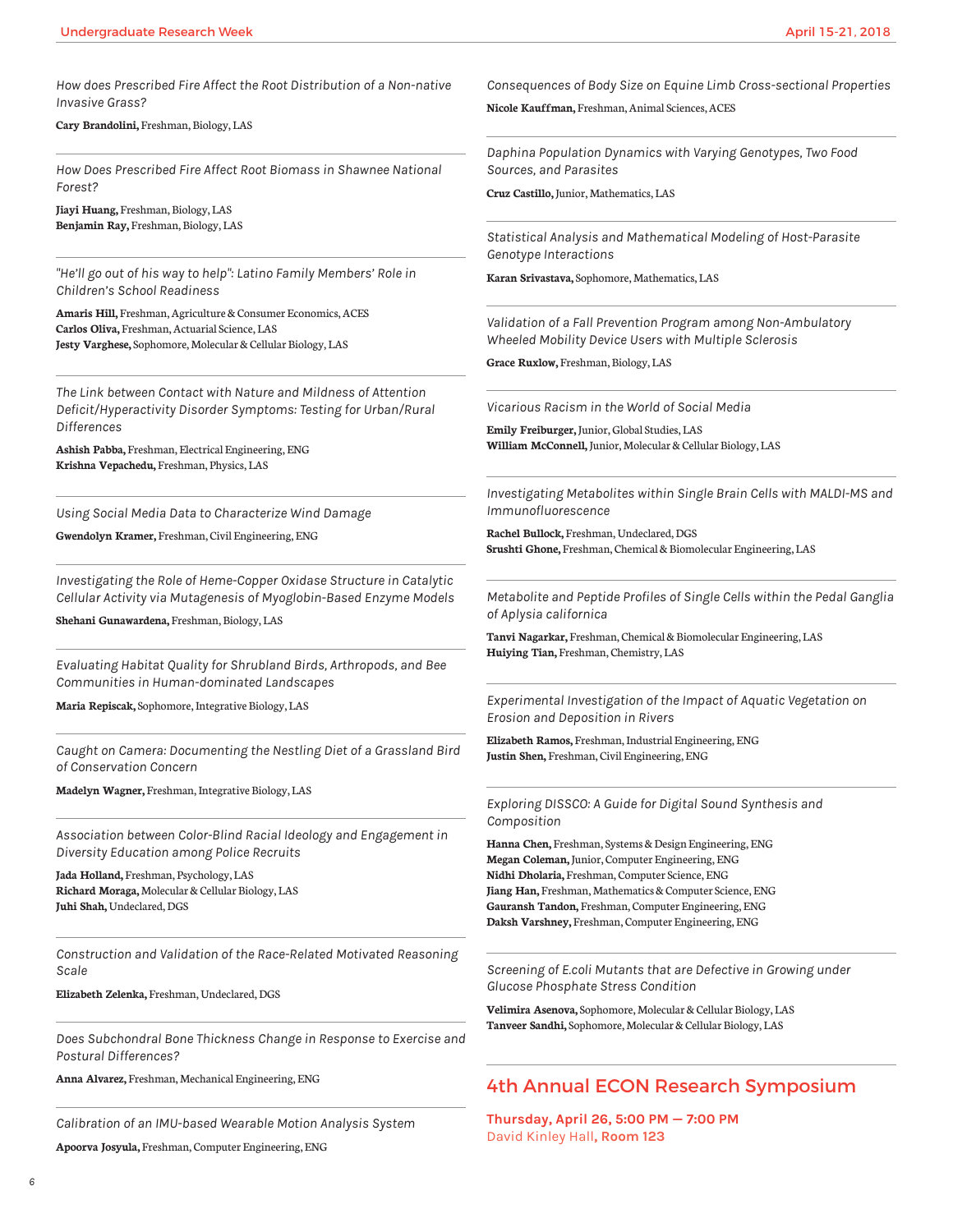# **ILLINOIS Undergraduate Research Week Symposium**

**April 19 Illini Union**

# **IMAGE OF RESEARCH COMPETITION**

# **On Display 9:00 AM—4:30 PM Illini Room B**

**The Image of Research is a multidisciplinary competition celebrating the diversity and breadth of undergraduate student research at the University of Illinois at Urbana-Champaign. All undergraduate students were invited to submit entries consisting of an image and brief text that articulates how the image relates to the research.** 

#### **Awards:**

**First prize: \$300 Second prize: \$200 Two honorable mentions**

#### **The judges for 2018:**

**Karen Rodriguez'G, PhD,** Interim Director , Office of Undergraduate Research **Merinda Kaye Hensley,** Associate Professor and Digital Scholarship Liaison and Instruction Librarian, University Library

**Sarah Christensen,** Visual Resources and Outreach Specialist, University Library

*http://imageofresearch.omeka.net/*

The Image of Research is organized by the Scholarly Commons of the University Library and the Office of Undergraduate Research and is supported by a generous gift to the Scholarly Commons from the Division of Intercollegiate Athletics.

The Department of Economics encourages undergraduate students to conduct research or complete an independent study project with faculty to gain a better understanding of economic concepts and add to their experience for a future career or graduate studies. The Symposium allows students to showcase the projects they have worked on during the academic year.

# College of Media Undergraduate Research Symposium

**Friday, April 27, 1:30 PM — 3:00 PM** Gregory Hall, **Room 122 (Communications Library)**

*Telepresence in Virtual Reality (VR) Branded Content: Does Device Matter?*

**Aparna Sivasanka,** Senior, Advertising, COM **Julia Szumny,** Senior, Advertising, COM

*Nostalgia and Advertising*

**Natalie Ang,** Senior, Advertising, COM

*The Ambiguous, the Invisible, and the Erotic: Discovering Sexuality in Buffy the Vampire Slayer*

**Raynah Unes-Reid,** Junior, Media & Cinema Studies, COM

*VAA: Research and Consumer Behavior*

**Yutong Wang,** Junior, Advertising, COM

*Obamacare in Central Illinois: A Fragile Future*

**Jessica Bursztyns,** Senior, Journalism, COM

*Trust as Expressed between Visually Impaired Alpine Skiers*

**Ryan Wilson,** Senior, Journalism, COM

#### *Untitled*

**Vignesh Sivaguru,** Junior, Political Science, LAS

# **ORAL PRESENTATIONS AND PERFORMANCES**

# Environmental Sustainability

#### 9:15 AM — 10:15 AM, **Room 209**

*Mapping Social Values and Landscape Metrics in US and Australian Protected Areas*

**Dana Johnson,** Senior, Natural Resources & Environmental Sciences, ACES

*The Challenges of Integrating Urban Water and Energy Data* **Allisa Hastie,** Sophomore, Civil Engineering, ENG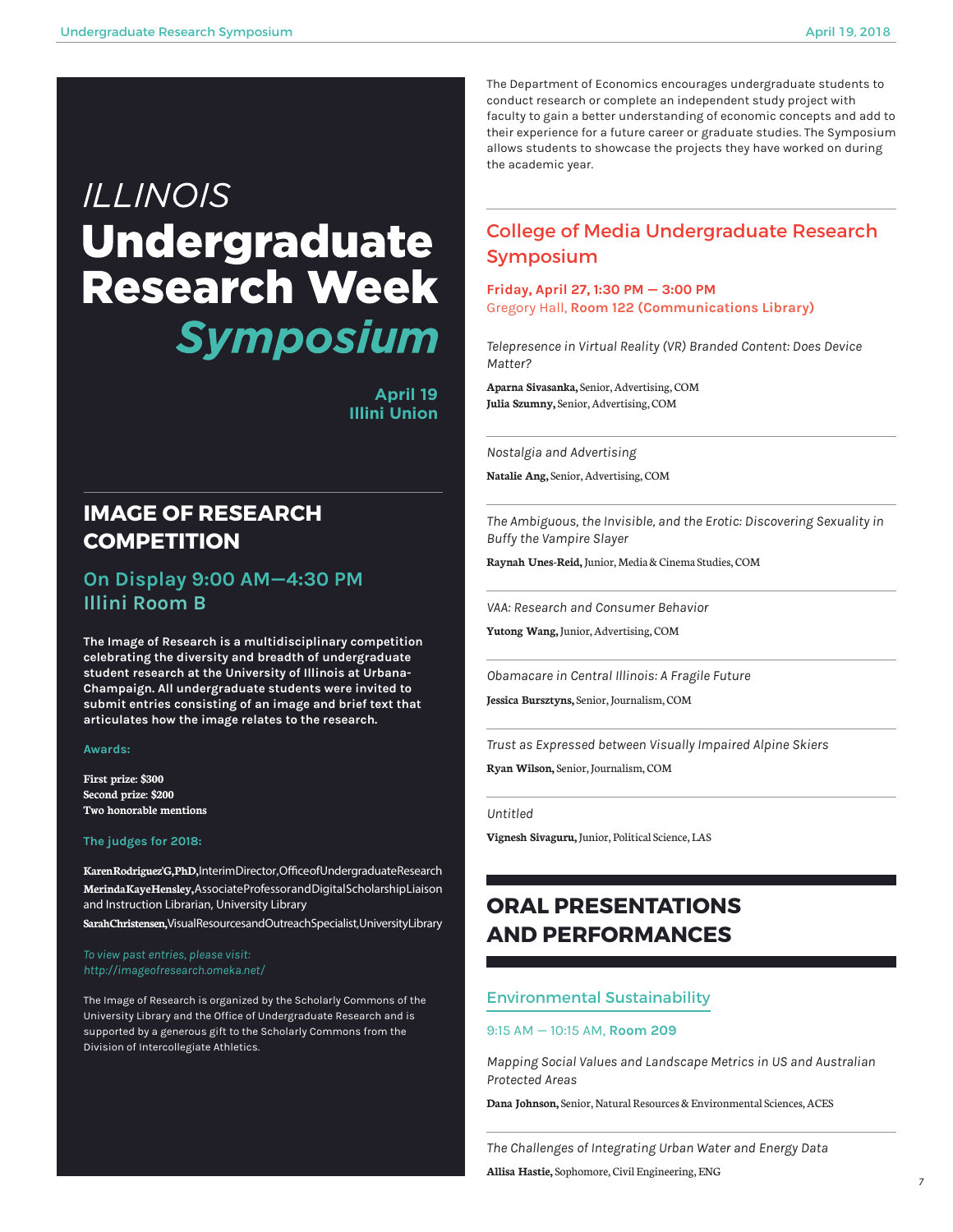*Reduced Stomatal Density for Higher Water Use Efficiency in Sorghum* **Anna Dmitrieva,** Sophomore, Integrative Biology Honors, LAS

# Mapping Technology

#### 9:15 AM — 10:15 AM, **Room 215**

*Camera-Robust Visual Map Building and Localization* **Max Feinberg,** Senior, Aerospace Engineering, ENG

*Video As a Sensor: From Discovery to Applications* **Kyle Begovich,** Sophomore, Mathematics & Computer Science, LAS

# Food and Human Health

#### 9:15 AM — 10:15 AM, **Room 404**

*Dietary Fatty Acids and Lipid Profiles in a Cohort of Young Adults* **Rebecca Jung,** Senior, Food Science & Human Nutrition, ACES

*Relationship of Body Mass Index, Physical Activity, and Sleep with Eating While Bored: A Post Hoc Analysis of Healthy Young Adults* **Emily Schierer,** Senior, Integrative Biology, LAS

*Food Insecurity Obesity Paradox and Energy Density* **Payton Walters,** Junior, Molecular & Cellular Biology, LAS

# Race, Society & the University

#### 9:15 AM — 10:15 AM, **Room 406**

*Black Student History Recovery Project*

**Terrell Spurlock,** Junior, History, LAS **Dimitri Love,** Sophomore, History, LAS **Dontï Winslow,** Junior, History, LAS

*The Impact of a Black and Latino Male Diversity Learning Program at a Midwestern Public Research Institution*

**Jacob Reed,** Senior, African American Studies, LAS

*Backlash and Admiration from Racial In-Groups as a Result of Counter-Stereotypical Success*

**Eboni Bradley,** Senior, Psychology, LAS

# Social Media and User Experience

#### 9:15 AM — 10:15 AM, **Room 407**

*Media Content Creation for a Social World*

**Brandon Blunk,** Senior, Recreation, Sport & Tourism, AHS

*The Effects of Digital Learning Environments in Middle School Science Classrooms*

**Bridget Berger,** Freshman, Elementary Education (Grades 1-6), EDU **Lee Sun Chung,** Freshman, Learning & Education Studies, EDU

*Exploring the Effects of Social Media on Marketing World*

**Arsheen Kanji,** Freshman, Political Science, LAS

# Stress and Student Life

9:15 AM — 10:15 AM, **Room 314A**

*Academic Stress and Study Habits*

**Elizabeth Prete,** Senior, Sociology, LAS

*Optimizing the Presentation Format of Biofeedback Assisted Relaxation Training*

**Hannah Kim,** Junior, Elementary Education (Grades 1-6), EDU **Chuhan Yu,** Freshman, Learning & Education Studies, EDU

*Acceptability of Yoga for Managing Anxiety in College Students*

**Janell Ross,** Senior, Community Health, AHS

# Brain Functions

#### 10:45 AM — 11:45 AM, **Room 209**

*Event-Related Brain Potentials Reveal Differential Task Dependency of Semantic Processing Across Parafoveal and Foveal Vision*

**Melissa Coffel,** Senior, Psychology, LAS

*Co-Registration of Event-Related Brain Potentials and Pupillometry During Language Comprehension*

**Melissa Coffel,** Senior, Psychology, LAS

*MIT vs. Situated Register: A Discourse Analysis of Prosody in Clinical Settings*

**Regan Kelley,** Senior, Speech & Hearing Science, AHS **Andrea Jachino,** Senior, Speech & Hearing Science, AHS

# Conflict and Society

#### 10:45 AM — 11:45 AM, **Room 215**

*An Analysis of the Roman Slave System after the Third Servile War (Spartacus)*

**Brendan Labbe,** Sophomore, Classics, LAS

*An Analysis of Relationship Extraction Algorithms and Their Application to Civil War Political Dyad Creation*

**John Carter,** Senior, Physics, LAS

*The Ukrainian Civil War's Impact on Development and Food Security*

**John Hall,** Junior, Global Studies, LAS

# Education and Inequality

10:45 AM — 11:45 AM, **Room 404**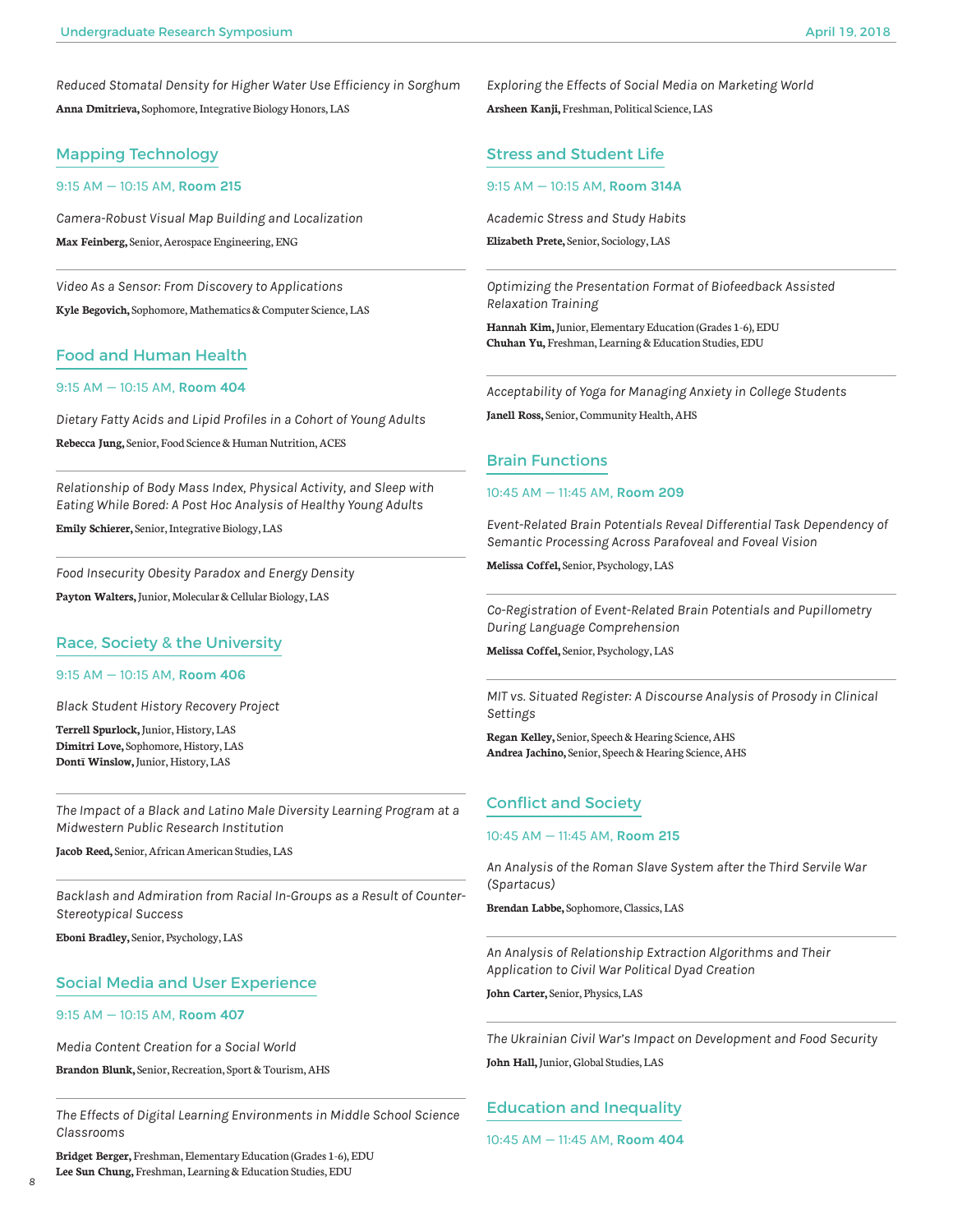*Pre-School Preparation for Low-Income Families*

**Demeisha Carlton,** Senior, Social Work, SSW

*Association Between Maternal Education and Inappropriate Nutrition Practices among WIC Participants*

**Nancy Perez-Flores,** Senior, Social Work, SSW

*Seeing Them Through: Black Male Attrition in Higher Education* **Steven Waddell,** Senior, Learning & Education Studies, EDU

#### Memory and Learning

#### 10:45 AM — 11:45 AM**, Room 406**

*Relational Memory and Mnemonic Discrimination Are Differentially Associated with Body Composition in Adults*

**Ashley Kaper-Tucker,** Senior, Psychology, LAS

*Long Short Term Memory Neural Networks for Sarcasm Detection* **Aidan San,** Sophomore, Computer Science & Linguistics, LAS

*ADHD and Working Memory*

**Patricia Ebersold,** Junior, Community Health, AHS

## Mental Health

#### 10:45 AM — 11:45 AM**, Room 407**

*Lifetime Adversity, the Accuracy of Cognitive Appraisals, and Depression in Adolescent Girls*

**Divya Surabhi,** Senior, Psychology, LAS

*A Genetically Informative Study of Neuroticism and the Parent-child Relationship*

**Susana Sosa,** Senior, Human Development & Family Studies, ACES

*Culture and Mental Health Utilization among African-Americans*

**Nakia Brown,** Senior, Community Health, AHS

#### Race, Culture, and Resistance

#### 1:45 PM — 2:45 PM, **Room 209**

*A Comparative Analysis of Black Studies Engagement with the Black Power Movement and Black Lives Matter Movement*

**Karen Olowu,** Senior, African American Studies, LAS

*Analysis of Syllable Oddball Test Data on Reading Disabled Children*

**An Zhao,** Senior, Electrical Engineering, ENG

*¿Por Qué No Sigue La Lucha? Understanding the Latina/o Educational Pipeline Using Community Cultural Wealth*

**Moisés Contreras,** Senior, Psychology and Italian, LAS

## Cancer Research

#### 1:45 PM — 2:45 PM, **Room 215**

*27-Hydroxycholesterol Promotes Breast Cancer Recurrence* **Joy Chen,** Freshman, Bioengineering, ENG

*Perceived Symptom-Related Barriers to Eating and Associated Quality of Life in Head and Neck Cancer Survivors*

**Katherine Douglas,** Sophomore, Molecular & Cellular Biology, LAS

*The Effect of Cholesterol and Its Metabolites on the Ovarian Tumor Proliferation and Cell Migration*

**Anna Vardanyan,** Junior, Molecular & Cellular Biology, LAS

## Genetics and Human Health

#### 1:45 PM — 2:45 PM, **Room 404**

*Diabetes Disparities in Illinois: A Geographic Diagnosis*

**Taylor Jansen,** Senior, Psychology, LAS

*Genetics in the Health of African Americans with Obesity and Ovarian Cancer*

**Taylor Walker,** Senior, Molecular & Cellular Biology, LAS

*TDP-43 Deletion in Testicular Sertoli Cells Leads to Male Infertility*

**Kaitlyn Campbell,** Senior, Animal Sciences, ACES

# Global and Transnational Connections

## 1:45 PM — 2:45 PM, **Room 406**

*Chicago & Cape Town: A Geographic Historiography and Contemporary Analysis*

**Martha Rubin,** Senior, Geography & Geographic Information Science, LAS

*Globalization: U.S. Food and Beverage Advertisements within Jamaica*

**Ryan Walton,** Senior, Human Development & Family Studies, ACES

*Mujeres Hechas De La Noche: The Effects of Sex Tourism and the Hypersexualization of the Afro-Cuban Woman*

**Lindsey Crudup,** Senior, Sociology, LAS

# Machine Learning and Artificial Intelligence

#### 1:45 PM — 2:45 PM, **Room 407**

*Connected Cars, Connected Bicycles, and Accident Avoidance*

**Otto Piramuthu,** Freshman, Computer Science, ENG

*Predicting Stock Price Movements from Annual Reports Using Learned Document Embeddings*

**Daniel Zou,** Sophomore, Computer Science, ENG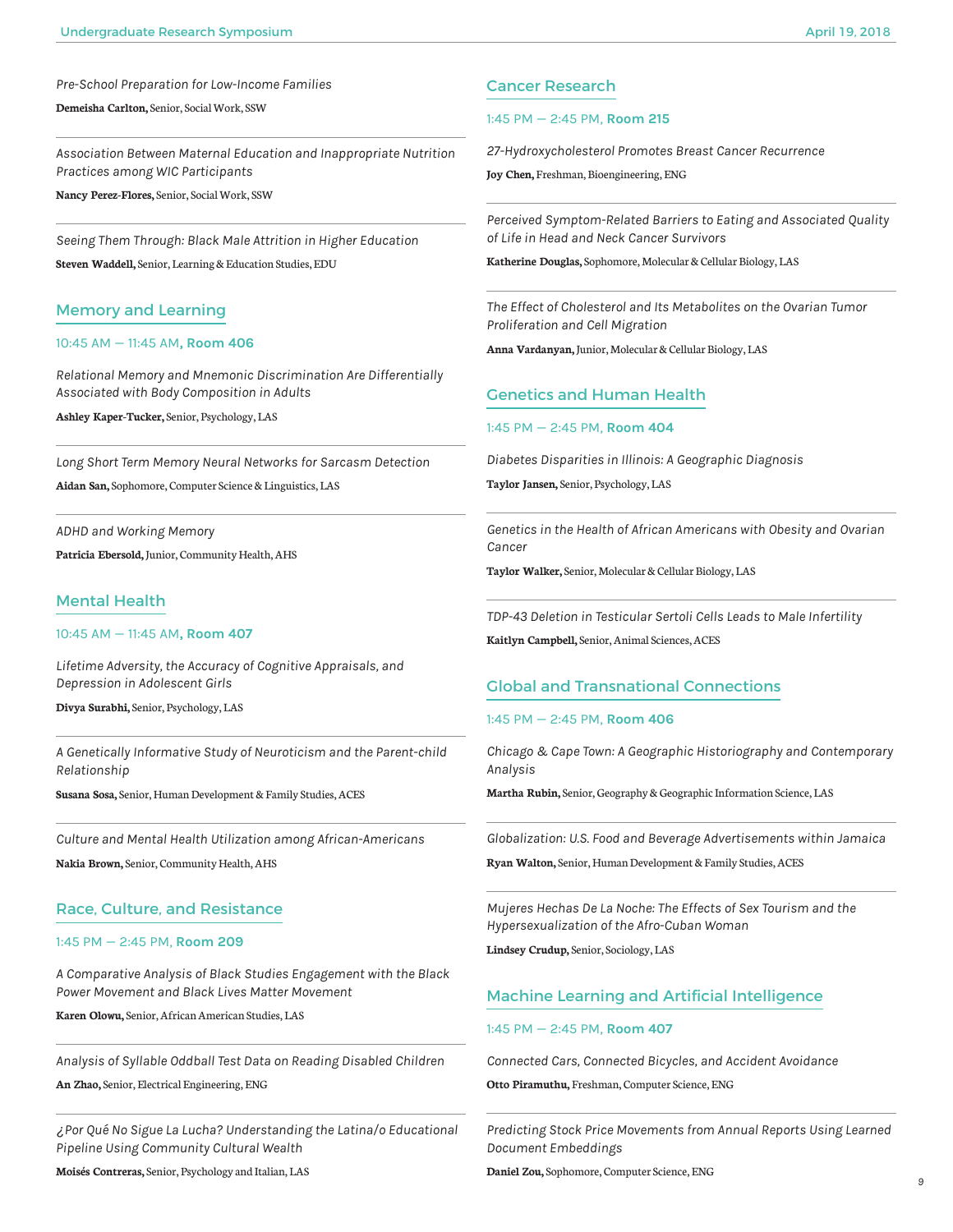*Will I get Admitted? Statistical Analysis of Graduate School Admission*

**Pengyu Chen,** Senior, Statistics & Computer Science, LAS **Hao Qiu,** Junior, Statistics, LAS **Ruorong Yin,** Senior, Statistics, LAS

## Organisms and their Environment

#### 1:45 PM — 2:45 PM, **Room 314A**

*Arrested Development: How Common Gut Bacteria Can Influence Host Cell Fate Through DNA Damage*

**Paul Kaminski,** Senior, Biochemistry, LAS

*The Impact of Injury on Sap Flow in Pin Oaks (Quercus palustris)*

**Taskeen Khan,** Sophomore, Integrative Biology, LAS

*Transcriptional Variation and Partner Quality in the Legume Rhizobia Mutualism*

**Alex Riley,** Senior, Integrative Biology, LAS

# Literary Canons

#### 3:15 PM — 4:15 PM, **Room 405**

*Bond Girls*  **Erin Blaber,** Senior, Media & Cinema Studies, COM

*Shakespeare and Femininity* 

**Margaret Wolfe,** Senior, Advertising, COM

#### Multicultural Environments and Identity

#### 3:15 PM — 4:15 PM, **Room 209**

*An Exploration of Cultural Influence and Cultural Variability in Remote Multicultural Environments*

**Bridget Regan,** Senior, Human Development & Family Studies, ACES

*Tutor Talk Matters: Motivational Scaffolding and the Chinese International Second-Language Writer*

**Sarah Patrick,** Sophomore, Creative Writing, LAS

*What Are the Impacts of Chinese International Students Involvement in Chinese Student Organizations (CSOs) and Non-CSOs on their Academic and Social Life at UIUC*

**Tingting Rui,** Sophomore, Learning & Education Studies, EDU

## Body and Movement

#### 3:15 PM — 4:15 PM, **Room 215**

*Construction of an Artificial Knee Simulator*

**Sam Goldsmith,** Senior, Mechanical Engineering, ENG

*Designing for Efficacy: Breaking Down the User Interface of Biofeedback Therapies*

**Zhaoyuan Su,** Junior, Architectural Studies, FAA

*Invisible Injuries: Examining the Effect Recurring Concussions Have on Depressive Symptoms in Collegiate Athletes*

**Belinda A Grant,** Senior, Psychology, LAS

# Contextualizing Difference

#### 3:15 PM — 4:15 PM, **Room 404**

*An Unnatural and Detestable Crime: Accusations of Sodomy in the British Royal Navy, 1680-1830*

**Mary Schiavone,** Senior, English and History, LAS

*James Bond: How History Has Shaped 007*

**Dylan San Roman,** Junior, Journalism, COM

*Tanizaki's Naomi, Nabokov's Lolita, and Naomi's Lolita: Exoticism of a New Era*

**Lingjun Jiang,** Senior, Art History, FAA

#### Food and Nutrition

#### 3:15 PM — 4:15 PM, **Room 406**

*Social Marketing Campaign to Promote Healthy Eating within a Store in Champaign County, Illinois*

**Zainab Alaka,** Senior, Community Health, AHS

*The Impact of Meal Timing on the Food Insecurity Obesity Paradox* 

**Chanyoung Choi,** Junior, Molecular & Cellular Biology, LAS

*The Relationship of Eating Behavior and Food Intake Recall* **Frederick Yang,** Senior, Food Science & Human Nutrition, ACES

#### Technology and Innovation

#### 3:15 PM — 4:15 PM, **Room 407**

*Exploring DISSCO: A Guide for Digital Sound Synthesis*

**Megan Coleman,** Junior, Computer Engineering, ENG **Nidhi Dholaria,** Freshman, Computer Science, ENG **Han Jiang,** Freshman, Mathematics & Computer Science, LAS **Hanna Chen,** Freshman, Systems Engineering & Design, ENG

#### *Safety Head Gear*

**Ishaan Thakur,** Freshman, Industrial Engineering, ENG **Sanat Pandey,** Freshman, Electrical Engineering, ENG

*Testing the Future: Synthesizing Large-Scale SDN Workloads*

**Isabella Lee,** Sophomore, Computer Science, ENG

# Marginalized Medicine

3:15 PM — 4:15 PM, **Room 314A**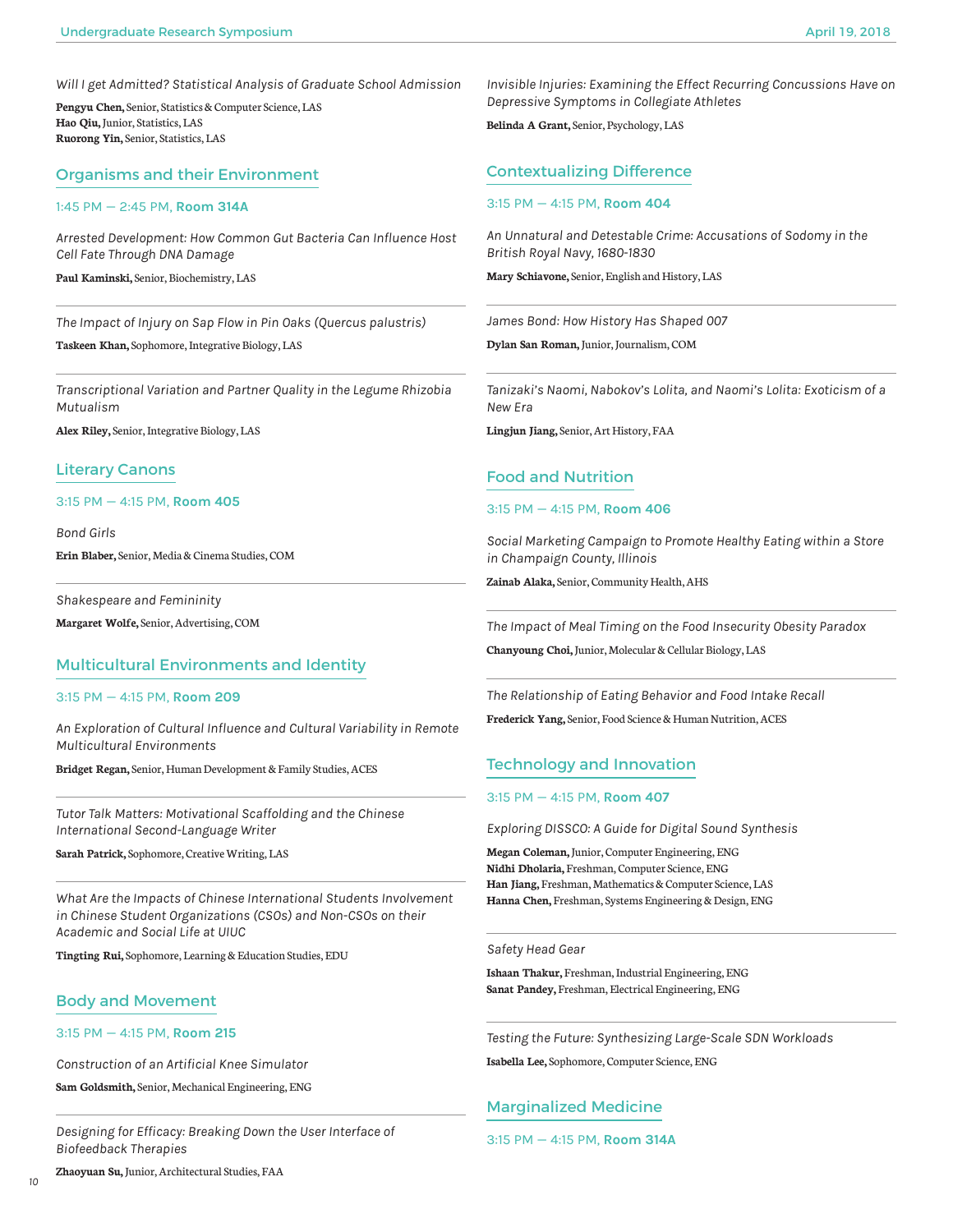*Active Families, Healthy Families: Adapting Physical Activity Lessons of a Hispanic Health Program*

**Stephanie Gil,** Senior, Community Health, AHS

*An Inquiry into the Ethical Implications of the Portrayal of Mental Illnesses in Video Games*

**Brittany Lundberg,** Junior, English, LAS

*The Transformation of Midwifery and Politics in the United States during the 20th Century*

**Meghan McCoy,** Senior, English, LAS

# **POSTER SESSIONS**

# PA SESSION — SCIENCE AND MATHEMATICS

#### 9:00 AM — 10:15 AM, **Illini Room A**

*An Investigation of the Accuracy of CIGALE SED Galaxy Property Calculations when Range of Wavelengths Included is Varied*

**Brooke Polak,** Senior, Engineering Physics, ENG

*Application of Automatic Speech Recognition Technology for Dysphonic Speech Assessment*

**Hannah Li,** Junior, Speech & Hearing Science, AHS **Emily Heuck,** Junior, Speech & Hearing Science, AHS **Emily Demick,** Junior, Speech & Hearing Science, AHS **Theresa Murphy,** Junior, Speech & Hearing Science, AHS

*Cancer Neoantigens as Targets for T-Cell Responses*

**Abigail Brown,** Junior, Molecular & Cellular Biology, LAS

*Characterization of the Microorganism Related to the Pulmonary Fibrosis*

**Yudong Ren,** Senior, Molecular & Cellular Biology, LAS

*Characterizing Sulfolobus Spindle-shaped Viruses from Yellowstone National Park and Mutnovksy Volcano*

**Joseph DeMuro,** Junior, Molecular & Cellular Biology, LAS

*Controllable Local Loss in a Non-Hermitian Quantum System*

**Samantha Lapp,** Senior, Engineering Physics, ENG

*Detection of Acetylcholine Using Modified Electrodes*

**Sidrah Ahmed,** Senior, Chemistry, LAS

*Detection of Neuropeptides in Cellular Release via Mass Spectrometry* **Ashley Lenhart,** Senior, Chemistry, LAS

*Determining the Effects of PTB Ablation in Mouse Sertoli Cells on Fertility*

**Danielle Yee,** Sophomore, Molecular & Cellular Biology, LAS

*Determining the Relationship Between hnRNPI and Colorectal Cancer* **Wesley Tung,** Junior, Molecular & Cellular Biology, LAS

*Developing Transfer Matrix of LP Modes of an Optical Fiber Using SLM*

**Hyeon-Seo Yun,** Junior, Engineering Physics, ENG **Oliver Wang,** Junior, Engineering Physics, ENG **Oscar Araiza Bravo,** Senior, Engineering Physics, ENG

*Differential Behavior of Porcine Mesenchymal Stem Cells from Bone Marrow and Adipose During Osteogenic Differentiation on a Glycosaminoglycan Hydrogel Scaffold for Bone and Cartilage Tissue Engineering*

**Sarah Womack,** Senior, Molecular & Cellular Biology, LAS

*Effects of Circadian Disruption on Spermatogenesis in Long-Evans Rats*

**Haley Penkala,** Sophomore, Molecular & Cellular Biology, LAS

*Effects of Left vs. Right Temporal Lobe Epilepsy on the Reproductive System*

**Lillian Scanlon,** Senior, Molecular & Cellular Biology, LAS

*Effects of Obesity and Type of Diet on the Morphology of Intestinal Epithelial Tissue*

**Shovik Patel,** Junior, Molecular & Cellular Biology, LAS

*Evaluating Loss of Motility in Tomato-Infecting Xanthomonas Strains*

**Tanvi Majumdar,** Sophomore, Natural Resources & Environmental Sciences, ACES

*Examining the Interaction Between Chlorpyrifos Toxicity and Circadian Disruption in a Rodent Model*

**Kai Kobayashi,** Senior, Animal Sciences, ACES **Margaret Richards,** Senior, Animal Sciences, ACES

*First Principles Magneto-Optical Kerr Effect (MOKE) Calculations in High Neel Temperature Antiferromagnetic Materials*

**Krithik Puthalath,** Senior, Materials Science & Engineering, ENG

*GABA Detection with Nano-ITIES Pipette Electrodes*

**Yuanyuan Wei,** Senior, Chemistry, LAS **Pitchaya Vitchitcharoenpaisarn,** Senior, Chemistry and Molecular & Cellular Biology, LAS

*Glioblastoma Tumor Model to Analyze the Mechanisms of Resistance to Chemotherapy*

**Gabrielle Wolter,** Senior, Bioengineering, ENG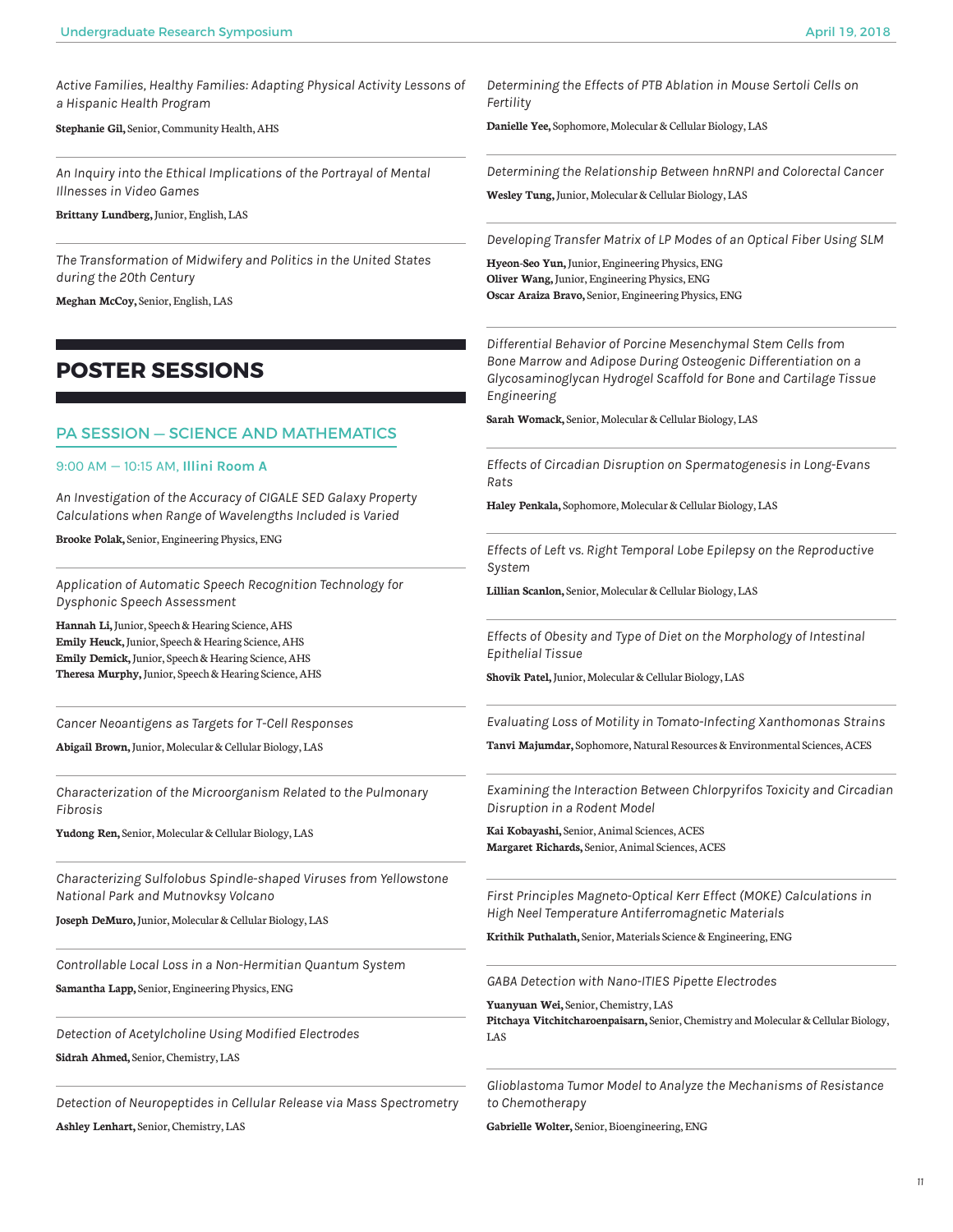**Influence of Aquatic Habitat Quality on Seasonal Diapause Induction in** *Culex pipiens*

**Erica Hernandez,** Senior, Integrative Biology, LAS

*Investigating Astrocyte-Specific Expression of Opsins via Co-injection of GFAP-GFP-Cre and Opto-* α*1AR Viruses*

**Natalia Wojnowski,** Senior, Molecular & Cellular Biology, LAS

*KIT Gene is a Candidate for Georgian White Coat Color in Red Foxes (Vulpes vulpes)*

**Grace Lee,** Senior, Animal Sciences, ACES

*Mathematical Model of Gender Bias and Homophily in Professional Hierarchies*

**Grace Sun,** Senior, Engineering Physics, ENG **Alan Zhou,** Sophomore, Civil Engineering, ENG **Patrick McMahon,** Junior, Computer Engineering, ENG

*Modifying the Lac Operon for its Incorporation into a Bacterial Toxin-Based Drug Delivery Vehicle*

**Robin Dean,** Senior, Molecular & Cellular Biology, LAS

*Novel Mechanism of Bacillus anthracis Escape from Infected Immune Cells*

**Aleyna Brunner,** Junior, Integrative Biology, LAS

*Nuclear Localization of Campylobacter Jejuni Cytolethal Distending Toxin*

**Michael Cunningham,** Junior, Molecular & Cellular Biology, LAS

*Physiochemical Drivers of Variation in Grass-Invasion Impacts on Soil Carbon Cycling*

**Delaney Demro,** Senior, Natural Resources & Environmental Sciences, ACES

*Porous Silicon: a Diverse Scaffold for Optical Devices*

**Matthew Clawson,** Junior, Materials Science & Engineering, ENG

*Retrospective Chart Review of Neurocysticercosis Characteristics in Lima, Peru*

**Jocelyne Lopez,** Senior, Human Development & Family Studies, ACES

*Sedimentology of Pennsylvanian Robinson Sandstone in Crawford County, IL*

**Angela Fiorito,** Senior, Geology, LAS

*Striatal Transcriptome of a Mouse Model of ADHD Reveals a Pattern of Synaptic Remodeling*

**Anastasia Sorokina,** Senior, Molecular & Cellular Biology, LAS

*The Dilemma of Delineation: A Species Level Analysis of Penicillium Section Aspergilloides*

**Joseph Hindi,** Junior, Molecular & Cellular Biology, LAS

*The Economic Value of Solar Photovoltaic Electricity in the US Midwest*

**Camille Farruggio,** Junior, Engineering Physics, ENG

*The Effect of Pro-Inflammatory Cytokine Stimulation on Astrocyte Chemokine Production*

**Claire Walsh,** Junior, Animal Sciences, ACES

*The Effects of Stress on Memory and Inflammation in the Mice Model*

**Yolonda Bradshaw,** Senior, Animal Sciences, ACES

*The Function of SoxNeuro in the Development of Drosophila Optic Lobe Medulla*

**Tongyu Zhang,** Senior, Molecular & Cellular Biology, LAS

*The Upper-respiratory Infection Impedes the Remyelination Potential*

**Ye Wool Kim,** Senior, Animal Sciences, ACES

*Total Protein Assay as a Step in Peptidomics Analytical Frame Work* **Rohi George,** Junior, Chemistry, LAS

*Transverse-Mode Stimulated Emission Tomography of a Fiber Photon-Pair Source*

**Oscar Araiza-Bravo,** Senior, Engineering Physics, ENG **Hyeon-Seo Yun,** Junior, Engineering Physics, ENG **Oliver Wang,** Junior, Engineering Physics, ENG

*Understanding the Human AUTS2 Syndrome Using a Mouse Mutation 16Gso*

**Sydney Luu,** Junior, Molecular & Cellular Biology, LAS

# PB SESSION — EDUCATION, SOCIAL SCIENCES, AND HUMAN BEHAVIOR

#### 9:00 AM — 10:15 AM, **Illini Room C**

*A Dispositional View of Self-Confidence* **Asura Osborne,** Senior, Psychology, LAS

*A Systematic Review of Forensic Interviewers Protocols*

**Jenna Mathews,** Sophomore, Social Work, SSW

*An Educational Study of What-If Worlds Through Minecraft Modding* **Philip Park,** Junior, Mathematics, LAS

*Black Men Love: Hypermasculinity Challenged in Tongues Untied and Paris is Burning*

**Elizabeth Schindler,** Junior, English, LAS

*Child Exposure to Intimate Partner Violence*

**Claudia Ladzik,** Senior, Human Development & Family Studies, ACES **Hannah Wright,** Junior, Human Development & Family Studies, ACES **Paige Vande Vusse,** Sophomore, Human Development & Family Studies, ACES **Delaney Walsh,** Junior, Human Development & Family Studies, ACES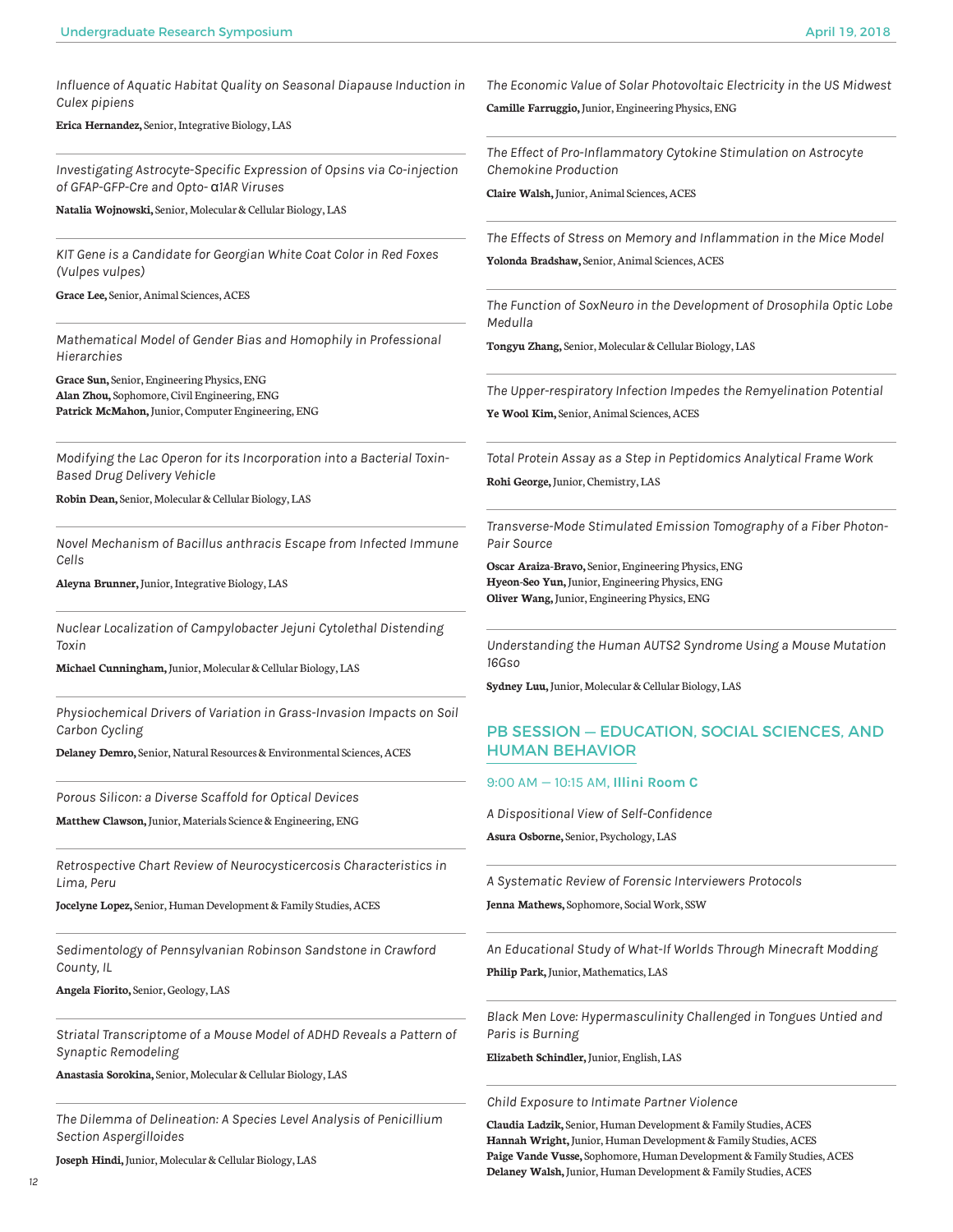*Comparative Study of Chinese International Student in American and Taiwanese Universities*

**Cora Low,** Senior, Anthropology, LAS

*Cultural Sensitivity for Latina/o Youth in Afterschool Programs*

**Crystal Moreno-Garcia,** Junior, Animal Sciences, ACES

*Do Parents' Socialization Goals Influence How They Respond to Children's Performance?*

**Raees Meghani,** Senior, Psychology, LAS

*Effects of Spokesperson's Attractiveness and Social Dominance on Persuasion*

**Morgan Leopold,** Senior, Advertising, COM **Qing Qing Natalie Ang,** Senior, Advertising, COM **Olivia White,** Senior, Advertising, COM

*Four Dead in Ohio*

**Claudia Piwowarczyk,** Sophomore, History, LAS

*Investing in Service: Professionalization Effects on the Provision of Constituent Service*

**Thomas Dowling,** Senior, Political Science, LAS

*Non-industrial Private Forest Landowners Management Process: A Qualitative Study about Goals, Direction, and Opportunities*

**Kealie Vogel,** Junior, Natural Resources & Environmental Sciences, ACES

*Perceptual Confusion in Vowels Produced by Speakers with Dysphonia*

**Alison DeLuca,** Junior, Speech & Hearing Science, AHS **Alexandra Nowak,** Junior, Speech & Hearing Science, AHS **Jillian Atkenson,** Junior, Speech & Hearing Science, AHS

*Personality's Role in the World's Greatest Deliberative Body- How the Big Five Drive the Rise of U.S. Senators to Party Leadership*

**Matthew Rice,** Junior, Political Science, LAS

*Racial Bias in Sentencing and Courts* 

**Kanishk Patel,** Senior, Political Science, LAS

*Stereotype Threat Within Political Participation*

**Cristina Marila,** Freshman, Political Science, LAS

*Telepresence in Virtual Reality (VR) Branded Content: Does Device Matter?*

**Aparna Sivasankaran,** Senior, Advertising, COM

*The Cross-linguistic Interpretation and Use of the Count/mass Distinction*

**Anqi Hu,** Senior, Linguistics, LAS

*The Differential Effect of Prestige on Individual Corruptive Tendencies* **Yiwei Zhang,** Senior, Psychology, LAS

*The Importance and Growth of Handwriting for Children* **Jordan Ginsburg,** Senior, Human Development & Family Studies, ACES

*The Labels and Policies of Green Political Parties*

**Sowmiya Raju,** Sophomore, Global Studies, LAS

*The Relationship Between Attachment and Emotion Regulation with Consideration of Context*

**Madeline Johnson,** Senior, Psychology, LAS

*The Role of Chinese and American Parents' Responses to Children's Performance*

**Dahlia Alfaro,** Senior, Psychology, LAS

*When Intuitions Fail Us: The Conflict Between Formal Knowledge and Embodied Experience*

**Ryan Lin,** Junior, Engineering Mechanics, ENG **Patrick Kwon,** Junior, Engineering Physics, ENG

*Demographics in Bond Sentencing in Domestic Violence Court*

**Jason Chang,** Freshman, Systems Engineering & Design, ENG

*Congressional Careers*

**Yanina Villagomez,** Sophomore, Political Science, LAS

# PC SESSION — HEALTH AND WELLNESS

#### 9:00 AM — 10:15 AM, **South Lounge**

*A Content Analysis of Food and Beverage Advertising On Children's Television: Focus On Health Persuasion Techniques*

**John Balch,** Senior, Advertising, COM

*A Novel Approach to Assess Muscle Mass: Verbal Fluency Tests*

**Sonia Cabrera,** Junior, Community Health, AHS

*A Silent Culprit: The Impact of Parental Stress on Children's Health*

**Yujin Lee,** Junior, Bioengineering, ENG **Angelica Cabrera,** Senior, Psychology, LAS

*Automatic Speech Analysis and Vowel Confusion in Dysphonic Speech*

**Monique Martinez,** Junior, Speech & Hearing Science, AHS **Daina Polikaitis,** Junior, Speech & Hearing Science, AHS

#### *Charity Care Reimbursement*

**Gianna Gradowski,** Sophomore, Community Health, AHS **Jane Johnsey,** Freshman, Community Health, AHS **Amaan Khan,** Junior, Community Health, AHS **Zayna Jan,** Junior, Community Health, AHS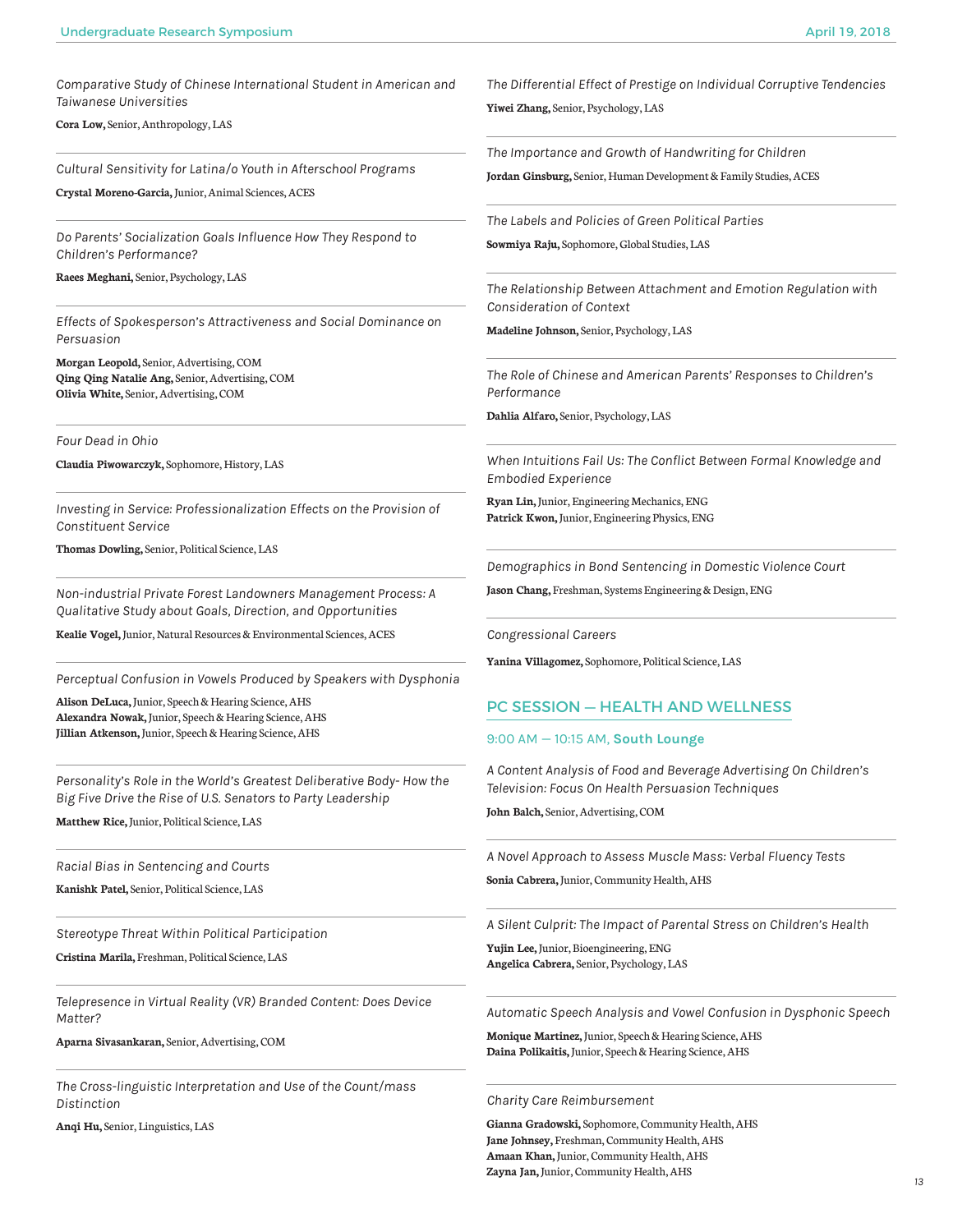*Development of Automatic Speech Analysis Tool for Measuring Intelligibility of Dysphonic Speech*

**Lauren Kaiser,** Junior, Speech & Hearing Science, AHS **Marissa Happ,** Junior, Speech & Hearing Science, AHS **Teksong Eap,** Junior, Speech & Hearing Science, AHS

*Do Bedtime Stories Fight Obesity?*

**Grace Lupo,** Senior, Food Science & Human Nutrition, ACES **Rachel Sachs,** Sophomore, Food Science & Human Nutrition, ACES **Abigail Olmstead,** Junior, Food Science & Human Nutrition, ACES

*Effects of Exercise on Immune Responses to Vaccination in Chronically Stressed Mice*

**Selena Wang,** Sophomore, Health Sciences, Interdisciplinary, AHS **Julia Beck,** Sophomore, Molecular & Cellular Biology, LAS

*Factors Associated with Arousal and Anxiety in Parkinson's Disease Patients During Postural Tasks*

**Rongyi Sun,** Senior, Molecular & Cellular Biology, LAS

*From the Ground Up: Promoting Root Vegetable and Legume Consumption among Hispanic Families*

**Brenda Munguia,** Junior, Community Health, AHS

*Impact of Age-related Hearing Loss on Strategic Attention*

**Stephany Burz,** Senior, Psychology, LAS **Lauren Kaiser,** Junior, Speech & Hearing Science, AHS

*Ineffective Bedtime Routines are Associated with Higher BMI Percentiles*

**Paulina Cygan,** Junior, Biology, LAS **Ana Tovar,** Junior, Human Development & Family Studies, ACES

*Initial Insights on the Barriers to Employment for Previously Incarcerated Individuals and Individuals Who Have Aged out of Foster Care*

**Kristi Escobar,** Sophomore, Kinesiology, AHS **Alexis Koronkiewicz,** Sophomore, Kinesiology, AHS

*Lutein Across the Lifespan*

**Madison Podjasek,** Junior, Kinesiology, AHS **Ethan Rocha,** Junior, Kinesiology, AHS

*Relationships Between Fatty Acids Intake and Mood and Mental Health in Adults*

**Megan Reingold,** Senior, Food Science & Human Nutrition, ACES

*Relationships Between Hepatic Steatosis and the Gastrointestinal Microbiota*

**Alice Pen,** Senior, Molecular & Cellular Biology, LAS

*The Effect of Dysphonia, Age, and Gender on Automatic Speech Transcription*

**Megan Carrigan,** Junior, Speech & Hearing Science, AHS **Elizabeth Foster,** Junior, Speech & Hearing Science, AHS

*The Health Status of Illinois Counties With and Without Hospitals*

**Kaitlyn Clark,** Junior, Community Health, AHS **Sarah Cavanaugh,** Freshman, Community Health, AHS **Emily Sandoval,** Junior, Community Health, AHS **Lauren Mcguire,** Junior, Community Health, AHS

*The Relationship Between Bristol Stool Scale Scores and Fecal Microbiota Composition*

**Artiom Veller,** Junior, Molecular & Cellular Biology, LAS

*Variability in Eating Frequency is Associated with the Human Gastrointestinal Microbiota*

**Elana Benishay,** Senior, Food Science & Human Nutrition, ACES

*We Are Family: Understanding the Relationship Between Latino Families and Mealtime Routines*

**Sam Hinton,** Senior, Community Health, AHS **Nataly Quito,** Junior, Human Development & Family Studies, ACES

*XPO-1 Interaction With KPNA-2 Confirmed Using Co-Immunoprecipitation in ER\_ (+) Breast Cancer Cells and Interaction Increased With Tamoxifen Treatment*

**Ozan Imir,** Senior, Molecular & Cellular Biology, LAS

# PD SESSION — SCIENCE AND MATHEMATICS

#### 10:45 AM — 12:00 PM, **Illini Room A**

*A Novel Insulin-like Growth Factor 2 Mutation in Mice Increases Body and Tissue Weights*

**Meagan Karuhn,** Senior, Animal Sciences, ACES

*Analyzing Inclusion Criteria of 7000 Cochrane Systematic Reviews*

**Xiaoru Dong,** Senior, Statistics, LAS **Jingyi Xie,** Junior, Statistics, LAS

*Anion Concentrations Across a Deep Vadose Zone, Eel River Critical Zone Observatory, Northern California*

**David Raynes,** Junior, Geology, LAS

*Automated Ki-67 Scoring and Correlation with IR-based Digital Histopathology*

**Angela Lee,** Sophomore, Computer Science, ENG

*Cdca5: Notch your Average Protein*

**Abby Gaffner,** Junior, Molecular & Cellular Biology, LAS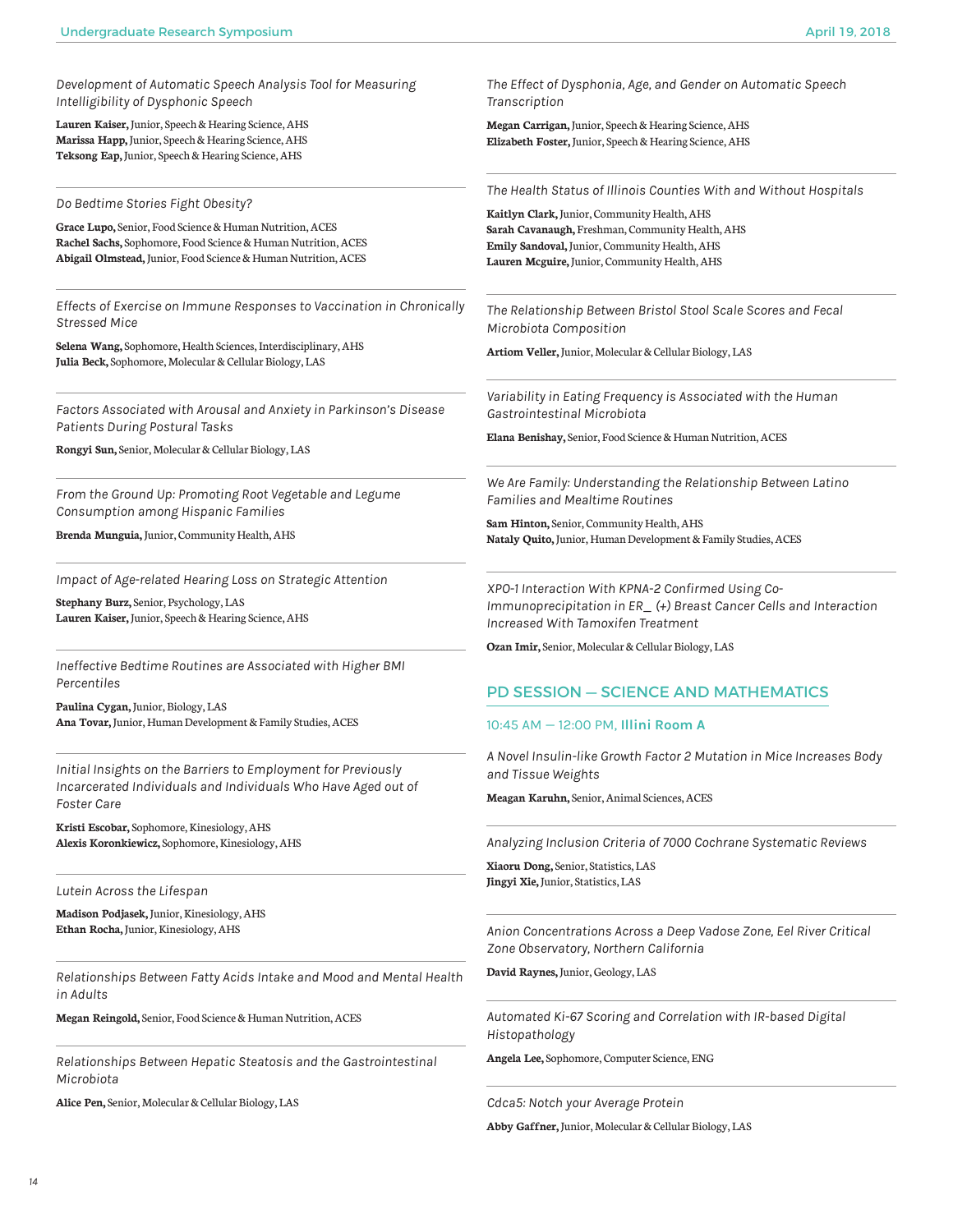*Characterization of S-layer Deficient Mutants in Sulfolobus islandicus* **Rebecca Wipfler,** Junior, Molecular & Cellular Biology, LAS

*Degenerate Diffusions on Carnot Groups* **Rizhao Qiu,** Freshman, Mathematics, LAS

*Determining the Structure of a Mutant Cytochrome c Peroxidase that Mimics the Active Site of a Heme-Copper Sulfite Reductase*

**Annika Lee,** Junior, Chemistry, LAS

*Development of a Dual-Analyte Probe for Ischemia-Reperfusion Monitoring*

**Zhouyang Zhu,** Junior, Biochemistry, LAS

*Effects of Bisphenol-A and Methoxychlor on the Development of Xenopus laevis Primordial Germ Cells*

**Hajera Afreen,** Sophomore, Molecular & Cellular Biology, LAS

*Effects of Dopaminergic Drugs on the Attention and Impulsive Behavior of Developmental Methamphetamine Exposed Sprague-Dawley Rats*

**Fiona Kuo,** Junior, Animal Sciences, ACES

*Effects of Omega Three Fatty Acids and Neuronal Cooling in Lessening the Severity of Altered Structural Properties of Cortical Neurons due to Traumatic Brain Injury*

**Sai Susmitha Ravi,** Junior, Molecular & Cellular Biology, LAS

*Effects of Silanol Density of Titanium Metal Oxide Catalysts on Rates and Selectivities for Alkene Epoxidation*

**Alayna Johnson,** Sophomore, Chemistry, LAS

*Event-Related Brain Potentials Reveal Differential Task Dependency of Semantic Processing Across Parafoveal and Foveal Vision*

**Melissa Coffel,** Senior, Psychology, LAS

*Expanding the Genetic System of Hyperthermophilic Archaeon Sulfolobus acidocaldarius*

**Serina Taluja,** Junior, Molecular & Cellular Biology, LAS

*From the Visible to the Invisible: Patterns of Parasitism in Illinois Birds*

**Krti Tallam,** Junior, Natural Resources & Environmental Sciences, ACES

*G0S2: Establishing a Role in Breast Epithelial Differentiation and Cancer*

**Ema Khan,** Junior, Molecular & Cellular Biology, LAS

*Generating Language on Twitter*

**Srivathsan Subramanian,** Sophomore, Statistics, LAS **Prajakti Jinachandran,** Sophomore, Mathematics & Computer Science, LAS **Jayanti Supransh Murty,** Freshman, Computer Engineering, ENG **Ho Yin Au,** Senior, Mathematics & Computer Science, LAS

*Hippocampally Mediated Viewing is Critical for our Ability to Discriminate Between Similar Relational Memory Representations*

**Cagla Unal,** Senior, Molecular & Cellular Biology, LAS

*Impacts of Circadian Disruption on Estrous Cyclicity and Folliculogenesis in the Female Rat*

**Angel Chu,** Senior, Molecular & Cellular Biology, LAS

*Importance of Solar & Renewable Energy in Illinois & United States: Modeling, Prediction, & Management*

**Jose Bucio,** Senior, Agricultural & Biological Engineering, ACES

*Influence of Hypothalamic Input on Pituitary Stem Cell Proliferation and Differentiation*

**Richard Gonigam,** Junior, Molecular & Cellular Biology, LAS

*Ion Irradiation Simulations to Study Quantum Dot Formation in III-V Semiconductors*

**Michael Toriyama,** Junior, Materials Science & Engineering, ENG

*Larger Horses Use More Extended Fetlock Postures than Smaller Horses*

**Rebecca Vining,** Junior, Anthropology, LAS

*Lipid-Protein Binding of PH Domain Containing Proteins*

**Lucy Yao,** Senior, Molecular & Cellular Biology, LAS

*Mice Lacking ISG15-Specific Deubiquitinase USP18 Exhibit Autoimflammation and Dysregulation of Circulating Chemokines*

**Katrina Gerhard,** Junior, Molecular & Cellular Biology, LAS

*Characterization of the Chromosomal Cohesion Dynamics and Regulation*

**Viraat Goel,** Junior, Bioengineering, ENG

*Molecular Analysis of Replication Protein A Subunits 2 and 3*

**Eldes Fatima,** Senior, Molecular & Cellular Biology, LAS

*Petrogenetic Relationship Between Mafic Enclaves, the Alta Stock and Dikes in Albion Basin, Utah*

**Yunhe Cui,** Senior, Geology, LAS

*Preparation of Photoluminescent Porous Silicon Nanoparticles for Biological Applications*

**Andrea Perry,** Sophomore, Materials Science & Engineering, ENG

*Role of MALAT1 In Regulating the Alternative Splicing of Genes Involved In Tumor Progression and Angiogenesis*

**Sri Kondabattula,** Senior, Molecular & Cellular Biology, LAS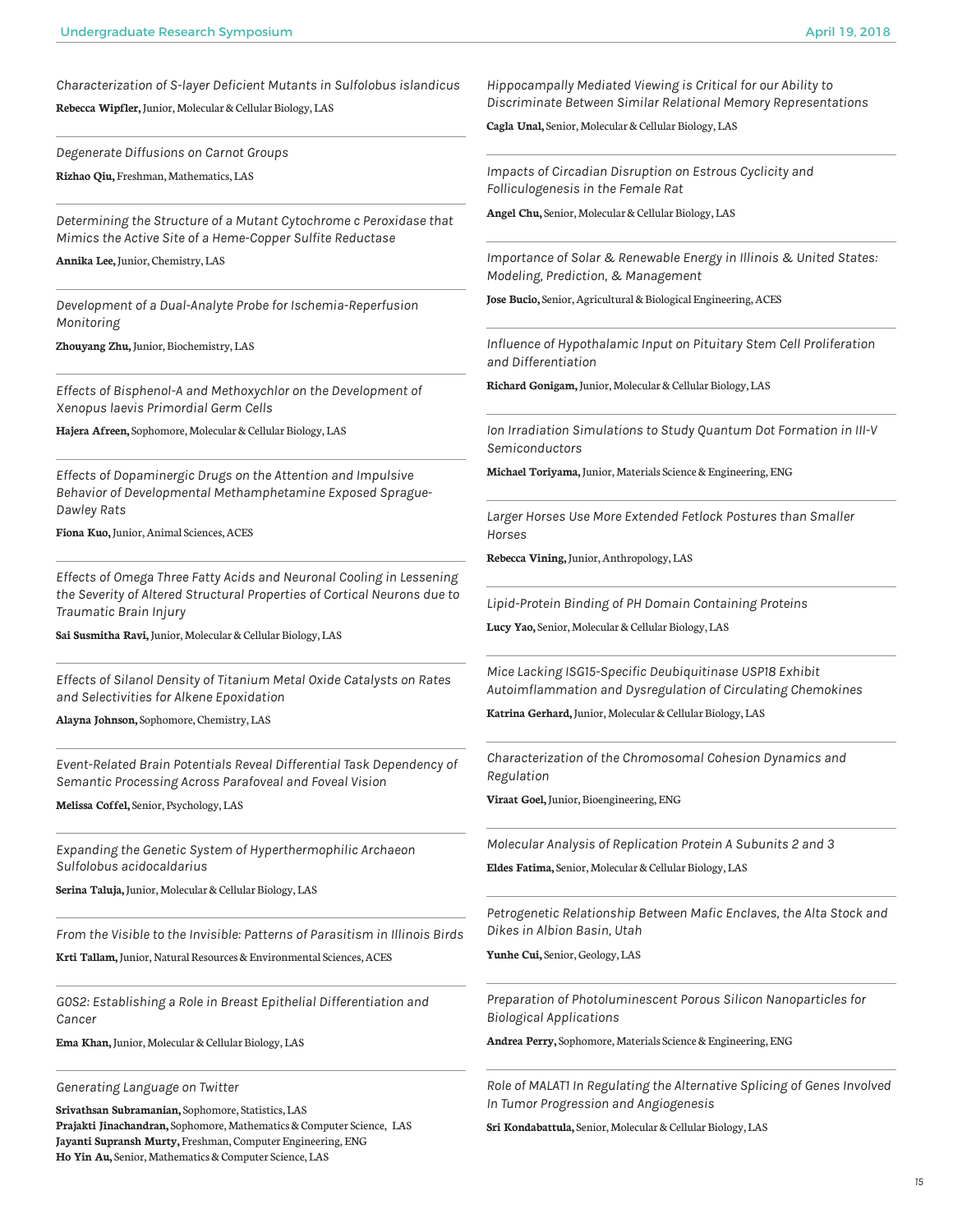*Rusc Protein Family Localization in Early Xenopus Embryos* **Rahul Maini,** Sophomore, Molecular & Cellular Biology, LAS

*Searching for Gravitationally Lensed Blazars with DES, SPT, and Radio* **Alexander Navarre,** Senior, Physics, LAS

*Simultaneous Monitoring of Acetylcholine Release from Cultured Aplysia californica using Amperometric Measurement and Intracellular Recording of Action Potential*

**Miwei Hu,** Senior, Chemistry and Molecular & Cellular Biology, LAS

*Structure and Function of a Head-to-middle Cis-prenyltransferase: Isosesquilavandulyl Diphosphate Synthase*

**Jianan Zhang,** Senior, Molecular & Cellular Biology, LAS

*The Effect of Zinc on the Differentiation of Adipose-derived Stem Cells (ASC) into Osteoblasts*

**Joshua Bertels,** Senior, Molecular & Cellular Biology, LAS

*Validating a Theoretical Forearm Protonation and Supination Task*

**Jessica Wcislo,** Senior, Molecular & Cellular Biology, LAS **Joseph Nangachiveettil,** Senior, Psychology, LAS

*Sediment Characteristics of Biogenic Sand Dunes on Kiritimati Island, Kiribati*

**Nikolas Merten,** Sophomore, Earth, Society & Environmental Sustainability and Political Science, LAS

*Analyzing the Effect of Climate Change on Atmospheric Rivers*

**Robert Filipiuk,** Freshman, Aerospace Engineering, ENG

*How can Endolysins Improve Cheese Safety?*

**Meher Jain,** Freshman, Chemical & Biomolecular Engineering, LAS

*Phosphoinositide Binding of PH Domain-Containing Proteins*

**Ryan Emmanuel,** Senior, Molecular & Cellular Biology, LAS

# PE SESSION — HEALTH AND WELLNESS

# 10:45 AM — 12:00 PM, **Illini Room C**

*Age Contributions in Exercise Motivation, Regulation, and Behavior* **Jordan Barry,** Junior, Molecular & Cellular Biology, LAS

*An Examination of Affective Change in the Absence of Physical Sensation*

**Stephen Koziel,** Senior, Community Health, AHS

*Argument Analysis of Alzheimer's Disease Research Papers* **Novejot Sandhu,** Senior, Molecular & Cellular Biology, LAS

*Biological, Behavioral, Maternal, Paternal and Social Factors Associated with the Telomere Length in Children: A Systematic Review*

**Elana Zelden,** Senior, Molecular & Cellular Biology, LAS **Chau Pham,** Junior, Molecular & Cellular Biology, LAS

*Comparative Analysis of Workflow Management Systems for Production Genomics Analyses*

**Cynthia Liu,** Junior, Bioengineering, ENG

*Demographic Description of Hispanic Immigrants in Rural America*

**Edmond Kim,** Senior, Statistics, LAS

*Does Father Participation Affect Salivary Telomere Length?*

**Clare Stanhope,** Senior, Community Health, AHS

*Effectiveness of Translations of Literal to Visual Methods in the Afro-Centered Abriendo Caminos Program (ACAC)*

**Gertrude Namara,** Senior, Molecular & Cellular Biology, LAS

*Exploring Stress: College Students at Work and Play*

**Robert Klein,** Senior, Agricultural Leadership & Sciences Education, ACES

*Got (breast)milk?*

**Emma Flosi,** Junior, Food Science & Human Nutrition, ACES **Bianca Oddo,** Senior, Community Health, AHS

*Influences of Training on Lower Limb Kinematics of Female Runners*

**Elizabeth Phillips,** Junior, Anthropology, LAS

*Insulin Receptor Substrate 2 is Required for Endometrial Stromal Cell Differentiation*

**Shreya Singh,** Senior, Molecular & Cellular Biology, LAS

*Like Mother, Like Child: Sedentary Behaviors in Hispanic Families*

**Saray Ocampo,** Junior, Food Science & Human Nutrition, ACES **Ashley Maras,** Junior, Molecular & Cellular Biology, LAS

*Migration to the United States: The Association of Acculturation, Depression, and Dietary Patterns*

**Kimberly Galvez-Ortega,** Senior, Psychology, LAS

*P3 from Zzz: The Effect of Sleep Duration on Attention*

**Justin Lee,** Junior, Biology, LAS

*Perceived Weight Classification in Comparison to Calculated Body Mass Index: Familial Trends in Accuracy among Parents and Adolescents*

**Stacy Chan,** Senior, Food Science & Human Nutrition, ACES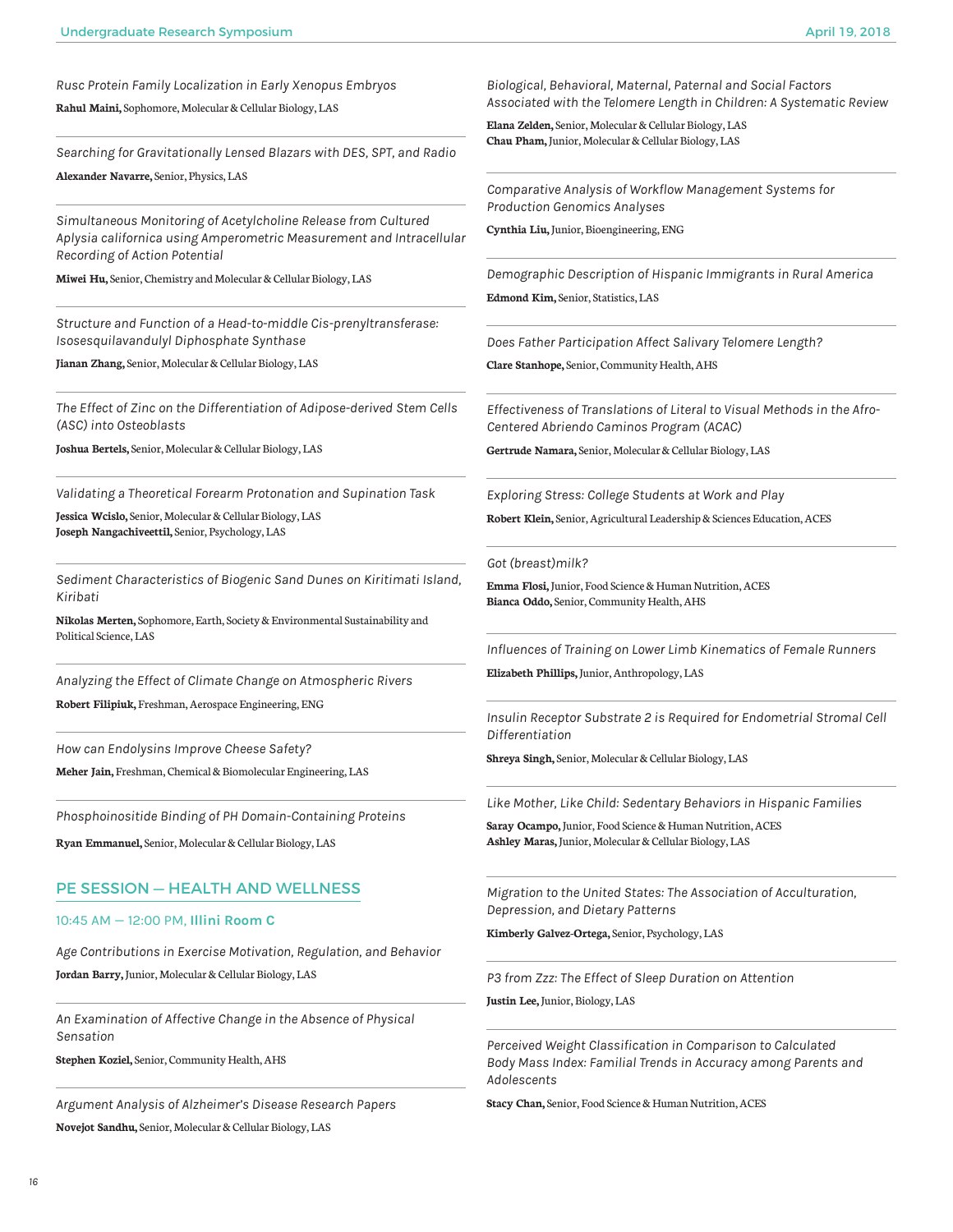*Personality Traits Influence How Individuals with Spinal Cord Injuries Feel during Lower-limb Exercise*

**Stephanie Alvarado,** Senior, Kinesiology, AHS **Katrina Botto,** Junior, Kinesiology, AHS

*Phonetic Mistakes Made During Speech-In-Noise Test by Tinnitus Patients*

**Megan Foy,** Junior, Speech & Hearing Science, AHS

*Relationship Between Multiple Sclerosis and Retinal Health*

**Nitesh Kumar Kumar,** Senior, Kinesiology, AHS **Athina Simotas,** Senior, Health Sciences, Interdisciplinary, AHS **Connor Robbs,** Senior, Integrative Biology, LAS

*Relationship of Eating Awareness and Snacking Behavior: Experimental Evidence among Young Adults*

**Crystal Lopez,** Sophomore, Chemistry, LAS

*Relationships Between Sugar Consumption and Depression, Anxiety, and Stress in Adults*

**Amanda Rhee,** Junior, Molecular & Cellular Biology, LAS

*The Acute Effects of Intense Interval and Moderate Continuous Exercise on Cognition*

**Joseph Ritondale,** Senior, Kinesiology, AHS

*The Incredulity of Contemporary Cardiologists: Integrated Imaging as a Marker for Diagnosing PAD in Preclinical Models*

**Than Huynh,** Junior, Bioengineering, ENG

*The Relationship Between Lutein Levels and Body Fat*

**Marc Sleiman,** Sophomore, Molecular & Cellular Biology, LAS

*Using Visual Tools to Elicit Patient Perspectives on BMI Screening and Preventive Care: The Young Adult Speaks Project*

**Devaki Belwalkar,** Senior, Food Science & Human Nutrition, ACES **Rachel Song,** Senior, Molecular & Cellular Biology, LAS **Rachael Remlinger,** Junior, Social Work, SSW

*How does Water Access and Purification Strategies Impact Oral and General Health in Low-Income, Rural Honduras?*

**Ryan Walton,** Senior, Human Development & Family Studies, ACES

*Who Makes a Better Leader? Male vs. Female Leaders in Healthcare*

**Gabrielle Adochio,** Senior, Community Health, AHS **Erin Dolan,** Junior, Community Health, AHS **Jessica Lee,** Senior, Community Health, AHS

# PF SESSION — EDUCATION, SOCIAL SCIENCES, AND HUMAN BEHAVIOR

*A Case Study of Political Integration Through Ethnic Entrepreneurship*

**Nick Thompson,** Senior, Anthropology, LAS

*A Multi-method Investigation of the Longitudinal Association Between Inhibition Deficits and Depressive Symptoms*

**Kimberly Galvez-Ortega,** Senior, Psychology, LAS

*An Examination of NASA Funding: Causal Factors, Funding Trends, and the Implication of These Findings*

**Kevin Wenzel,** Senior, Political Science, LAS

*Detection of Fraudulent Astroturf Agents with Natural Language, User Pattern, and Social Network Analysis Over Large Graphs*

**Austin Chung,** Senior, Computer Science & Linguistics, LAS

*Distortions in Scientific Literature - A Replication Analysis of Greenberg's Citation Network of 302 Alzheimer's Science Research Papers*

**Xiaoru Dong,** Senior, Statistics, LAS **Tianying Zhou,** Senior, Statistics, LAS **Manting Huang,** Junior, Statistics, LAS

*I Can't Tell You Why, but I Disagree with You: Partisanship and Ideological Constraint*

**Shawn Kim,** Senior, Political Science, LAS

*Identifying Post-High School Transition Outcomes for Individuals with Down Syndrome*

**Melissa Pietrowicz,** Junior, Speech & Hearing Science, AHS

*Investigating the Relationship Between University Students' Preferences on Studying Environment and Relevant Academic Results Influences*

**Chon Kit Kuok,** Junior, Computer Science, University of Macau

*Nostalgia and Advertising*

**Qing Qing Natalie Ang,** Senior, Advertising, COM

*A Qualitative Comparison of Factors Affecting Teacher-pupil Interaction between American College Students and Macau College Students*

**Chi Hou Chao,** Junior, Government and Public Administration, University of Macau **Mei Han Kong,** Junior, English Education, University of Macau

*Strategic Attention in Individuals with Amnestic Mild Cognitive Impairment*

**Julia Rajan,** Sophomore, Psychology, LAS **Andrea Paolella,** Junior, Speech & Hearing Science, AHS

*Studying Abroad: Increasing Future Educators Opportunities at UIUC*

**Ellen Reckamp,** Freshman, Middle Grades Education (Grades 5-8), EDU **Devon Jackson,** Freshman, Elementary Education (Grades 1-6), EDU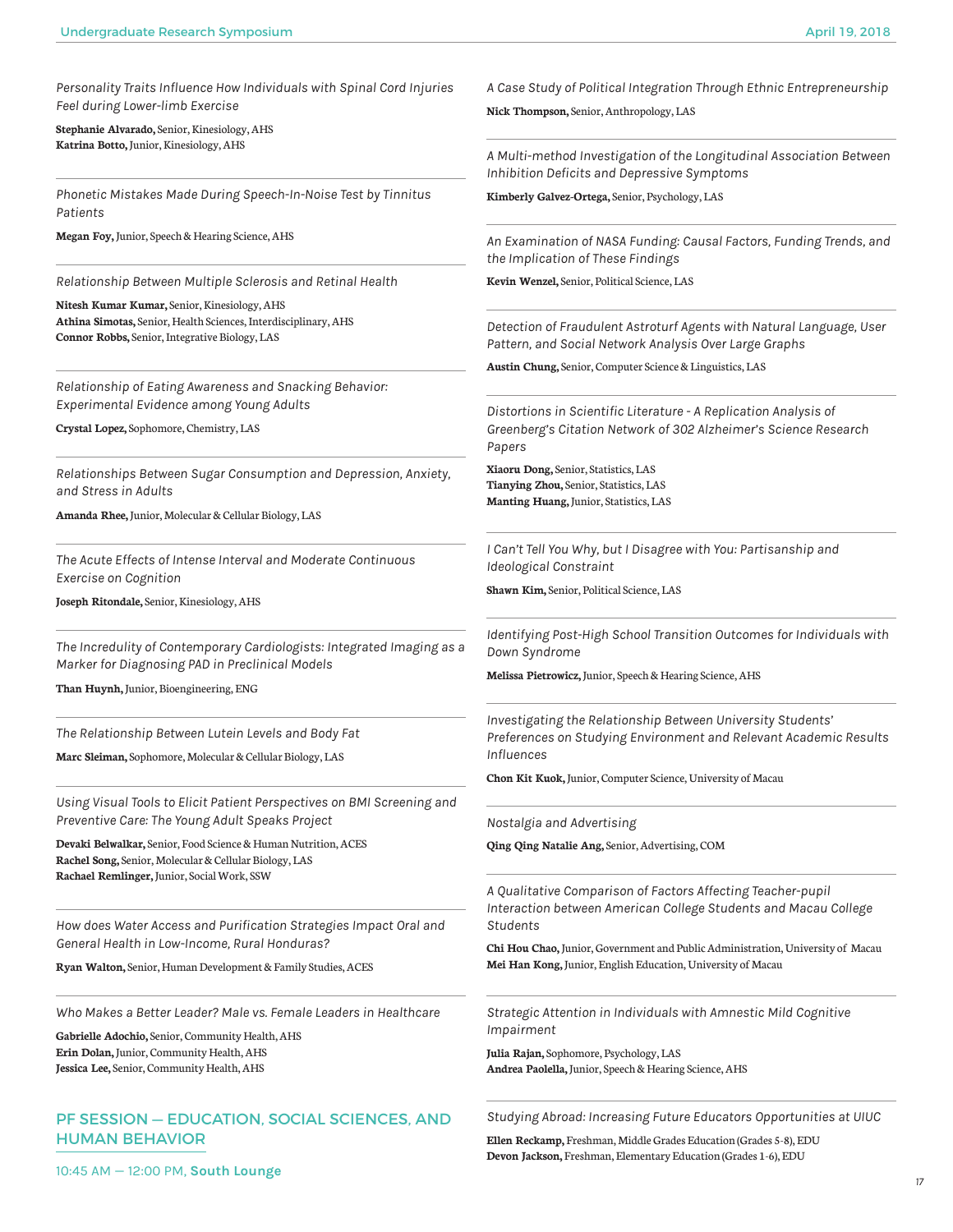*Strategies for Supporting Social Inclusion of a Child on the Autism Spectrum in the Classroom*

**Lauren De Vries,** Senior, Speech & Hearing Science, AHS **Emily Heuck,** Junior, Speech & Hearing Science, AHS

*The Effects of Alcohol Consumption and Ostracism on Interpersonal Distance Choices among Social Drinkers*

**Kaleigh Wilkins,** Senior, Psychology, LAS

*The Effects of Home Visiting on Perinatal Depression*

**Michele Conforti,** Junior, Social Work, SSW

*The relationship among mathematics anxiety, parental support and peer support in undergraduate students*

**Ka Fai Leong,** Junior, Mathematics, University of Macau

*Threat, Deprivation, and Psychological Distress: The Impact of Childhood Adversities Across Family and Community Levels*

**Kari Thomsen,** Senior, Psychology, LAS

*Effects of Socioeconomic Background on the Quality of Education Students Receive* 

**Madelyn Matzuka,** Sophomore, Psychology, LAS

*Investigating the Dialogic Interactions Between Multilingual Students and a Writing Instructor in Higher Education*

**Xue Yan Chen,** Junior, Psychology, LAS

*The Politics of Speech: The effect that political candidates' speech patterns have on approval rating*

**Benjamin Trouvais,** Sophomore, Economics and Political Science, LAS

*Brand Commitment: Should You Hop on the Bandwagon?*

**Cara Braasch,** Sophomore, Economics, LAS

*One Day through Stranger Trauma*

**Pasqua Ruggiero,** Sophomore, Statistics, LAS

*The Personalization of Politics*

**Sanjiv Sarma,** Sophomore, Economics, LAS

# Featured Presentations

#### Lunch: 12:00 PM — 1:15 PM, **Illini Room B**

*Trust as Expressed between Visually Impaired Alpine Skiers and Their Guides*

**Ryan Wilson,** Senior, Journalism, COM

*Gambling with Gametes: A Tale of Two Toxins*

**Hajera Afreen,** Sophomore, Molecular & Cellular Biology, LAS

#### *Making Art, Making Social Change*

**Yana Martinez,** Junior, Gender & Women's Studies, LAS **Eboni Bradley,** Senior, Psychology and Communication, LAS/COM **Mackenzie Schabowski,** Sophomore, Gender & Women's Studies, LAS **Jigeesha Ghosh,** Sophomore Psychology, LAS **Monisha Roychoudhury,** Freshman, Human Development & Family Studies, ACES **Ryan Wilson,** Senior, Journalism, COM **Austin Neumann,** Junior, Civil Engineering, ENG **Emilie Belluomini,** Senior, Psychology, LAS **QingQing Yang,** Sophomore, Computer Science & Mathematics, ENG

# PG SESSION — SCIENCE AND MATHEMATICS

#### 1:30 PM — 2:45 PM, **Illini Room A**

*Anti-Icing Meter Scale Superhydrophobic Heat Exchangers*

**Joseph Mayer,** Senior, Mechanical Engineering, ENG

*Brownian Motion on a CR Sphere*

**Mingchao Zhang,** Sophomore, Mathematics & Computer Science, LAS **Courtney Seckman,** Sophomore, Mechanical Engineering, ENG **Hanyu Lu,** Junior, Mathematics, LAS **Tianyu Hou,** Junior, Mathematics, LAS

*Cell Proliferation Rate in Tamoxifen and Selinexor Resistant Cell Lines*

**Kevin Duong,** Junior, Molecular & Cellular Biology, LAS

*Constrained Least Square Optimization*

**Linda Cai,** Senior, Computer Science, ENG

*Detection of D-amino Acid-containing Peptides in a Sea Slug (Aplysia californica)*

**Yuquan Tong,** Junior, Chemical & Biomolecular Engineering, LAS

*Discovery of Glycocins from Pathway Refactoring*

**Sherri Ho,** Senior, Molecular & Cellular Biology, LAS

*Dissecting the Roles of the Reverse Gyrase topR2 gene in the Hyperthermophilic Archaeon Sulfolobus islandicus*

**Emmy Hallett,** Junior, Molecular & Cellular Biology, LAS

*EPHA4 is Associated with the Evolution of Hopping Gaits Across Mammals*

**Max Wei,** Sophomore, Molecular & Cellular Biology, LAS

*Evolution of Progesterone Withdrawal in Primates*

**Martin Malik,** Junior, Molecular & Cellular Biology, LAS **Priya Karkhanis,** Junior, Molecular & Cellular Biology, LAS **Loni Sneed,** Senior, Food Science & Human Nutrition, ACES

*Examining the Impact of Cytolethal Distending Toxin Mediated DNA Damage*

**Michidmaa Enkhbaatar,** Junior, Molecular & Cellular Biology, LAS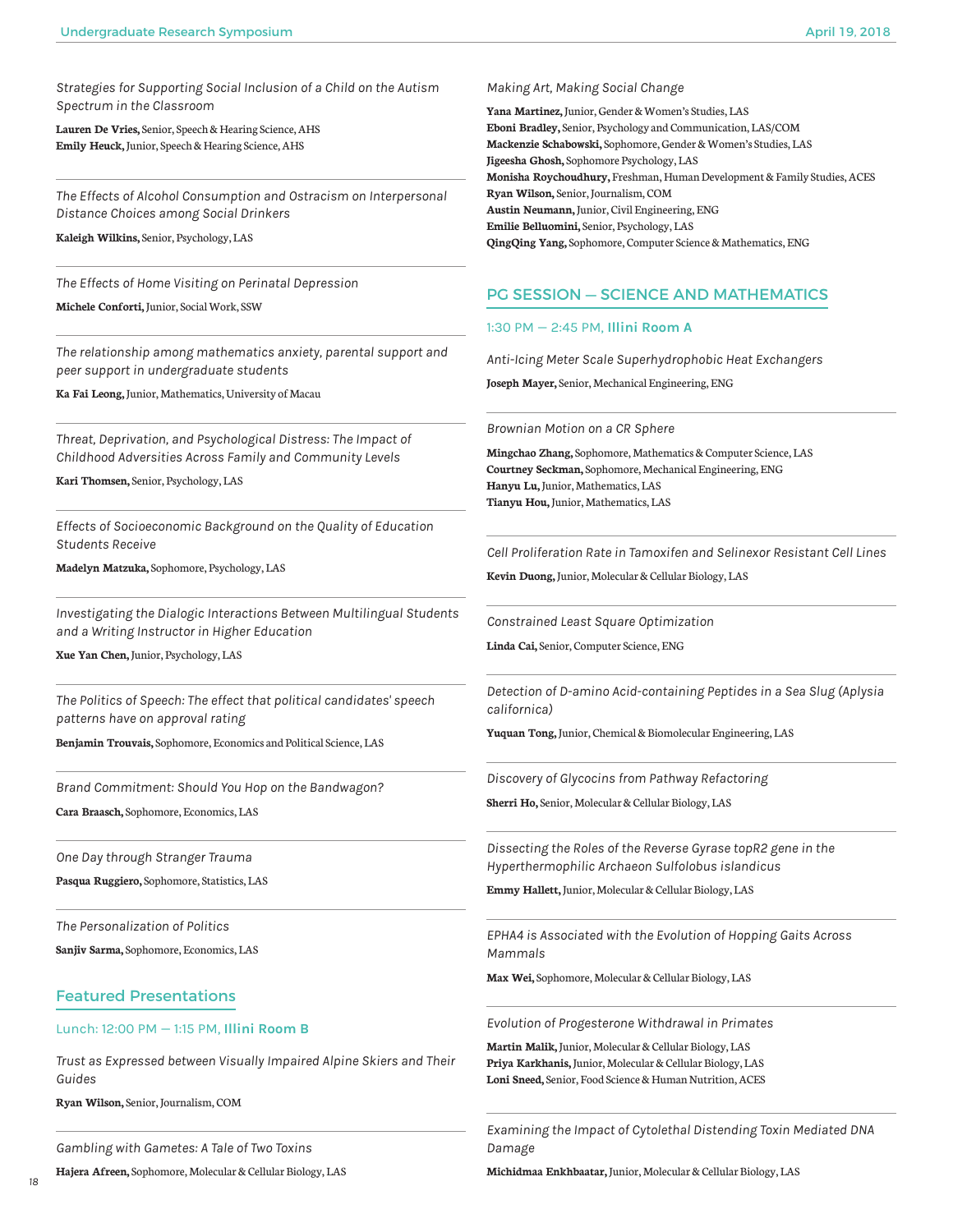*Golden Ratio Based Partitions of the Integers*

**Weiru Chen,** Junior, Mathematics, LAS **Jared Krandel,** Sophomore, Physics, LAS

*Instance Selection for Classification Problems*

**Otto Piramuthu,** Freshman, Computer Science, ENG

*Investigating Eruption Dynamics at Axial Seamount* **Blake Spitz,** Senior, Geology, LAS

*Investigating the Role of STEP61 in Regulating the Total and Surface Expression of HCN Channels*

**Justine Chee,** Junior, Molecular & Cellular Biology, LAS

*Investigation of Splicing Misregulation by Rbfox2 in Myotonic Dystrophy Type 1*

**Feikai Lin,** Junior, Molecular & Cellular Biology, LAS

*LEED: Where Is It Leading Us and Should We Follow?*

**Harjot Sidhu,** Sophomore, Architectural Studies, FAA

*Lipid Composition and Macromolecular Crowding Control CYP2J2- Mediated Drug Metabolism in Nanodiscs*

**Demetrios Maroutsos,** Junior, Molecular & Cellular Biology, LAS

*Loss of the USP18 Gene Causes Tissue Specific Increases in Free and Conjugated ISG15*

**Mohammad Hosseini-Joujili,** Junior, Molecular & Cellular Biology, LAS

*Militaristic Language Evaluation in Invasive Species Papers*

**Rachel Janovsky,** Senior, Natural Resources & Environmental Sciences, ACES

*Molecular Dynamics Simulations Reveal the Conformational Heterogeneity of a Strigolactone Receptor in Parasitic Plants*

**Qihua Chen,** Senior, Materials Science & Engineering, ENG

*Optimizing the Oxygen Reduction Activity of Myoglobin-Based Enzyme Models of Heme-Copper Oxidases Through Site-Directed Mutagenesis*

**Madeline Sponholtz,** Senior, Biochemistry, LAS

*Reconstitution of the Early Terpenoid-Indole Alkaloid Synthesis Pathway in Camptotheca acuminata*

**Layna Henry,** Senior, Molecular & Cellular Biology, LAS

*Sentiment Radicalization in Reddit (Lucania goodei)*

**Nupoor Gandhi,** Sophomore, Computer Science, ENG

*SNAP25 Inspired BoNT Inhibitor*

**Damee Moon,** Junior, Molecular & Cellular Biology, LAS

*Spontaneous Self-Polarization of Relaxor Ferroelectric PMN-PT in Zero Applied Field*

**Alexei Grinberg,** Senior, Engineering Physics, ENG

*sRNA Targetome Hunting: in-silico and in-vivo Screening*

**Benjamin Abraham,** Jr., Senior, Molecular & Cellular Biology, LAS

*Studies on the Sub-Nuclear localization and Interaction of Cytolethal Distending Toxins in Host Cells*

**Bryce Hendren-Santiago,** Junior, Molecular & Cellular Biology, LAS

*Synthesis and Biological Testing of a Diverse Compound Library Derived from Lycorine*

**Amanda Cowfer,** Senior, Molecular & Cellular Biology, LAS

*TDP-43 Knockouts in Testicular Germ Cells - The Stra8 Mouse Line: A Model for Male Infertility*

**Kathryn Storey,** Senior, Animal Sciences, ACES

*The Effect of Diet and Body Weight on Hippocampal Neurogenesis*

**Megan Grako,** Junior, Integrative Biology, LAS

*The Effect of Lanthionine Ketimine on CRMP1's Ability to Control Actin Assembly*

**Ran Yang,** Senior, Molecular & Cellular Biology, LAS

*The Effects of Cholesterol on Extracellular Vesicle Driven Breast Cancer Metastasis*

**Hannah McDowell,** Senior, Molecular & Cellular Biology, LAS

*The Effects of Two Models of Circadian Disruption on Gene Expression in the Suprachiasmatic Nucleus of Adult Long-Evans Rats*

**Leonardo Molina,** Junior, Animal Sciences, ACES

*The Infrared-Radio Correlation of Dusty Star Forming Galaxies at High Redshift*

**Sidney Lower,** Senior, Engineering Physics, ENG

*The Ligand-receptor Interaction of Netrin in Regulation of Axon Targeting in the Drosophila Visual System*

**Shihao Liu,** Senior, Molecular & Cellular Biology, LAS

*The Mathematics of Poker: Extending the Nash-Shapley Model*

**Tanner Corum,** Sophomore, Actuarial Science, LAS **Haoyu Wang,** Sophomore, Accountancy, BUS **Kevin Grosman,** Freshman, Mathematics, LAS **Ajay Dugar,** Sophomore, Mathematics, LAS

*The Role of Prostaglandins in Inducing Sperm Release and Capacitation of Porcine Spermatozoa*

**Sara Dochnal,** Senior, Animal Sciences, ACES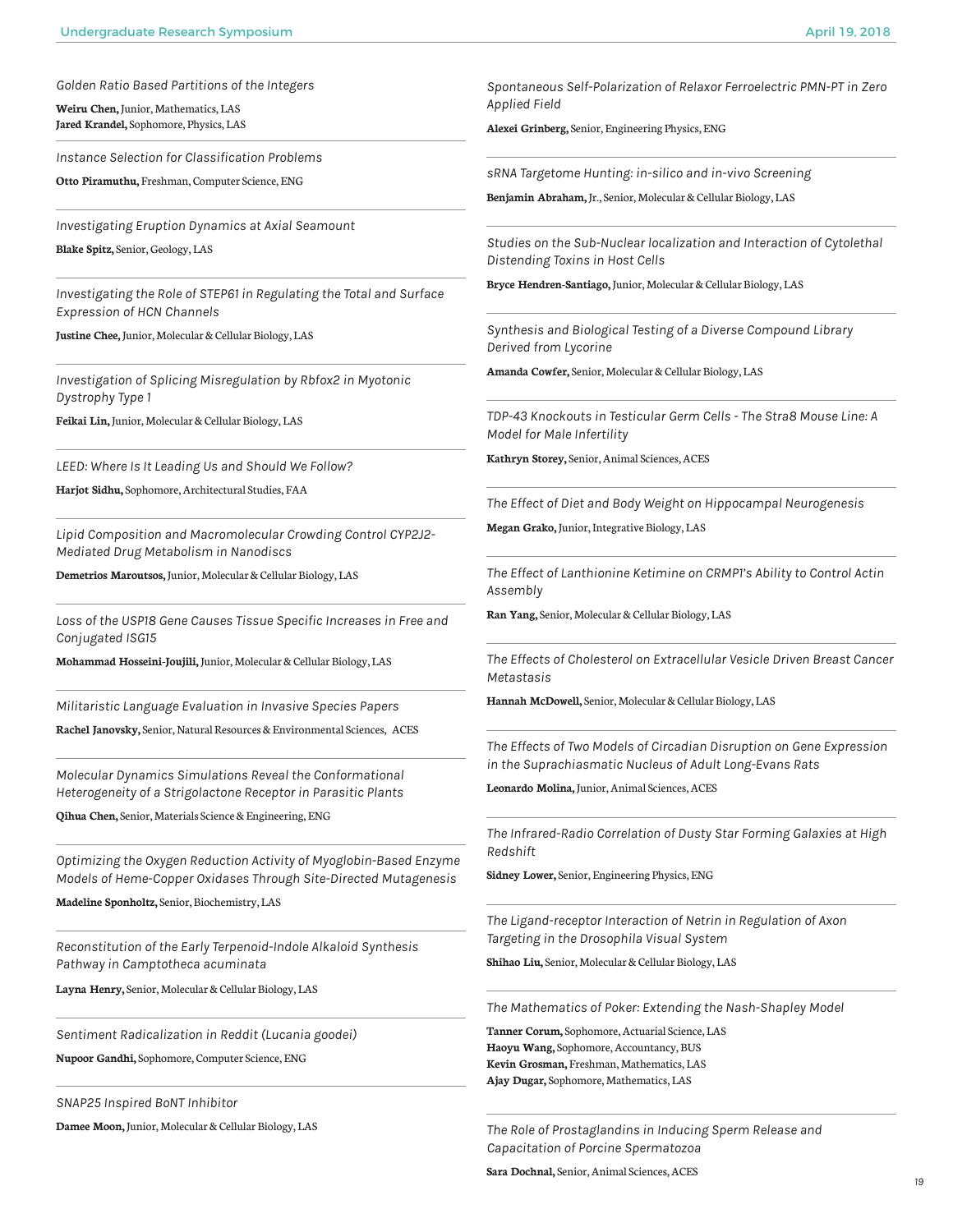*Understanding Human Sorting*

**Andrew Kuznetsov,** Senior, Computer Science, ENG

# PH SESSION — FOOD, PLANTS, AND ANIMALS

#### 1:30 PM — 2:45 PM, **Illini Room C**

*The Underground Kingdom and its Effect on Soil Hydrology*

**Xihe Xu,** Freshman, Biology, LAS **Maddy Liberman,** Freshman, Natural Resources & Environmental Sciences, ACES

*Arthropod Response to a Landscape-Scale Herbicide Experiment: An Exploration of Grassland Birds Prey Base*

**Rachel Daughtridge,** Sophomore, Natural Resources & Environmental Sciences, ACES

*Assessing the Influence of Landowner Attitudes on the Availability and Quality of Amphibian Habitat in Human-Constructed Ponds*

**Jenna Mattes,** Sophomore, Natural Resources & Environmental Sciences, ACES

*Automated Learning in Aquatic Studies*

**Jake Ritthamel,** Junior, Integrative Biology, LAS

*Degradation of Soybean Meal Anti-nutritional Factors via Fermentation with Aspergillus oryzae and Bacillus subtilis*

**Luke Zimmerman,** Junior, Animal Sciences, ACES

*Developing an Effective Feedback of Food Behavior Using Food Frequency Questionnaire*

**Sinan Cetin,** Senior, Food Science & Human Nutrition, ACES **Jae Kim,** Senior, Food Science & Human Nutrition, ACES

*Development of a Long-Term Anesthesia Protocol for Swine*

**Alyssa Ruston,** Freshman, Animal Sciences, ACES

*Development of Best Practices for Feeding and Housing Swine in Biomedical Research*

**Aisha Qazi,** Senior, Animal Sciences, ACES

*Dietary Patterns and Metabolic Syndrome Among Overweight and Obese Adults*

**Claire Cheng,** Junior, Food Science & Human Nutrition, ACES

*Diets High in Fat and Fructose Do Not Lead to Nonalcoholic Steatohepatitis After Three Months in Swine*

**Emily Tomlin,** Senior, Animal Sciences, ACES

*Effect of Beef Heifer Development System on Average Daily Gain, Reproductive Performance, and Longevity in the Herd*

**Sierra Schreiber,** Senior, Animal Sciences, ACES

*Effects of Restraint Stress on the Gut Microbiota and Gut Barrier Permeability in Mice*

**Avani Patel,** Sophomore, Molecular & Cellular Biology, LAS

*Filling in the Gaps: Clonophis kirtlandii in Illinois*

**Tristan Schramer,** Senior, Natural Resources & Environmental Sciences, ACES

*Four Structural Variants Associated with Human-directed Sociability in Dogs Are Not Found in Foxes*

**Estelle Bastounes,** Junior, Agricultural & Biological Engineering, ENG

*Habitat Utilization and Ranging Patterns in Adult Mantled Howler Monkeys in Response to Forest Structure and Anthropogenic Disturbance*

**Kiersten Youngquist,** Senior, Animal Sciences, ACES

*How Much Does your Child Really Eat at Daycare?*

**Allie Ward,** Junior, Kinesiology, AHS **Emily Sandoval,** Junior, Community Health, AHS

*Injectable Trace Minerals (Selenium, Copper, Zinc, and Manganese) on Milk Yield Performance After an Aflatoxin Challenge in Multiparous Holstein Cows*

**Juliette Nye,** Junior, Animal Sciences, ACES

*Neuronal and Astrocytic Marker Staining in Piglet Brains for Analysis of Dietary Assessment*

**Misha Ahmad,** Senior, Global Studies, LAS

*Planning a Food Hub in the Upper Sangamon River Watershed*

**Aaron Gatdula,** Senior, Natural Resources & Environmental Sciences, ACES

*Reproductive Worker Honey Bees - Social or Altruistic?*

**Sarah Bransley,** Senior, Integrative Biology, LAS

*Serotonin in the Peripheral Nervous System: A Novel Attentional Mechanism in a Predatory Molluskan Forager*

**Yichen Liu,** Junior, Molecular & Cellular Biology, LAS **Samantha Haney,** Senior, Molecular & Cellular Biology, LAS **Abby Boris,** Junior, Molecular & Cellular Biology, LAS

*Stereological Assessment of Oocyte Recruitment in the Silver Carp (Hypophthalmichthys molitrix)*

**Megan Zurliene,** Senior, Animal Sciences, ACES

*The Correlation Between Caffeine and Calorie Intake in Individuals Ages 18-75*

**Kati Rudin,** Senior (Graduated Fall 2017), Food Science & Human Nutrition, ACES

*The Development of the Box* **Dylan Rigsby,** Senior, Industrial Design, FAA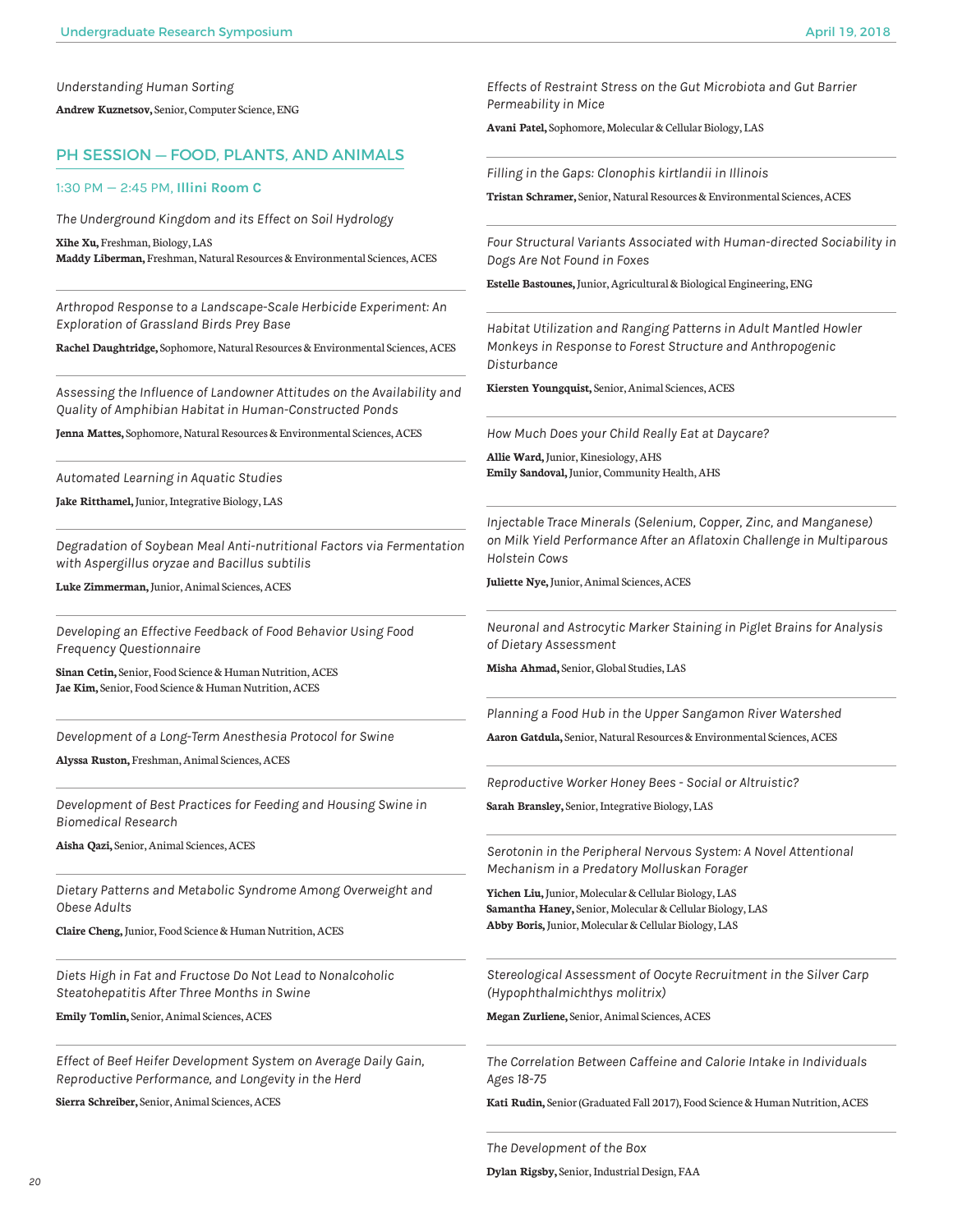*The Dilemma of Delineation: A Species Level Analysis of Penicillium Section Aspergilloides*

**Joseph Hindi,** Junior, Molecular & Cellular Biology, LAS

*The Effects of Varying Fire Frequencies on a Missouri Ozark Oak-Hickory Forest*

**Justin Vozzo,** Junior, Natural Resources & Environmental Sciences, ACES

*The Evolution of GABAergic Motor Nueroanatomy Among Plant-Parasitic Nematodes*

**Hannah Reed,** Senior, Crop Sciences, ACES

*The Feeding Fallacy: Does the Dumber of Times You Eat Daily Contribute to Feelings of Anxiety?*

**Tressa Largent,** Freshman, Biology, LAS

*Uncovering the Vasopressin Gene in the Red Fox*

**Jeremy Stutchman,** Senior, Animal Sciences, ACES

# PI SESSION — EDUCATION, SOCIAL SCIENCES, AND HUMAN BEHAVIOR

#### 1:30 PM — 2:45 PM, **South Lounge**

*An Investigation of Challenges for Special Education Students in Computer Science Classes*

**Erin Kainrath,** Freshman, Special Education, EDU **Grace Goodman,** Freshman, Special Education, EDU

*Analyzing Consumer Sentiment with Dysfunctional Brand Communities*

**Bharat Bojja,** Freshman, Statistics & Computer Science, LAS

*Cooperation with International Environmental Agreements - The Role of Regional Forms of Governance*

**Gina Gonnella,** Senior, Political Science, LAS

*Do High School Freshmen Students' Social-Emotional Learning Needs Differ Between Urban and Non-Urban Settings?*

**Jenna Mathews,** Sophomore, Social Work, SSW

*Economic Interdependence and Probability of Conflict: Territorial Disputes as a Moderating Factor*

**Chase Bloch,** Senior, Political Science, LAS

 *Examining the Relationship Between Color-blind Racial Ideology and Servant Leadership in Police Recruits*

**Sara Groth,** Junior, Psychology, LAS

*Explicit and Implicit Learning of Verb Bias under Reversal Learning* **Chi Tran,** Senior, Psychology, LAS

*Going Viral: Characteristics of Newsworthy Tweets*

**Julia Nusgart,** Senior, Political Science, LAS

*Hierarchical Capture: Bridging the Gap in Analyses of the Bureaucracy* **Stephen Duginger,** Senior, Political Science, LAS

*Impact of Interpersonal Stress on Adolescent Anxiety and Self-Esteem*

**Daniel Pien,** Junior, Psychology, LAS

*Impersonal se and Null Subjects in Different Varieties of French*

**Grace Moran,** Junior, Linguistics, LAS

*Which School?*

**Rochanda Phillips Clark,** Freshman, Middle Grades Education (Grades 5-8), EDU **Ariel Nix,** Freshman, Middle Grades Education (Grades 5-8), EDU

*Policy Analysis on Child Disability Rights in Morocco*

**Misha Ahmad,** Senior, Global Studies, LAS

*Postpartum Suicidal Ideation Among a Sample of Racially/Ethnically Diverse Women: Need for Socio-Cultural Competency in the Public Health Care System*

**Kelsey Barnett,** Senior, Social Work, SSW

*Scientific Illustration in Early Modern Europe*

**Veronica Severini,** Senior, Art History, FAA

*The Differences in Teaching/learning for Private Preschools vs. Public Preschool*

**Julia Betman,** Freshman, Early Childhood Education, EDU **Alexandra Silver,** Freshman, Elementary Education (Grades 1-6), EDU

*The Impact of the Syrian Refugee Crisis on Immigration Policy in Europe*

**Reema Ghabra,** Senior, Political Science, LAS

*The Intergenerational Transmission of Math Anxiety: The Role of the Quality of Parents' Math Homework Assistance*

**Sahana Moodabagil,** Senior, Psychology, LAS

*The Unique Relation Between Maltreatment and Persistent Depression: A Longitudinal Study on Emerging Adults*

**Hailey Hedden,** Senior, Psychology, LAS

*Training and Coaching Underserved Spanish Speaking Families: Empowering Families and Enhancing Children Communication Skills*

**Tremaine Harris,** Freshman, Middle Grades Education (Grades 5-8), EDU **Alexis Chandler,** Freshman, Special Education, EDU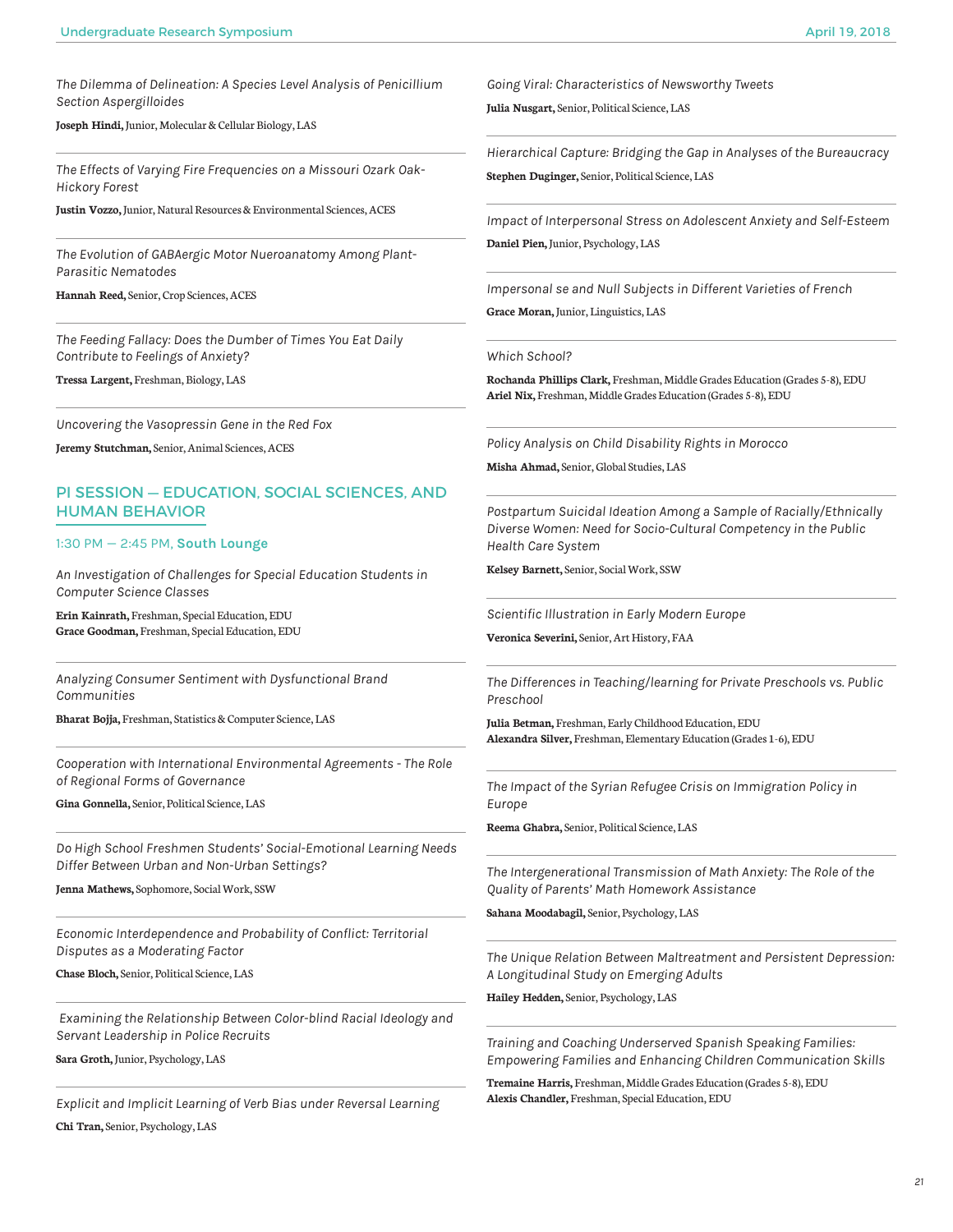*What's Missing in Introductory Family Science Textbooks? A Critical Analysis of the Inclusion of Scientific Methods and Practical Application*

**Emily Young,** Senior, Human Development & Family Studies, ACES **Brianna Baymon,** Sophomore, Human Development & Family Studies, ACES

*An analysis of How Age Impacts Forensic Interviewing and Interviewing Protocol*

**Brianna Boynton,** Freshman, Global Studies, LAS **Makaila Lozano,** Freshman, Undeclared, DGS

# PJ SESSION — SCIENCE AND MATHEMATICS

#### 3:15 PM — 4:30 PM, **Illini Room A**

*5-aza Hypersensitivity in Testicular Germ Cell Tumors*

**Ema Khan,** Junior, Molecular & Cellular Biology, LAS **Jennifer Rodriguez,** Junior, Molecular & Cellular Biology, LAS

*A Catalytic Null Splice Variant of Human Leucyl-tRNA Synthetase with Enhanced Non-Canonical Function*

**Connor Forsyth,** Senior, Molecular & Cellular Biology, LAS

*A Cholesterol Metabolite Promotes Breast Cancer Progression via Neutrophil Associated Exosomes*

**Hannah McDowell,** Senior, Molecular & Cellular Biology, LAS

*A Multivariate Approach to Understanding the Relationship Between Fat, Brain Health, and Cognitive Abilities*

**Priscilla Whang,** Senior, Psychology, LAS

*Almost Beatty Partitions*

**Xiaomin Li,** Sophomore, Computer Science, ENG **Yun Xie,** Senior, Mathematics, LAS **Matthew Cho,** High School Student

*An Algorithm to Categorize Various Types and Levels of Spasticity and Rigidity in the Upper-Arm*

**Jiahang Liu,** Sophomore, Computer Engineering, ENG **Zifei Feng,** Sophomore, Computer Science, ENG **Kayla Arquines,** Sophomore, Industrial Design, FAA

*An Investigation of the Biodistribution of Exosomes using Noninvasive Imaging*

**Anand Haran,** Sophomore, Molecular & Cellular Biology, LAS

*An Investigation of the Roles of Structural Elements in Heme-Copper Oxidases Catalytic Activity via Mutagenesis of Myoglobin-Based Enzyme Models*

**Shehani Gunawardena,** Freshman, Biology, LAS

*Application of Reduced Order Model for Thermochemical Nonequilibrium in Hypersonic Flows*

**Ali Lasemi,** Sophomore, Aerospace Engineering, ENG

*22*

*Automata and Space-filling Curves*

**Ziqin Xiong,** Senior, Mathematics, LAS **Ruoyu Meng,** Senior, Mathematics, LAS

*Characterization of Vacuolating cytotoxin - A Binding to Sphingomyelin in Helicobacter pylori Pathogenesis*

**Seokjoo Choi,** Junior, Molecular & Cellular Biology, LAS

*Correlation of Missense Mutations in the Conserved Functional Domains of Kv7.2 with Drug-Resistant Epilepsy and Autism*

**Rebecca Choi,** Senior, Molecular & Cellular Biology, LAS

*Deleting Phospholipase D Spo14 Augments Yeast Vacuole Fusion*

**Sabit Ejub,** Senior, Molecular & Cellular Biology, LAS

*Developing sRNA Affinity Purification as a Tool for Characterizing RNA Regulation in the Prominent Gut Microbe Bacteroides thetaiotaomicron*

**Nuraini Aguse,** Senior, Molecular & Cellular Biology, LAS

*Dietary Fiber Produces IL-1*β *DNA Methylation Changes in the Hippocampus of Adult and Aged Mice Stimulated with Lipopolysaccharide* 

**Gabriel Dungan,** Senior, Molecular & Cellular Biology, LAS

*Dissecting the Crosstalk Between Synapsis Checkpoint Pathway and DNA Damage Checkpoint Pathway in Oocytes*

**Lois Suh,** Junior, Molecular & Cellular Biology, LAS

*Dys-1 Mutations Decrease Effectiveness of Dauer Stage Energy Conservation in Caenorhabditis elegans Through Increased Muscle Activity*

**Charlotte Nawor,** Sophomore, Integrative Biology, LAS **Veronika Laird,** Sophomore, Integrative Biology, LAS **Skyler Tiarks,** Sophomore, Integrative Biology, LAS **Zoe Schnitzler,** Sophomore, Integrative Biology, LAS

*Effect of Type 1 Diabetes and Aging on Hydroxyapatite Concentration and Elastic Modulus in the Cortical Bone*

**Eric Michael,** Senior, Mechanical Engineering, ENG

*Effects of Dim Light at Night and Di-(2-Ethylhexyl) Phthalate on Locomotor Rhythms and Feeding Behavior*

**Yesha Patel,** Junior, Integrative Biology, LAS

*Evaluating the Role of Dopamine 2 Receptor in Altered Response Inhibition and Attention Caused by Circadian Disruption*

**Chi Tran,** Senior, Psychology, LAS

*Exploration of Physiological Rhythms using Genetic Algorithms*

**Quinn Gerdes,** Junior, Mathematics, LAS **Jingyu Li,** , Chemical & Biomolecular Engineering, LAS **Yuliang Fan,** Sophomore, Mathematics, LAS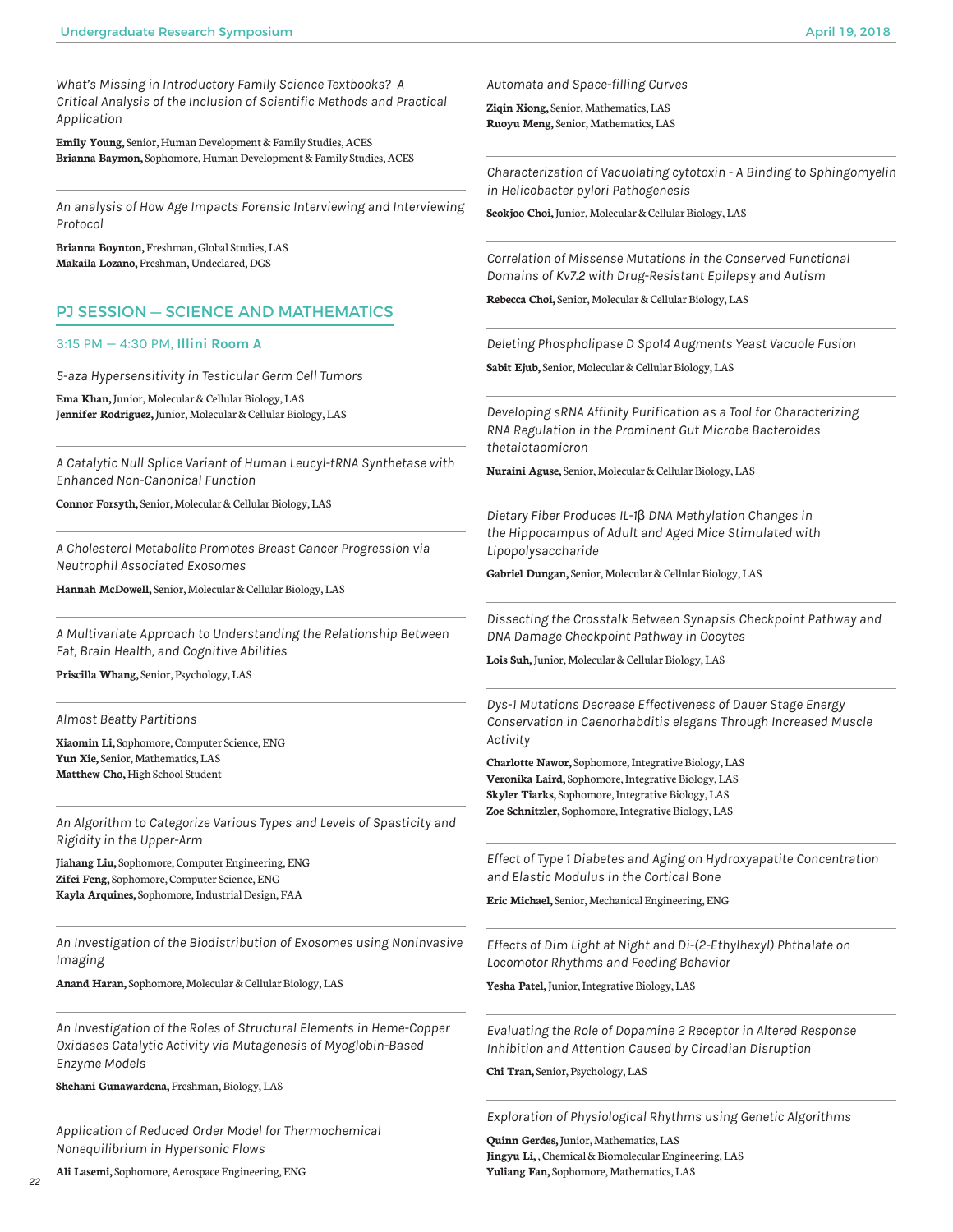*Impact of Prescribed Fire on Carbon Cycling*

**Benjamin Ray,** Freshman, Biology, LAS **Jiayi Huang,** Freshman, Biology, LAS

*Integrated Analysis of Cancer Mutations and Drug-Gene Interactions for Targeted Therapy*

**Swan Htun,** Junior, Engineering Physics, ENG

*Investigating Genotoxicity on Intestinal Proliferating Cells* **Yingxing Li,** Sophomore, Biochemistry, LAS

*Investigating Protein Interactions with Zwitterionic Sulfobetaine Polymers*

**Elizabeth Murphy,** Sophomore, Chemistry, LAS

*Investigation of Orc6- and ORCA-interacting Proteins*

**Sneha Adusumilli,** Senior, Molecular & Cellular Biology, LAS

*Ion Irradiation Treatment for Nanopatterning of Bacteria Nanocellulose for Clinically Advanced Anti-biofouling Surfaces*

**Josh Devorkin,** Junior, Nuclear, Plasma & Radiological Engineering, ENG

*Mechanisms Mediating Anxiety and Fall Risk in Previously Obese and Overweight Patients with Osteoarthritis*

**Josephine Tsang,** Junior, Molecular & Cellular Biology, LAS

*Mesospheric Na Variability and Dependence on Geomagnetic and Solar Activity Over Arecibo*

**Khushboo Jain,** Senior, Atmospheric Sciences, LAS

*Micron Scale Autonomous Machine Built with 2D Materials*

**Ziran Zhou,** Junior, Mechanical Engineering, ENG

*Phosphatidylinositol 3,5-bisphosphate: A Molecular Switch of Vacuolar Fusion and Fission*

**Annie Guo,** Senior, Biochemistry, LAS

*Practical Implementation of Optimal Reinsurance Under Distortion Risk Measure*

**Michael Chang Eui Kim,** Junior, Mathematics, LAS **Shuyu Guo,** Sophomore, Actuarial Science, LAS **Utsav Thota,** Junior, Actuarial Science, LAS **Bowen Shan,** Sophomore, Actuarial Science, LAS

*Hydrogen Sulfide Production by Odoribacter splanchnichus*

**Loralee Wilson,** Senior, Animal Sciences, ACES

*Progress Towards the Synthesis and Derivatization of (+)-Lycoricidine and (+)-Narciclasine*

**Daniel Olson,** Junior, Biochemistry, LAS

*Self-Esteem in Children and Youth with Dyslexia or Language Impairment*

**Rachel Thain,** Senior, Speech & Hearing Science, AHS **Tess Valente,** Senior, Speech & Hearing Science, AHS **Megan Roome,** Senior, Speech & Hearing Science, AHS **Sze Lok Alvina Cheng,** Senior, Speech & Hearing Science, AHS **Jillian Stassus,** Senior, Senior, Speech & Hearing Science, AHS **Abby Seef,** Senior, Speech & Hearing Science, AHS

*Structural Disordering of a Metallic Glass under Elastostatic Bending*

**Jeremy Shin,** Junior, Materials Science & Engineering, ENG

*Studies on the Requirement of Lysosomal Exocytosis for the Release of Intracellular Bacillus anthracis from Infected Macrophages*

**Alondra Diaz,** Senior, Molecular & Cellular Biology, LAS

*Synergistic Effects of High-Fat Diet and DEHP Exposure on Early Fetal Oocyte Development*

**Tianming You,** Junior, Molecular & Cellular Biology, LAS

*The Effect of Walking Demands on Accuracy and Brain Activation Levels During the Modified Stroop Task*

**Devashish Singh,** Senior, Biology, LAS

*Impact of Pumping on Macronutrient Composition of Human Milk*

**Autumn Cho,** Senior, Biology, LAS

*Understanding the Molecular Mechanism of Polymorphism in Helicobacter pylori vacA gene in cytotoxicity*

**Shan Shan So,** Senior, Biochemistry, LAS

*WaggleNet - the Internet of Hives and Beyond*

**Jimmy He,** Junior, Computer Engineering, ENG **Xiaolin Wu,** Junior, Computer Engineering, ENG **John Rosales,** Junior, Computer Engineering, ENG

*Spatial and Temporal Distribution of Microfossils in the Sand Dunes of Kiritimati Island, Kiribati*

**Valerie Ramirez,** Sophomore, Natural Resources & Environmental Sciences, ACES

## PK SESSION — HEALTH AND WELLNESS

#### 3:15 PM — 4:30 PM, **Illini Room C**

*An Investigation of the Correlation Between Social Needs and Health Outcomes*

**Frances Schmidt,** Junior, Community Health, AHS **Taylor Peters,** Junior, Community Health, AHS **Anusha Subramanian,** Junior, Community Health, AHS

*Policy Analysis of Illinois Public Act 100-0574?*

**Samantha Noehre,** Junior, Community Health, AHS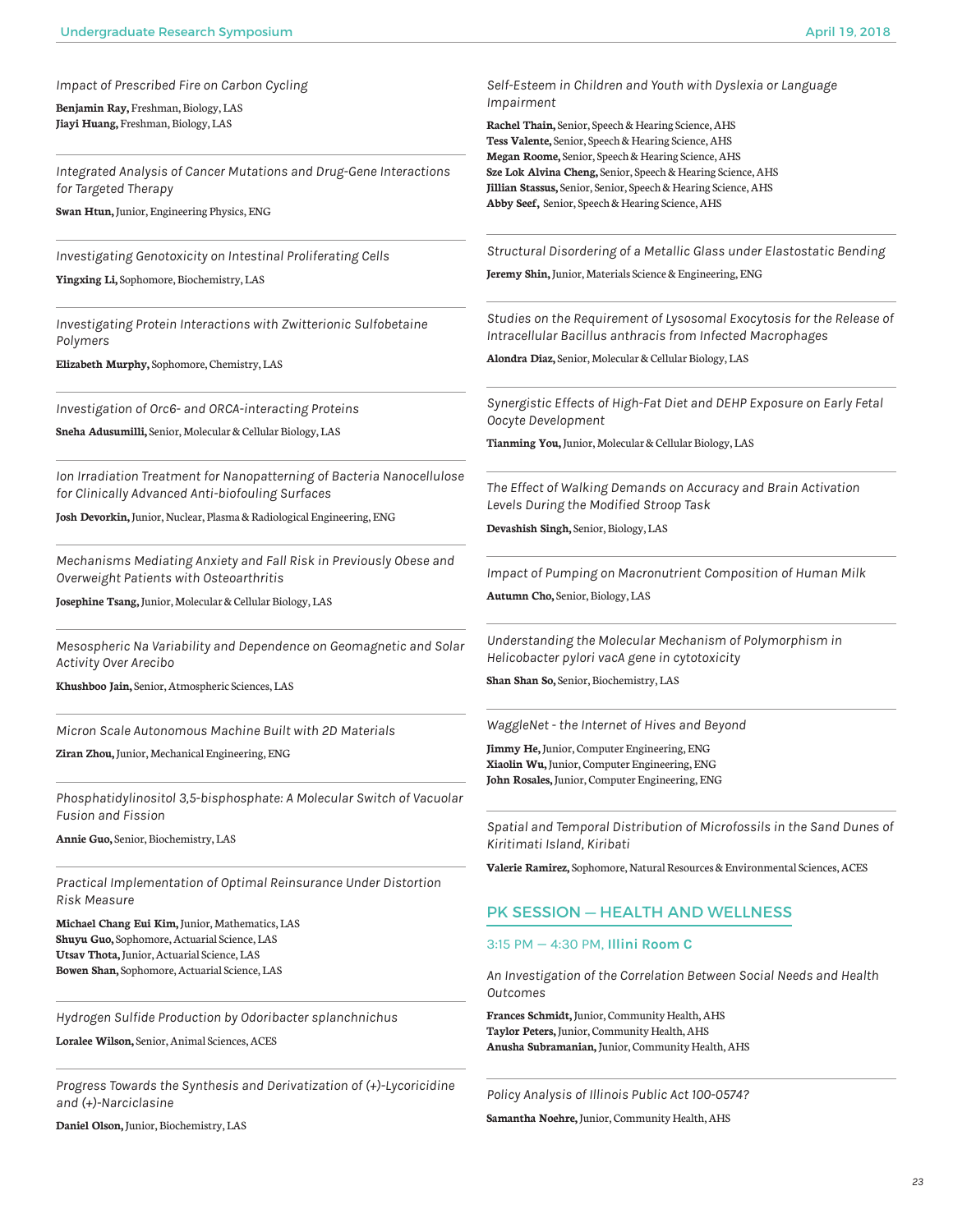*Association Between ASD Risk and Language Abilities in Infants with Down Syndrome*

**Caylie Kurtenbach,** Senior, Speech & Hearing Science, AHS

*Association Between Food Allergy and Microbiome Status in 1-year Old Infants in STRONG Kids 2 Cohort*

**Yue Qin,** Senior, Food Science & Human Nutrition, ACES

*Association Between Prenatal Depression and Visual Recognition Memory in 7* ½*-Month Old Infants*

**Amanda McKinley,** Senior, Molecular & Cellular Biology, LAS

*Association Between Prenatal Exposure to Benzophenone-3 and Triclosan with Visual Recognition Memory in 7* ½*-Month Old Infants*

**Mariya Yanovskaya,** Senior, Molecular & Cellular Biology, LAS

*Contaminants in Coffee Could be Impacting Your Risk of Cardiovascular Disease*

**Armina Rizvi,** Junior, Health Sciences, Interdisciplinary, AHS

*Developing Effective Feedback for Weight Loss Programs- Weight Chart and 24-hr Food Record*

**Melanie Cho,** Junior, Food Science & Human Nutrition, ACES **Xiaohan Zhou,** Senior, Food Science & Human Nutrition, ACES **Seong Kyung Cho,** Junior, Food Science & Human Nutrition, ACES **Rebecca Kowalski,** Senior, Food Science & Human Nutrition, ACES

*Dietary Connections with Hepatic Health and the Gastrointestinal Microbiota Among Overweight and Obese Adults*

**Domenica Goyes,** Senior, Food Science & Human Nutrition, ACES

*Examining the Impact of Cytolethal Distending Toxin Mediated DNA Damage*

**Michidmaa Enkhbaatar,** Junior, Molecular & Cellular Biology, LAS

*Happy Hearts: Associations of Maternal Depressive Symptomatology on Child Profiles of C-Reactive Protein*

**Danish Majid,** Junior, Molecular & Cellular Biology, LAS

*Hydrogel Platforms to Recreate Glioblastoma Tumor Margins* **Patricia Li,** Senior, Chemical & Biomolecular Engineering, LAS

*Impact of Breast Pump Usage on the Macronutrient Composition of Human Milk*

**Autumn Cho,** Senior, Biology, LAS

*Impact of Senior Community Service Employment Program on Health of Older Adults*

**Anna Kanfer,** Senior, Agricultural & Consumer Economics, ACES

*Investigating the Correlation Between Ligament Alignment Behavior and Load Testing*

**Hyeok Jae Lee,** Junior, Mechanical Engineering, ENG

*Investigating the Regulation of Ankyrin-G, Kv7 Potassium Channels, and Nav1 Sodium Channels at the Axonal Initial Segment During Homeostatic Plasticity of Hippocampal Neurons*

**David Cao,** Junior, Molecular & Cellular Biology, LAS

Lets Walk!: An Exercise and Age-reattribution Interventions Effect on *Physical and Mental Health in Older Hispanic/Latino Adults*

**Nessa Steinberg,** Junior, Community Health, AHS

*Effect of Ethanol on the Perception of Aromas in Alcoholic Beverages* **Meghan Viebrock,** Senior, Food Science & Human Nutrition, ACES

*Parent Feeding Styles: A Link to Childhood Obesity?*

**Nadia Hrynewycz,** Senior, Integrative Biology, LAS **Kassandra Alvarez,** Junior, Community Health, AHS

*Personality Traits Among Recruit Firefighters Predicts Fitness*

**Michelle Swiatkiewicz,** Junior, Kinesiology, AHS **Constance Kass,** Junior, Health Sciences, Interdisciplinary, AHS

*Regulation of Insulin Sensitivity by Adiponectin and T-cadherin in Dietinduced Obesity*

**Sari Grad,** Senior, Food Science & Human Nutrition, ACES **Rebecca Jung,** Senior, Food Science & Human Nutrition, ACES

*Relationships Between Dietary Fiber Intake, the Human Gastrointestinal Microbiota and Bone Health*

**Anne Hou,** Senior, Food Science & Human Nutrition, ACES

*Relationships Between Protein and Branched-Chain Amino Acid (BCAA) Intake and Sleep Quality in Adults*

**Maya Nienaber,** Senior, Food Science & Human Nutrition, ACES

*Sex Differences on the Effect of Obesity on Morphology of the Intestinal Epithelium*

**Angelina Mei,** Senior, Molecular & Cellular Biology, LAS

*Sweet Thoughts: An Innovative Approach to Analyze Verbal Fluency Data*

**Laura Mayorga,** Senior, Community Health, AHS

*The Effect of Structural Variation on Ligament Apparent Properties* **Ida Ang,** Senior, Bioengineering, ENG

*The Influence of Child Attachment Security on the Relationship Between Feeding Responsiveness and Picky Eating Behavior* **Samantha Iwinski,** Senior, Psychology, LAS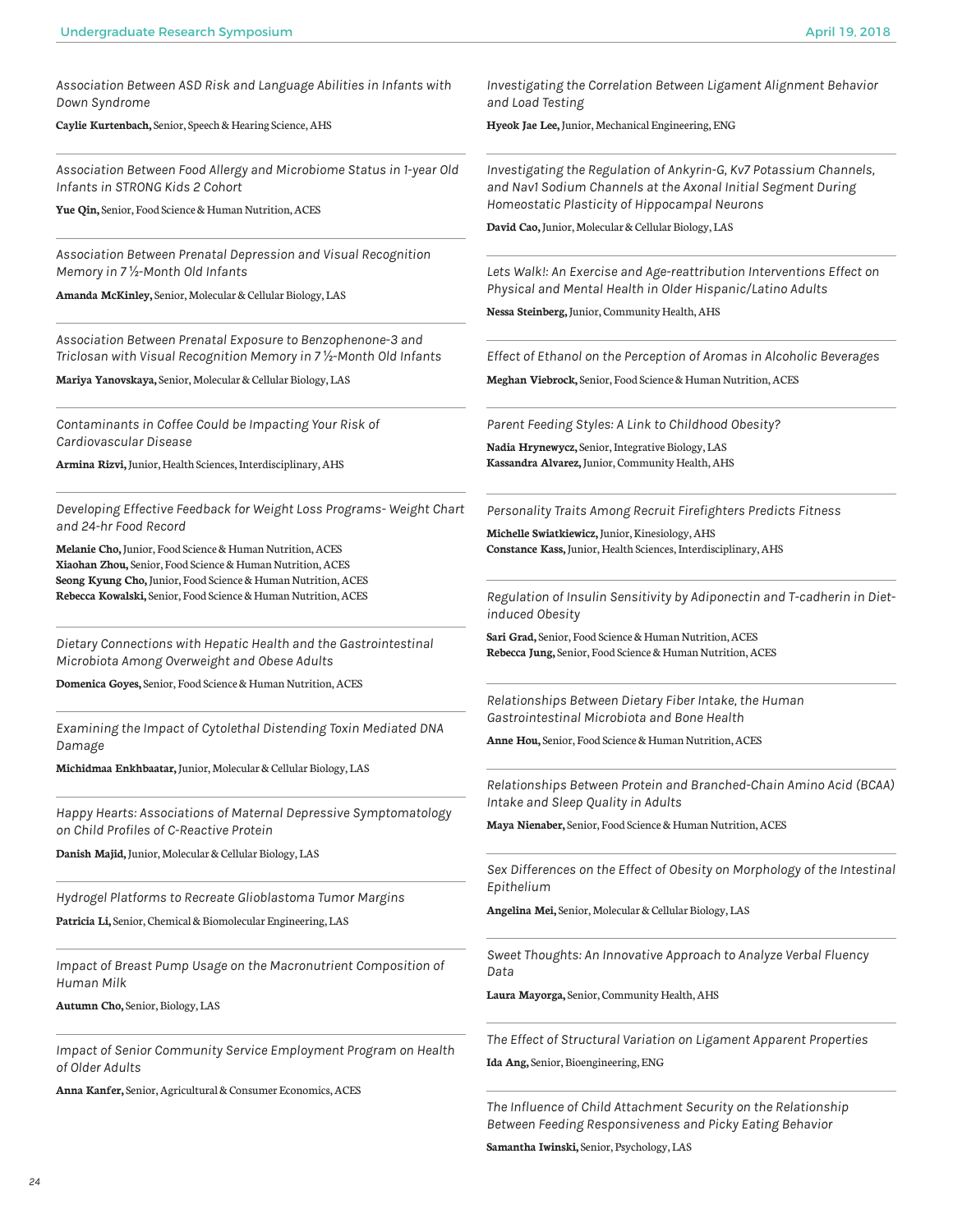*The Role of Dietary Fats and Fibers on Inflammation and Metabolic Disease*

**Jessica Bennett,** Senior, Molecular & Cellular Biology, LAS

*Differences in the Child Weight of Preschoolers According to Caregivers' Feeding Styles in Chile*

**Nataly Quito,** Junior, Human Development & Family Studies, ACES

# PL SESSION — EDUCATION, SOCIAL SCIENCE, AND HUMAN BEHAVIOR

3:15 PM — 4:30 PM, **South Lounge**

*2nd Order Constraint Learning with Stress Context: Can Early Linguistic Experience Affect Implicit Learning in the Language Production System?*

**Yuan Bian,** Senior, Psychology, LAS

*Administrative Change and Insurgency in the Sinai, 1967-2017*

**Meirav Malter,** Senior, Global Studies, LAS

*An Investigation of the Legislative Proceedings that Take Place to Regulate Output of Greenhouse Gas Emission Into the Global Atmosphere*

**Jessica Livas,** Sophomore, Political Science, LAS

*Effects of Co-parenting Quality on Teens Problem Solving Ability During a Dyadic Discussion Task*

**Zhanea James,** Senior, Human Development & Family Studies, ACES

*Effects of Parental Media Involvement and Emotional Responsiveness on Child's Television Consumption*

**Marisa Cullnan,** Senior, Developmental Psychology, LAS

*Ethnic and Religious Discrimination: Is There a Difference?*

**Autumn Langdon,** Senior, Political Science, LAS

*Gender Expression in Queer Women* 

**Sudarshana Rao,** Junior, Economics, LAS

*How Does Party Turnover Affect Levels of Government Corruption?* **Thomas Bishop,** Senior, Political Science, LAS

*How Entrepreneurship Can Help the Middle East and North Africa* **Aminah Koshul,** Senior, Global Studies, LAS

*Ideological Drift and the Personal Lives of Supreme Court Justices* **Granger Gridley,** Junior, Political Science, LAS

*Information Credibility on Social media for Controversial Health Issues*

**Shruti Chanumolu,** Senior, Electrical Engineering, ENG **Niharika Manda,** Sophomore, Computer Science & Linguistics *Kluxing on Kampus; 1910-1933*

**Lo Flores,** Sophomore, History, LAS

*Learning through Play in Elementary Classrooms*

**Emily Isaacson,** Sophomore, Elementary Education (Grades 1-6), EDU **Kaylee Gerhardt,** Sophomore, Elementary Education (Grades 1-6), EDU **Carly Bessinger,** Sophomore, Middle Grades Education (Grades 5-8), EDU

*Media Influence on Public Opinion: Civil Liberties vs. National Security*

**Cordelia Grob,** Senior, Political Science, LAS

*Misconceptions of Pre and Post Colonial Sudan*

**Mecca Muhammad,** Senior, Global Studies, LAS **Robert Whitmore IV,** Sophomore, Global Studies, LAS **Martez Miller,** Junior, Political Science, LAS

*Moderation of Social Anxiety on the Relationship Between Interpersonal Stress and Non-Suicidal Self-Injury (NSSI)*

**Samantha Sanders,** Senior, Psychology, LAS

*Puerto Rican Migration in Rural Illinois*

**Jennifer Huerta,** Sophomore, Global Studies, LAS **Emily Rodríguez,** Junior, Psychology, LAS

*Re:Search, the Undergraduate Literary Criticism Journal at the University of Illinois--an Overview*

**Zoe Stein,** Junior, English, LAS **Hannah Downing,** Senior, English, LAS

*Reaction to Challenges in Computer Science Based on Ability Status*

**Michael Rotter,** Freshman, Special Education, EDU **David McCormack,** Freshman, Special Education, EDU

*Revisiting the Effect of Presidential Approval: Observing the President Leverage his Popularity*

**Christopher Piper,** Senior, Political Science, LAS

*Telling Stories and Learning to Read in Cantonese-English Speaking Bilinguals*

**Caryn Moy,** Senior, Speech & Hearing Science, AHS

*The Bidirectional Effects of Mother-Adolescent Interactions*

**Fan Xia,** Senior, Human Development & Family Studies, ACES

*The Effect of Registered Student Organization Involvement on Leadership Goal Progress*

**Olivia Schifferer,** Senior, Psychology, LAS **Nicholas Tandle,** Junior, Psychology, LAS **Siddhant Chawla,** Junior, Civil Engineering, ENG

*The Effects of Acceleration on Simulator Sickness in Virtual Reality*

**Eldon Hsiao,** Senior, Psychology, LAS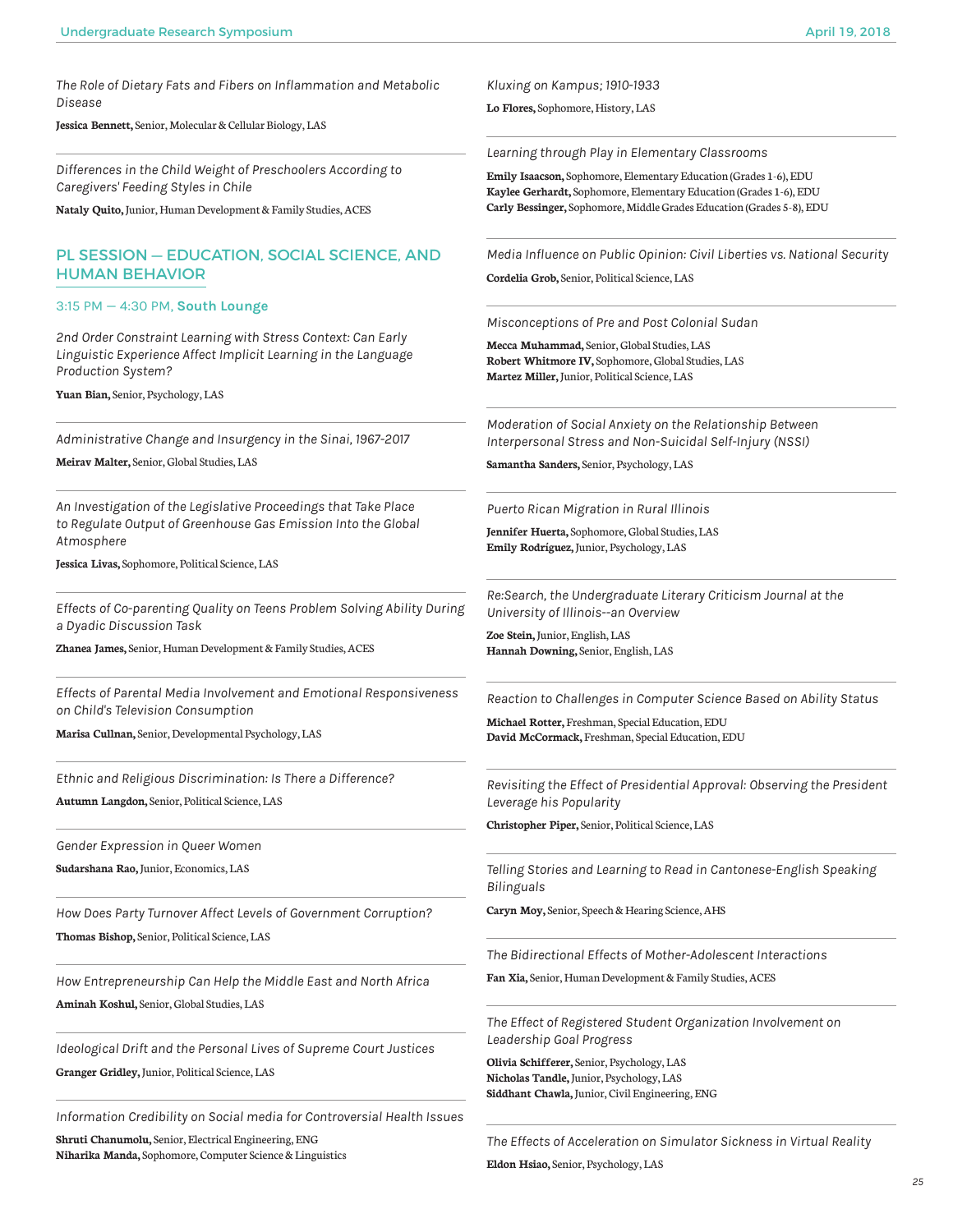*The Violence of Religious Difference: How Islamic Dominance Affects the Onset of Civil War* **Ljubica Basica,** Senior, Political Science, LAS *Trilingual in a Bilingual Classroom* **Jacob Weisz,** Freshman, Urban Planning and Sociology, FAA/LAS **Madison Larocca,** Sophomore, Speech Language Pathology, AHS *U.S Media vs. U.S Prison System* **Anna Hoban,** Sophomore, Sociology, LAS *Being Youtube* **Tanesha Gauba,** Freshman, English and Psychology, LAS *Dismissals in Domestic Violence* **Hannah Alderks,** Senior, Political Science and Spanish, LAS *Intersectionality of Gender Expression and Fluidity within Queer Women* **Randall Tran,** Sophomore, Undeclared, DGS **INDEX** Abraham, Benjamin - Poster Session: PG Adochio, Gabrielle - Poster Session: PE Adusumilli, Sneha - Poster Session: PJ Afreen, Hajera - Poster Session: PD | Featured Lunch Presentation Aguse, Nuraini - Poster Session: PJ Ahmad, Misha - Poster Session: PH and PI Ahmed, Sidrah - Poster Session: PA Ahmed, Zaid - Poster Session: PK Alaka, Zainab - Oral Presentations and Performances: Food and Nutrition Alderks, Hannah - Poster Session: PL Alfaro, Dahlia - Poster Session: PB Alvarado, Stephanie - Poster Session: PE Alvarez, Anna - Living-Learning Communities Research Initiative Poster Symposium Alvarez, Kassandra - Poster Session: PK Ang, Ida - Poster Session: PK Ang, Natalie - College of Media Undergraduate Research Symposium Ang, Qing Qing - Poster Session: PB and PF Ansari, Muneeb - ISUR Research Poster Expo Araiza-Bravo, Oscar- Poster Session: PA Asenova, Velimira - Living-Learning Communities Research Initiative Poster Symposium Atkenson, Jillian - Poster Session: PB Balch, John - Poster Session: PC Barnett, Kelsey - Poster Session: PI Barry, Jordan - Poster Session: PE Basica, Ljubica - Poster Session: PL Bastounes, Estelle - Poster Session: PH Baymon, Brianna - Poster Session: PI Beck, Julia - Poster Session: PC Begovich, Kyle - Oral Presentations and Performances: Mapping Technology Belluomini, Emilie - Featured Lunch Presentation Belwalkar, Devaki - Poster Session: PE Benishay, Elana - Poster Session: PC Bennett, Jessica - Poster Session: PK Berger, Bridget - Oral Presentations and Performances: Social Media and User Experience Bertels, Joshua - Poster Session: PD Bessinger, Carly - Poster Session: PL Betman, Julia - Poster Session: PI Bian, Yuan - Poster Session: PL Bishop, Thomas - Poster Session: PL Bloch, Chase - Poster Session: PI Blunk, Brandon - Oral Presentations and Performances: Social Media and User Experience Bojja, Bharat - Poster Session: PI Boris, Abby - Poster Session: PH Botto, Katrina - Poster Session: PE Boyce, Amber - ISUR Research Poster Expo Boynton, Brianna - Poster Session: PI Braasch, Cara - Poster Session: PF Bradley, Eboni - Featured Lunch Presentation | Oral Presentations and Performances: Race, Society, and the University Bradshaw, Yolonda - Poster Session: PA Brandolini, Cary - Living-Learning Communities Research Initiative Poster Symposium Bransley, Sarah - Poster Session: PH Brown, Abigail - Poster Session: PA Brown, Nakia - Oral Presentations and Performances: Mental Health Brunner, Aleyna - Poster Session: PA Bucio, Jose - Poster Session: PD Bullock, Rachel - Living-Learning Communities Research Initiative Poster Symposium Burke, Patrick - ISUR Research Poster Expo Bursztyns, Jessica - College of Media Undergraduate Research Symposium Burz, Stephany - Poster Session: PC Cabrera, Angelica - Poster Session: PC Cabrera, Sonia - Poster Session: PC Cai, Linda - Poster Session: PG Campbell, Kaitlyn M. - Oral Presentations and Performances: Genetics and Human Health Cao, David - Poster Session: PK Carlton, Demeisha - Oral Presentations and Performances: Education and Inequality Carrigan, Megan - Poster Session: PC Carter, John - Oral Presentations and Performances: Conflict and Society Castillo, Cruz - Living-Learning Communities Research Initiative Poster Symposium Cavanaugh, Sarah - Poster Session: PC Cetin, Sinan - Poster Session: PH Chait, Hannah - ISUR Research Poster Expo Chandler, Alexis - Poster Session: PI Chang, Jason - Poster Session: PB Chan, Stacy - Poster Session: PE Chanumolu, Shruti - Poster Session: PL Chao, Chi Hou - Poster Session: PF Chawla, Siddhant - Poster Session: PL Chee, Justine - Poster Session: PG Chen, Christina - Living-Learning Communities Research Initiative Poster Symposium Cheng, Claire - Poster Session: PH Cheng, Sze Lok Alvina - Poster Session: PJ Chen, Hanna - Living-Learning Communities Research Initiative Poster Symposium Chen, Hanna - Oral Presentations and Performances: Technology and Innovation Chen, Joy - Oral Presentations and Performances: Cancer Research Chen, Pengyu - Oral Presentations and Performances: Machine Learning and Artificial Intelligence Chen, Qihua - Poster Session: PG Chen, Weiru - Poster Session: PG Chen, Xue Yan - Poster Session: PF Cho, Autumn - Poster Session: PJ and PK Choi, Chanyoung - Oral Presentations and Performances: Food and Nutrition Choi, Rebecca - Poster Session: PJ Choi, Seokjoo - Poster Session: PJ Cho, Matthew - Poster Session: PJ Cho, Melanie - Poster Session: PK Cho, Seong Kyung - Poster Session: PK Chu, Angel - Poster Session: PD Chung, Austin - Poster Session: PF Chung, Lee Sun - Oral Presentations and Performances: Social Media and User Experience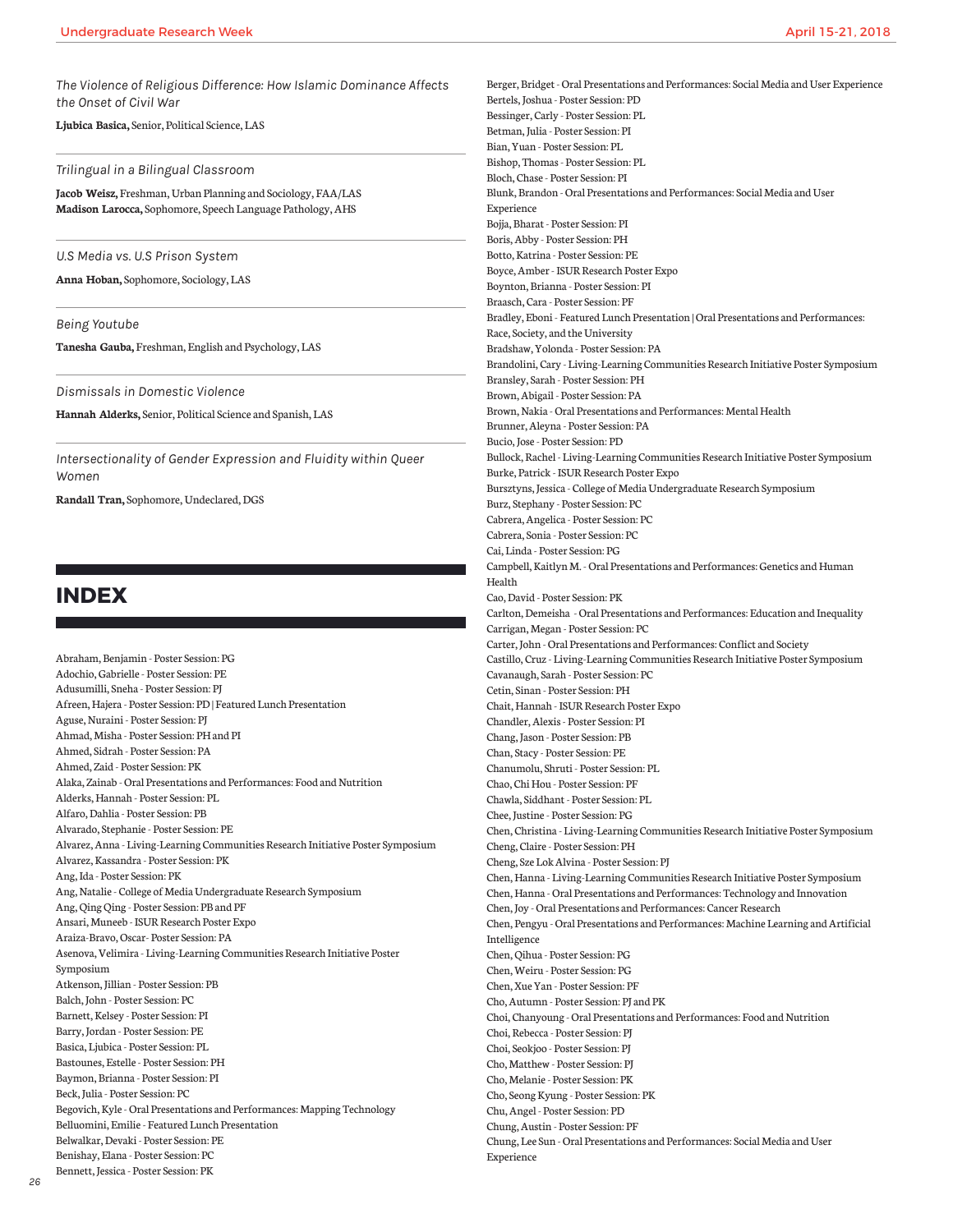Clark, Kaitlyn - Poster Session: PC Clawson, Matthew - Poster Session: PA Coffel, Melissa - Oral Presentations and Performances: Brain Functions | Poster Session: PD Coleman, Megan - Living-Learning Communities Research Initiative Poster Symposium Coleman, Megan - Oral Presentations and Performances: Technology and Innovation Conforti, Michele - Poster Session: PF Contreras, Moisés - Oral Presentations and Performances: Race, Culture, and Resistance Corum, Tanner - Poster Session: PG Cowfer, Amanda - Poster Session: PG Crudup, Lindsey - Oral Presentations and Performances: Global and Transnational Connections Cruz, Denzel - ISUR Research Poster Expo Cui, Yunhe - Poster Session: PD Cullnan, Marisa - Poster Session: PL Cunningham, Michael - Poster Session: PA Cygan, Paulina - Poster Session: PC Dalmia, Rohan - Living-Learning Communities Research Initiative Poster Symposium Daughtridge, Rachel - Poster Session: PH Dean, Robin - Poster Session: PA DeLuca, Alison - Poster Session: PB Demick, Emily - Poster Session: PA Demro, Delaney - Poster Session: PA DeMuro, Joseph - Poster Session: PA Devorkin, Josh - Poster Session: PJ De Vries, Lauren - Poster Session: PF Dholaria, Nidhi - Living-Learning Communities Research Initiative Poster Symposium Dholaria, Nidhi - Oral Presentations and Performances: Technology and Innovation Diaz, Alondra - Poster Session: PJ Dmitrieva, Anna - Oral Presentations and Performances: Environmental Sustainability Dochnal, Sara - Poster Session: PG Dolan, Erin - Poster Session: PE Dong, Xiaoru - Poster Session: PD and PF Douglas, Katie - Oral Presentations and Performances: Cancer Research Dowling, Thomas - Poster Session: PB Downing, Hannah - Department of English Symposium | Poster Session: PL Dugar, Ajay - Poster Session: PG Duginger, Stephen - Poster Session: PI Dungan, Gabriel - Poster Session: PJ Duong, Kevin - Poster Session: PG Durham, Greer- IPRH-Mellon Bio-Humanities Undergraduate Research Symposium Eap, Teksong - Poster Session: PC Ebersold, Patricia - Oral Presentations and Performances: Memory and Learning Ejub, Sabit - Poster Session: PJ Emmanuel, Ryan - Poster Session: PD Emmanuel, Ryan – Poster Session: PD Enkhbaatar, Michidmaa - Poster Session: PG and PK Escobar, Kristi - Poster Session: PC Fan, Yuliang - Poster Session: PJ Farruggio, Camille - Poster Session: PA Fatima, Eldes - Poster Session: PD Feinberg, Max - Oral Presentations and Performances: Mapping Technology Feng, Zifei - Poster Session: PJ Filipiuk, Robert - Poster Session: PD Fiorito, Angela - Poster Session: PA Flores, Lo - Poster Session: PL Flosi, Emma - Poster Session: PE Foley, Emily - ISUR Research Poster Expo Forsyth, Connor - Poster Session: PJ Foster, Elizabeth - Poster Session: PC Foy, Megan - Poster Session: PE Freiburger, Emily - Living-Learning Communities Research Initiative Poster Symposium Gaffner, Abby - Poster Session: PD Galvez-Ortega, Kimberly - Poster Session: PF Gandhi, Nupoor - ISUR Research Poster Expo and PG Gatdula, Aaron - Poster Session: PH Gauba, Tanesha - Poster Session: PL George, Rohi - Poster Session: PA Gerdes, Quinn - Poster Session: PJ Gerhard, Katrina - Poster Session: PD Gerhardt, Kaylee - Poster Session: PL Symposium

Ghabra, Reema - Poster Session: PI Ghone, Srushti - Living-Learning Communities Research Initiative Poster Symposium Ghosh, Jigeesh - Featured Lunch Presentation Gil, Stephanie - Oral Presentations and Performances: Marginalized Medicine Ginsburg, Jordan - Poster Session: PB Gnadt, Marisa - ISUR Research Poster Expo Goel, Viraat - Poster Session: PD Goldsmith, Sam - Oral Presentations and Performances: Body and Movement Gonigam, Richard - Poster Session: PD Gonnella, Gina - Poster Session: PI Goodman, Grace - Poster Session: PI Goyes, Domenica - Poster Session: PK Gradowski, Gianna - Poster Session: PC Grad, Sari - Poster Session: PK Grako, Megan - Poster Session: PG Grant, Belinda - Oral Presentations and Performances: Body and Movement Gridley, Granger - Poster Session: PL Grinberg, Alexei - Poster Session: PG Grob, Cordelia - Poster Session: PL Grosman, Kevin - Poster Session: PG Groth, Sara - Poster Session: PI Gunawardena, Shehani - Living-Learning Communities Research Initiative Poster Gunawardena, Shehani - Poster Session: PJ Guo, Annie - Poster Session: PJ Guo, Shuyu - Poster Session: PJ Hadley, Pierce - ISUR Research Poster Expo Halewicz, Victoria - IPRH-Mellon Bio-Humanities Undergraduate Research Symposium Hallett, Emmy - Poster Session: PG Hall, John - Oral Presentations and Performances: Conflict and Society Haney, Samantha - Poster Session: PH Han, Jiang - Living-Learning Communities Research Initiative Poster Symposium Happ, Marissa - Poster Session: PC Haran, Anand - Poster Session: PJ Harris, Tremaine - Poster Session: PI Hastie, Allisa - Oral Presentations and Performances: Environmental Sustainability Hedden, Hailey - Poster Session: PI He, Jimmy - Poster Session: PJ Hendren-Santiago, Bryce - Poster Session: PG Henry, Layna - Poster Session: PG Hernandez, Erica - Poster Session: PA Heuck, Emily A. - Poster Session: PA and PF Hill, Amaris - Living-Learning Communities Research Initiative Poster Symposium Hindi, Joseph - Poster Session: PA and PH Hinton, Sam - Poster Session: PC Hoban, Anna - Poster Session: PL Holland, Jada - Living-Learning Communities Research Initiative Poster Symposium Ho, Sherri - Poster Session: PG Hosseini-Joujili, Mohammad - Poster Session: PG Hou, Anne - Poster Session: PK Hou, Tianyu - Poster Session: PG Hrynewycz, Nadia - Poster Session: PK Hsiao, Eldon - Poster Session: PL Htun, Swan - Poster Session: PJ Huang, Jiayi - Living-Learning Communities Research Initiative Poster Symposium Huang, Jiayi - Poster Session: PJ Huang, Manting - Poster Session: PF Hu, Anqi - Poster Session: PB Huerta, Jennifer - Poster Session: PL Hu, Miwei - Poster Session: PD Huynh, Than - ISUR Research Poster Expo | Poster Session: PE Imir, Ozan - Poster Session: PC Isaacson, Emily - Poster Session: PL Iwinski, Samantha - Poster Session: PK Jachino, Andrea - Oral Presentations and Performances: Brain Functions Jackson, Devon - Poster Session: PF Jain, Khushboo - Poster Session: PJ Jain, Meher - Poster Session: PD James, Zhanea - Poster Session: PL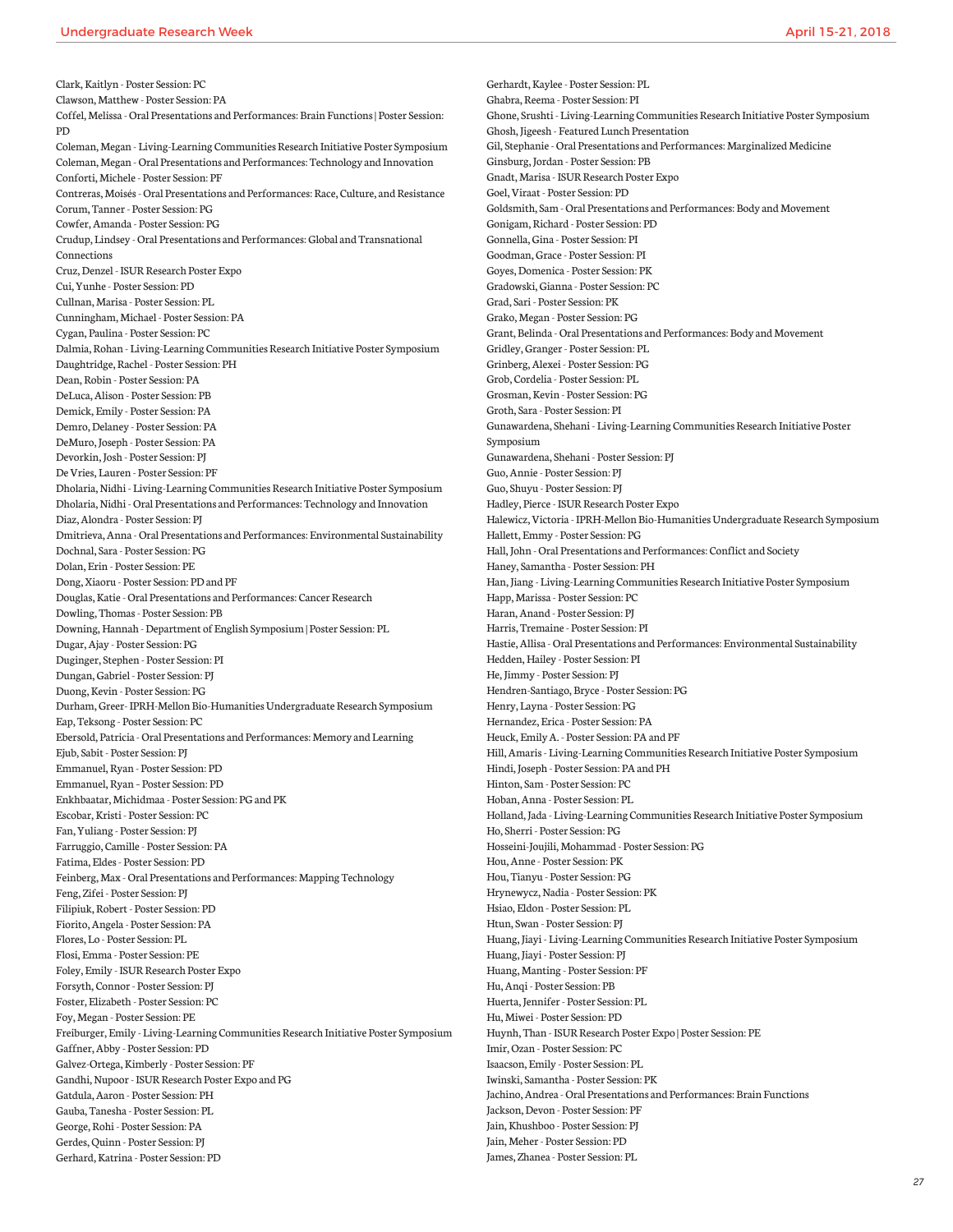Janovsky, Rachel - Poster Session: PG Jansen, Taylor - Oral Presentations and Performances: Genetics and Human Health Jan, Zayna - Poster Session: PC Jiang, Han - Oral Presentations and Performances: Technology and Innovation Jiang, Lingjun "Mew" - IPRH-Mellon Bio-Humanities Undergraduate Research Symposium Jiang, Lingjun - Oral Presentations and Performances: Contextualizing Difference Jinachandran, Prajakti - Poster Session: PD Johnsey, Jane - Poster Session: PC Johnson, Alayna - Poster Session: PD Johnson, Dana - Oral Presentations and Performances: Environmental Sustainability Johnson, Madeline - Poster Session: PB Josyula, Apoorva - Living-Learning Communities Research Initiative Poster Symposium Jugovich, Nicole - ISUR Research Poster Expo Jung, Rebecca - Oral Presentations and Performances: Food and Human Health | Poster Session: PK Ka Fai, Leong - Poster Session: PF Kainrath, Erin - Poster Session: PI Kaiser, Lauren - Poster Session: PC Kaminski, Paul - Oral Presentations and Performances: Organisms and their Environment Kanfer, Anna - Poster Session: PK Kanji, Arsheen - Oral Presentations and Performances: Social Media and User Experience Kanthac, Kaitlin - Living-Learning Communities Research Initiative Poster Symposium Kaper-Tucker, Ashley - Oral Presentations and Performances: Memory and Learning Karkhanis, Priya - Poster Session: PG Karuhn, Meagan - Poster Session: PD Kass, Constance - Poster Session: PK Kauffman, Nicole - Living-Learning Communities Research Initiative Poster Symposium Kelley, Regan - Oral Presentations and Performances: Brain Functions Khan, Amaan - Poster Session: PC Khan, Ema - Poster Session: PJ and PD Khan, Taskeen - Oral Presentations and Performances: Organisms and their Environment Kim, Edmond - Poster Session: PE Kim, Hannah - Oral Presentations and Performances: Stress and Student Life Kim, Jae - Poster Session: PH Kim, Michael Chang Eui - Poster Session: PJ Kim, Shawn - Poster Session: PF Kim, Ye Wool - Poster Session: PA Klein, Robert - Poster Session: PE Kobayashi, Kai - Poster Session: PA Kondabattula, Sri - Poster Session: PD Kong, Mei Han - Poster Session: PF Koronkiewicz, Alexis- Poster Session: PC Koshul, Aminah - Poster Session: PL Kowalski, Rebecca - Poster Session: PK Koziel, Stephen - Poster Session: PE Kramer, Gwendolyn - Living-Learning Communities Research Initiative Poster Symposium Krandel, Jared - Poster Session: PG Kumar, Nitesh - Poster Session: PE Kuo, Fiona - Poster Session: PD Kuok, Chon Kit - Poster Session: PF Kurtenbach, Caylie - Poster Session: PK Kuznetsov, Andrew - ISUR Research Poster Expo | Poster Session: PG Kwon, Patrick- Poster Session: PB Labbe, Brendan - Oral Presentations and Performances: Conflict and Society Ladzik, Claudia - Poster Session: PB Laird, Veronika - Poster Session: PJ Langdon, Autumn - Poster Session: PL Lapp, Samantha - Poster Session: PA Largent, Tressa - Poster Session: PH Larocca, Madison - Poster Session: PL Lasemi, Ali - Poster Session: PJ Lee, Angela - Poster Session: PD Lee, Annika - Poster Session: PD Lee, Grace - Poster Session: PA Lee, Hyeok Jae - Poster Session: PK Lee, Isabella - Oral Presentations and Performances: Technology and Innovation

Lee, Jessica - Poster Session: PE Lee, Justin - Poster Session: PE Lee, Yujin - Poster Session: PC Lenhart, Ashley- Poster Session: PA Leopold, Morgan - Poster Session: PB Liberman, Maddy - Poster Session: PH Li, Hannah - Poster Session: PA Li, Jingyu - Poster Session: PJ Lin, Feikai - Poster Session: PG Lin, Ryan - Poster Session: PB Li, Patricia - ISUR Research Poster Expo | Poster Session: PK Liu, Cynthia - ISUR Research Poster Expo | Poster Session: PE Liu, Jiahang - Poster Session: PJ Liu, Shihao - Poster Session: PG Liu, Yichen - Poster Session: PH Livas, Jessica - Poster Session: PL Li, Xiaomin - Poster Session: PJ Li, Yingxing - Poster Session: PJ Lopez, Crystal - Poster Session: PE Lopez, Jocelyne - Poster Session: PA Love, Dimitri - Oral Presentations and Performances: Race, Society, and the University Low, Cora - Poster Session: PB Lower, Sidney - Poster Session: PG Lozano, Makaila - Poster Session: PI Lu, Hanyu - Poster Session: PG Lundberg, Brittany - Department of English Symposium | Oral Presentations and Performances: Marginalized Medicine Lupo, Grace - Poster Session: PC Luu, Sydney - Poster Session: PA Maher, Jacob - ISUR Research Poster Expo Maini, Rahul - Poster Session: PD Majid, Danish - Poster Session: PK Majumdar, Tanvi - Poster Session: PA Malik, Martin - Poster Session: PG Malter, Meirav - Poster Session: PL Maras, Ashley - Poster Session: PE Marila, Cristina - Poster Session: PB Maroutsos, Demetrios - Poster Session: PG Martinez, Monique - Poster Session: PC Martinez, Yana - Featured Lunch Presentation Mathews, Jenna - Poster Session: PB and PI Mattes, Jenna - Poster Session: PH Matzuka, Madelyn - Poster Session: PF Mayer, Joseph - Poster Session: PG Mayorga, Laura - Poster Session: PK McConnell, William - Living-Learning Communities Research Initiative Poster Symposium McCormack, David - Poster Session: PL McCoy, Meghan - Department of English Symposium | Oral Presentations and Performances: Marginalized Medicine McDowell, Hannah - Poster Session: PG and PJ Mcguire, Lauren - Poster Session: PC McKinley, Amanda - Poster Session: PK McMahon, Patrick - Poster Session: PA Meghani, Raees - Poster Session: PB Mei, Angelina - Poster Session: PK Meng, Ruoyu - Poster Session: PJ Merten, Nikolas - Poster Session: PD Michael, Eric - Poster Session: PJ Miller, Martez - Poster Session: PL Molina, Leonardo - Poster Session: PG Moodabagil, Sahana - Poster Session: PI Moon, Damee - Poster Session: PG Moraga, Richard - Living-Learning Communities Research Initiative Poster Symposium Moran, Grace - Poster Session: PI Moreno-Garcia, Crystal - Poster Session: PB Moy, Caryn - Poster Session: PL Muhammad, Mecca - Poster Session: PL Munguia, Brenda - Poster Session: PC Murphy, Elizabeth - Poster Session: PJ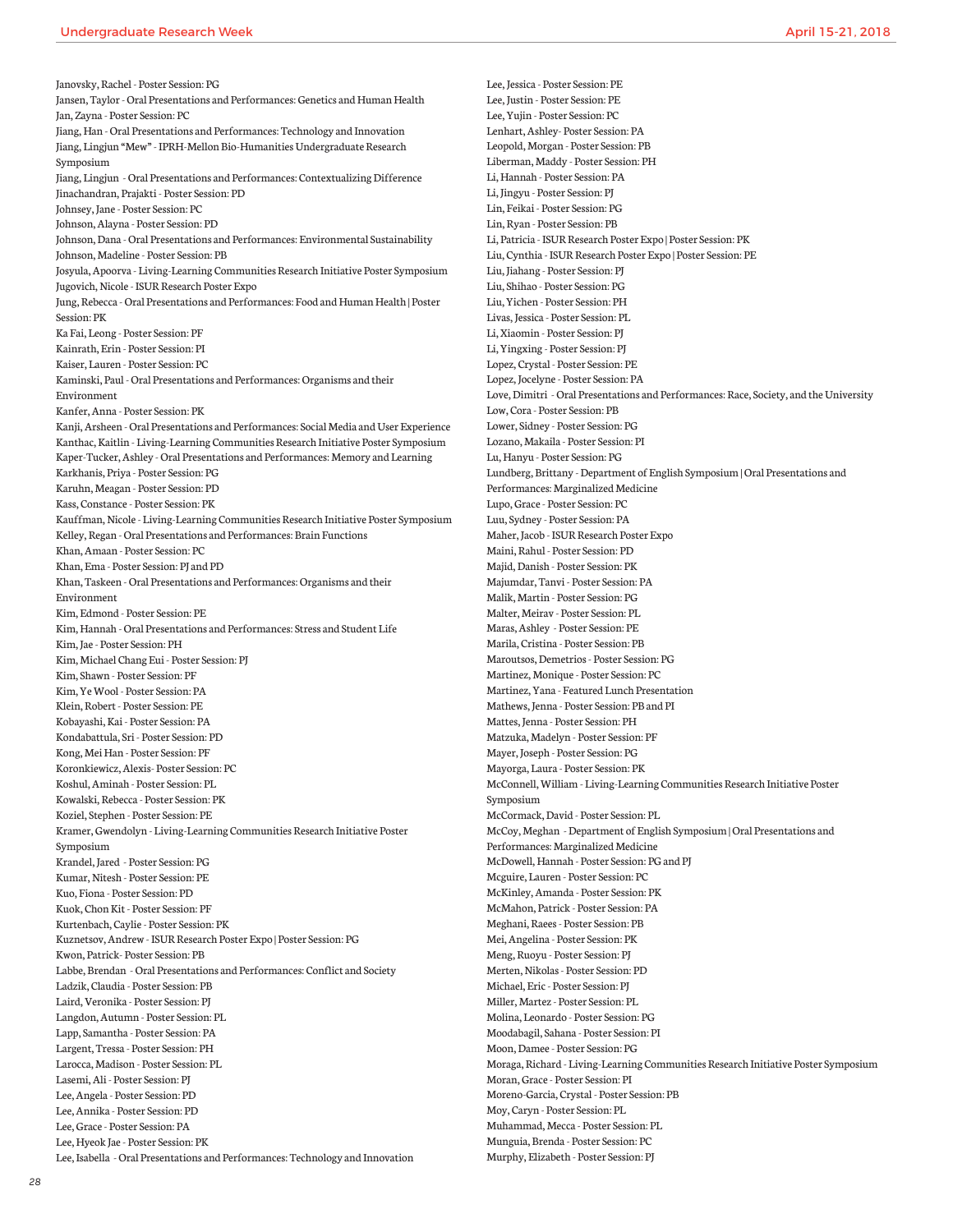Murphy, Theresa - Poster Session: PA Nagarkar, Tanvi - Living-Learning Communities Research Initiative Poster Symposium Namara, Gertrude - Poster Session: PE Nangachiveettil, Joseph - Poster Session: PD Navarre, Alexander - Poster Session: PD Nawor, Charlotte - Poster Session: PJ Neumann, Austin - Featured Lunch Presentation Nienaber, Maya - Poster Session: PK Nix, Ariel - Poster Session: PI Noehre, Samantha - Poster Session: PK Nowak, Alexandra - Poster Session: PB Nusgart, Julia - Poster Session: PI Nye, Juliette - Poster Session: PH Ocampo, Saray - Poster Session: PE Oddo, Bianca - Poster Session: PE Olivia, Carlos - Living-Learning Communities Research Initiative Poster Symposium Olmstead, Abigail – Poster Session: PC Olowu, Karen - Oral Presentations and Performances: Race, Culture, and Resistance Olson, Daniel G. - Poster Session: PJ Osborne, Asura - Poster Session: PB Pabba, Ashish - Living-Learning Communities Research Initiative Poster Symposium Pandey, Sanat - Oral Presentations and Performances: Technology and Innovation Paolella, Andrea - Poster Session: PF Park, Hyun - IPRH-Mellon Bio-Humanities Undergraduate Research Symposium Park, Philip - Poster Session: PB Patel, Avani - Poster Session: PH Patel, Kanishk - Poster Session: PB Patel, Shovik - Poster Session: PA Patel, Yesha - Poster Session: PJ Patrick, Sarah - Oral Presentations and Performances: Multicultural Environments and Identity Pen, Alice - Poster Session: PC Penkala, Haley - Poster Session: PA Perez-Flores, Nancy - Oral Presentations and Performances: Education and Inequality Perry, Andrea - Poster Session: PD Peters, Taylor - Poster Session: PK Pham, Chau - Poster Session: PE Phillips Clark, Rochanda - Poster Session: PI Phillips, Elizabeth - Poster Session: PE Pien, Daniel - Poster Session: PI Pietrowicz, Melissa - Poster Session: PF Piper, Christopher - Poster Session: PL Piramuthu, Otto - Oral Presentations and Performances: Machine Learning and Artificial Intelligence | Poster Session: PG Piwowarczyk, Claudia - Poster Session: PB Podjasek, Madison - Poster Session: PC Polak, Brooke - Poster Session: PA Polikaitis, Daina - Poster Session: PC Prete, Elizabeth - Oral Presentations and Performances: Stress and Student Life Puthalath, Krithik - Poster Session: PA Qazi, Aisha - Poster Session: PH Qin, Yue - Poster Session: PK Qiu, Hao - Oral Presentations and Performances: Machine Learning and Artificial Intelligence Qiu, Roger - Poster Session: PD Quito, Nataly - Poster Session: PC and PK Rajan, Julia - Poster Session: PF Raju, Sowmiya - Poster Session: PB Ramirez, Valerie - Poster Session: PJ Ramos, Elizabeth - Living-Learning Communities Research Initiative Poster Symposium Rao, Sudarshana - Poster Session: PL Ravi, Sai Susmitha - Poster Session: PD Ray, Benjamin - Living-Learning Communities Research Initiative Poster Symposium Ray, Benjamin - Poster Session: PJ Raynes, David - Poster Session: PD Reckamp, Ellen S. - Poster Session: PF Reed, Hannah - Poster Session: PH Reed, Jacob - Oral Presentations and Performances: Race, Society, and the University Regan, Bridget - Oral Presentations and Performances: Multicultural Environments and Identity

Reingold, Megan - Poster Session: PC Remlinger, Racheal - Poster Session: PE Ren, Yudong - Poster Session: PA Repiscak, Maria - Living-Learning Communities Research Initiative Poster Symposium Rhee, Amanda - Poster Session: PE Rice, Matthew - Poster Session: PB Richards, Margaret - Poster Session: PA Rigsby, Dylan - Poster Session: PH Riley, Alex - Oral Presentations and Performances: Organisms and their Environment Ritondale, Joseph - Poster Session: PE Ritthamel, Jake - Poster Session: PH Rivera, Bryana - Living-Learning Communities Research Initiative Poster Symposium Rizvi, Armina - Poster Session: PK Robbs, Connor - Poster Session: PE Rocha, Ethan - Poster Session: PC Rodriguez, Emily - Poster Session: PL Rodriguez, Jennifer - Poster Session: PJ Roglans, Raimon - ISUR Research Poster Expo Roome, Megan - Poster Session: PJ Rosales, John - Poster Session: PJ Ross, Janell - Oral Presentations and Performances: Stress and Student Life Rotter, Michael - Poster Session: PL Roychoudhury, Monisha - Featured Lunch Presentation Rubin, Martha - Oral Presentations and Performances: Global and Transational Connections Rudin, Kati - Poster Session: PH Ruggiero, Pasqua - Poster Session: PF Rui, Tingting - Oral Presentations and Performances: Multicultural Environments and Identity Ruston, Alyssa - Poster Session: PH Ruxlow, Grace - Living-Learning Communities Research Initiative Poster Symposium Sachs, Rachel - Poster Session: PC San, Aidan - Oral Presentations and Performances: Memory and Learning Sanders, Samantha - Poster Session: PL Sandhi, Tanveer - Living-Learning Communities Research Initiative Poster Symposium Sandhu, Novejot - Poster Session: PE Sandoval, Emily - Poster Session: PC and PH San Roman, Dylan - Oral Presentations and Performances: Contextualizing Difference Sarma, Sanjiv - Poster Session: PF Scanlon, Lillian - Poster Session: PA Schabowski, Mackenzie - Featured Lunch Presentation Schiavone, Mary - Oral Presentations and Performances: Contextualizing Difference Schierer, Emily - Oral Presentations and Performances: Food and Human Health Schifferer, Olivia - Poster Session: PL Schindler, Elizabeth - Poster Session: PB Schmidt, Frances - Poster Session: PK Schnieders, Jack - ISUR Research Poster Expo Schnitzler, Zoe - Poster Session: PJ Schramer, Tristan - Poster Session: PH Schreiber, Sierra - Poster Session: PH Seckman, Courtney - Poster Session: PG Severini, Veronica - Poster Session: PI Shah, Juhi - Living-Learning Communities Research Initiative Poster Symposium Shan, Bowen - Poster Session: PJ Shen, Justin - Living-Learning Communities Research Initiative Poster Symposium Shi, Congying "Mandi" - IPRH-Mellon Bio-Humanities Undergraduate Research Symposium Shin, Jeremy - Poster Session: PJ Sidhu, Harjot - Poster Session: PG Silver, Alexandra - Poster Session: PI Simonaitis, John - ISUR Research Poster Expo Simotas, Athina - Poster Session: PE Singh, Devashish - Poster Session: PJ Singh, Shreya - Poster Session: PE Sivaguru, Vignesh - College of Media Undergraduate Research Symposium Sivasankaran, Aparna - College of Media Undergraduate Research Symposium | Poster Session: PB Slater, Simona - ISUR Research Poster Expo Sleiman, Marc - Poster Session: PE Smith, Lauren - ISUR Research Poster Expo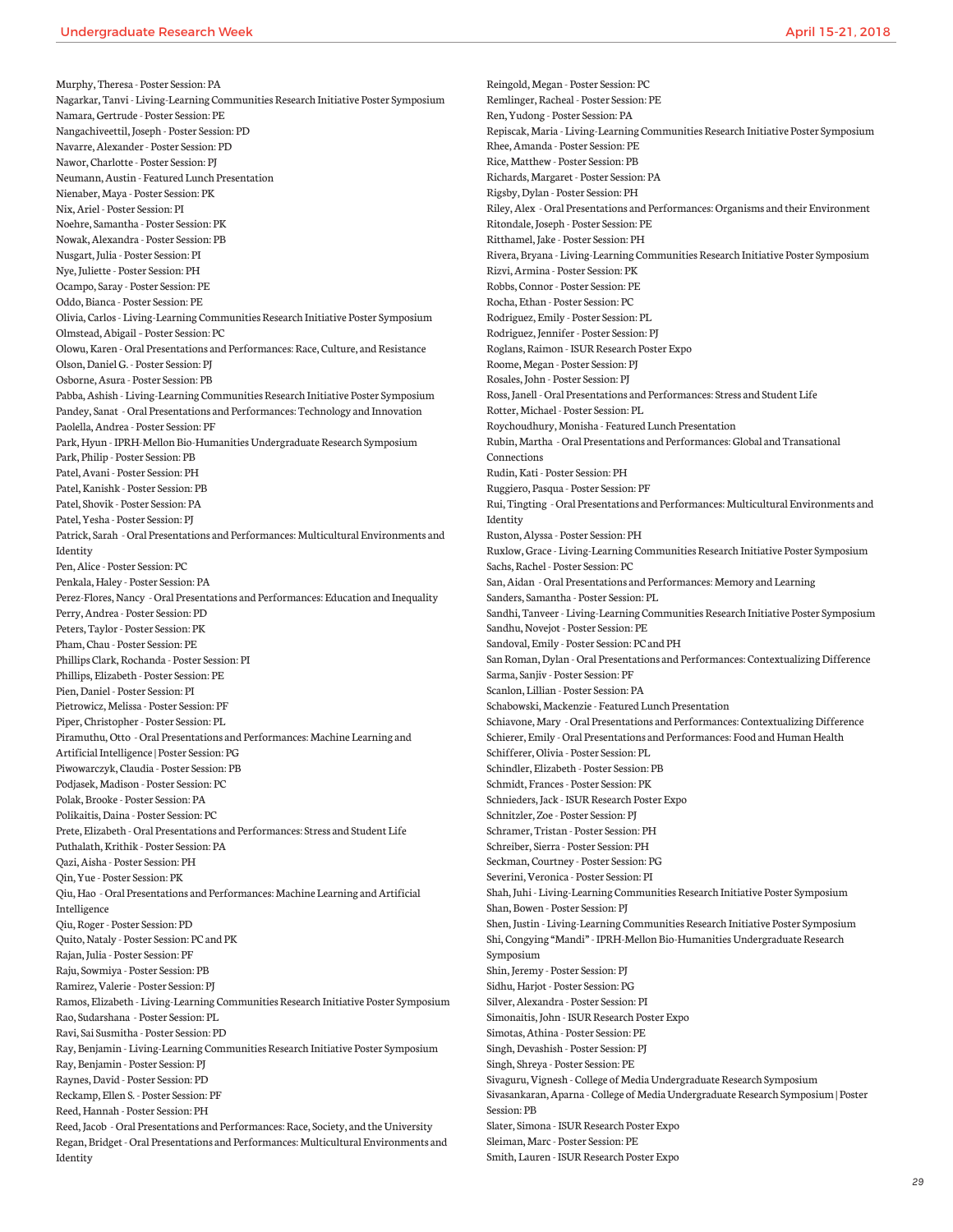Sneed, Loni - Poster Session: PG Song, Rachel - Poster Session: PE Sorokina, Anastasia - Poster Session: PA Sosa, Susana - Oral Presentations and Performances: Mental Health So, Shan Shan - Poster Session: PJ Spitz, Blake - Poster Session: PG Sponholtz, Madeline - Poster Session: PG Spurlock, Terrell - Oral Presentations and Performances: Race, Society, and the University Srivastava, Karan - Living-Learning Communities Research Initiative Poster Symposium Stanhope, Clare - Poster Session: PE Stark, Bria - Poster Session: PE Stavins, Robert - ISUR Research Poster Expo Steinberg, Nessa - Poster Session: PK Stein, Zoe - Department of English Symposium | Poster Session: PL Storey, Kathryn - Poster Session: PG Stroot, Greg - ISUR Research Poster Expo Stutchman, Jeremy - Poster Session: PH Subramanian, Anusha - Poster Session: PK Subramanian, Srivathsan - Poster Session: PD Suh, Lois - Poster Session: PJ Sun, Grace Sun - Poster Session: PA Sun, Rongyi - Poster Session: PC Surabhi, Divya M. - Oral Presentations and Performances: Mental Health Su, Zhaoyuan - Oral Presentations and Performances: Body and Movement Swiatkiewicz, Michelle - Poster Session: PK Szumny, Julia - College of Media Undergraduate Research Symposium Tallam, Krti - Poster Session: PD Taluja, Serina - Poster Session: PD Tandle, Nicholas - Poster Session: PL Tandon, Gauransh - Living-Learning Communities Research Initiative Poster Symposium Teran-Garcia, Margarita - Poster Session: PC Thain, Rachel - Poster Session: PJ Thakur, Ishaan - Oral Presentations and Performances: Technology and Innovation Tham, Rachel - ISUR Research Poster Expo Thompson, Nick - Poster Session: PF Thomsen, Kari - Poster Session: PF Thota, Utsav - Poster Session: PJ Tian, Huiying - Living-Learning Communities Research Initiative Poster Symposium Tiarks, Skyler - Poster Session: PJ Tomlin, Emily - Poster Session: PH Tong, Yuquan - Poster Session: PG Toriyama, Michael - ISUR Research Poster Expo | Poster Session: PD Tovar, Ana - Poster Session: PC Tran, Chi - Poster Session: PI and PJ Tran, Randall - Poster Session: PL Trouvais, Benjamin - Poster Session: PF Tsang, Josephine - Poster Session: PJ Tso, Whitney - ISUR Research Poster Expo Tung, Wesley - Poster Session: PA Unal, Cagla - Poster Session: PD Unes-Reid, Raynah - College of Media Undergraduate Research Symposium Valente, Tess - Poster Session: PJ Vande Vusse, Paige - Poster Session: PB Vardanyan, Anna - Oral Presentations and Performances: Cancer Research Varghese, Jesty - Living-Learning Communities Research Initiative Poster Symposium Varshney, Daksh - Living-Learning Communities Research Initiative Poster Symposium Velia, Brynne - Poster Session: PF Veller, Artiom - Poster Session: PC Vepachedu, Krishna - Living-Learning Communities Research Initiative Poster Symposium Viebrock, Meghan - Poster Session: PK Villagomez, Yanina - Poster Session: PB Vining, Rebecca - Poster Session: PD Vitchitcharoenpaisarn, Pitchaya – Poster Session: PA Vogel, Kealie - Poster Session: PB Vozzo, Justin - Poster Session: PH Waddell, Steven - Oral Presentations and Performances: Education and Inequality Wagner, Madelyn - Living-Learning Communities Research Initiative Poster Symposium Walker, Taylor - Oral Presentations and Performances: Genetics and Human Health Walsh, Claire - Poster Session: PA Walsh, Delaney - Poster Session: PB Walters, Payton - Oral Presentations and Performances: Food and Human Health Walton, Ryan - Oral Presentations and Performances: Global and Transational Connections | Poster Session: PE Wang, Haoyu - Poster Session: PG Wang, Oliver - Poster Session: PA Wang, Selena - Poster Session: PC Wang, Yang - Poster Session: PI Wang, Yutong - College of Media Undergraduate Research Symposium Ward, Allie - Poster Session: PH Wcislo, Jessica - Poster Session: PD Wei, Max - Poster Session: PG Weisz, Jacob - Poster Session: PL Wei, Yuanyuan - Poster Session: PA Wen, Rachele - ISUR Research Poster Expo Wenzel, Kevin - Poster Session: PF Whang, Priscilla - Poster Session: PJ White, Olivia - Poster Session: PB Whitmore IV, Robert - Poster Session: PL Wilkins, Kaleigh - Poster Session: PF Wilson, Loralee - Poster Session: PJ Wilson, Ryan - College of Media Undergraduate Research Symposium | Featured Lunch Presentation Winslow, Dontï - Oral Presentations and Performances: Race, Society, and the University Wipfler, Rebecca - Poster Session: PD Wojnowski, Natalia - Poster Session: PA Wolter, Gabrielle - Poster Session: PA Womack, Sarah - Poster Session: PA Woodburn, Elizabeth - ISUR Research Poster Expo Wright, Hannah - Poster Session: PB Wu, Xiaolin - Poster Session: PJ Xia, Fan - Poster Session: PL Xie, Jingyi - Poster Session: PD Xie, Yun - Poster Session: PJ Xiong, Ziqin - Poster Session: PJ Xu, Xihe - Poster Session: PH Yang, Frederick - Oral Presentations and Performances: Food and Nutrition Yang, QingQing - Featured Lunch Presentation Yang, Ran - Poster Session: PG Yanovskaya, Mariya - Poster Session: PK Yao, Lucy - Poster Session: PD Yeary, Henry - IPRH-Mellon Bio-Humanities Undergraduate Research Symposium Yee, Danielle - Poster Session: PA Yin, Ruorong - Oral Presentations and Performances: Machine Learning and Artificial Intelligence Young, Emily - Poster Session: PI Youngquist, Kiersten - Poster Session: PH You, Tianming - Poster Session: PJ Yu, Chuhan - Oral Presentations and Performances: Stress and Student Life Yun, Hyeon-Seo - Poster Session: PA Zelden, Elana - Poster Session: PE Zelenka, Elizabeth - Living-Learning Communities Research Initiative Poster Symposium Zhang, Jianan - Poster Session: PD Zhang, Mingchao - Poster Session: PG Zhang, Tongyu - Poster Session: PA Zhang, Yiwei - Poster Session: PB Zhao, An - Oral Presentations and Performances: Race, Culture, and Resistance Zhou, Alan - Poster Session: PA Zhou, Tianying - Poster Session: PF Zhou, Xiaohan - Poster Session: PK Zhou, Ziran - Poster Session: PJ Zhu, Zhouyang - Poster Session: PD Zimmerman, Luke - Poster Session: PH Zou, Daniel - Oral Presentations and Performances: Machine Learning and Artificial Intelligence Zurliene, Megan - Poster Session: PH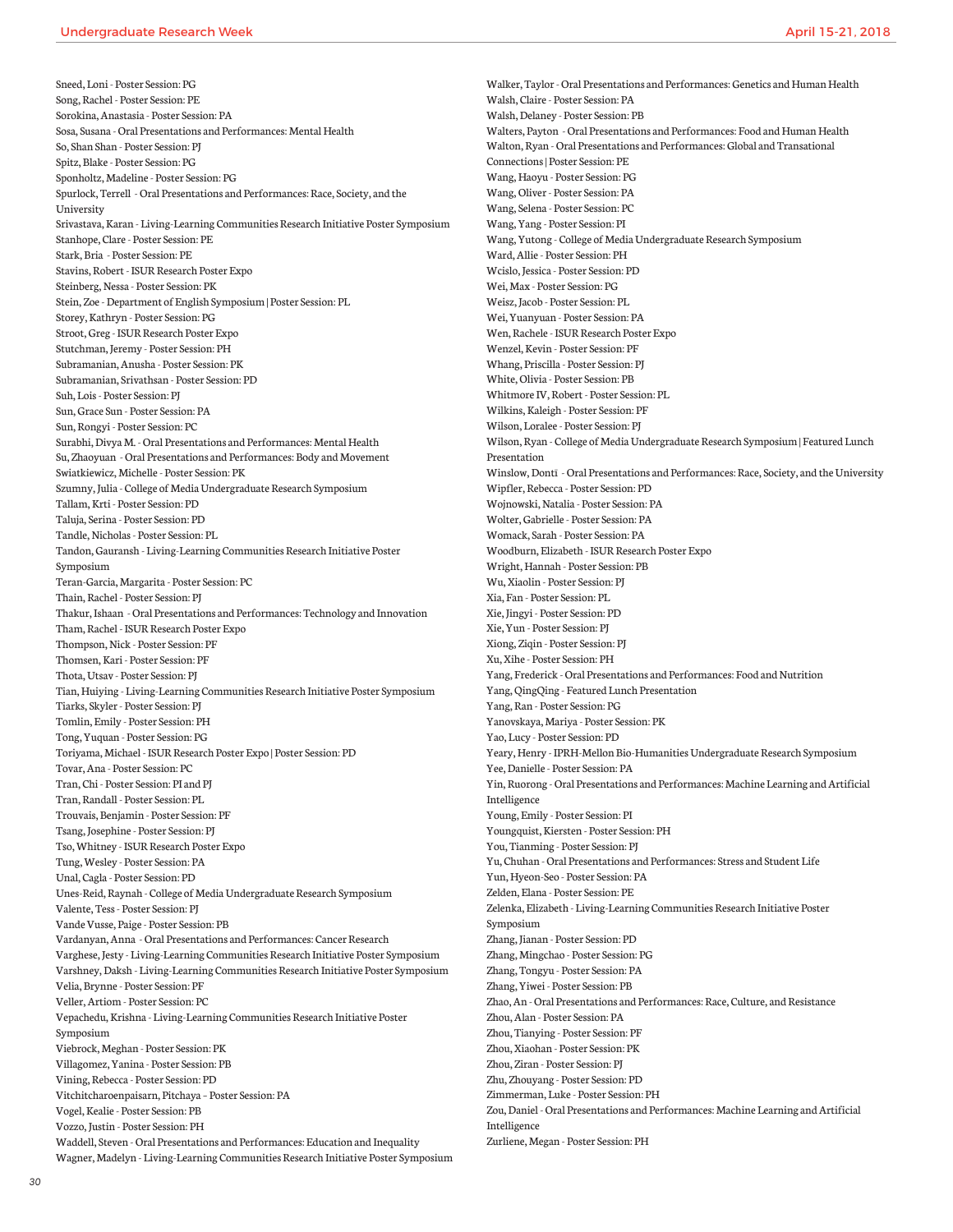Thanks to our Sponsors

# $\mathbf I$ **ILLINOIS** Office of the Provost

**Stevick Foundation**